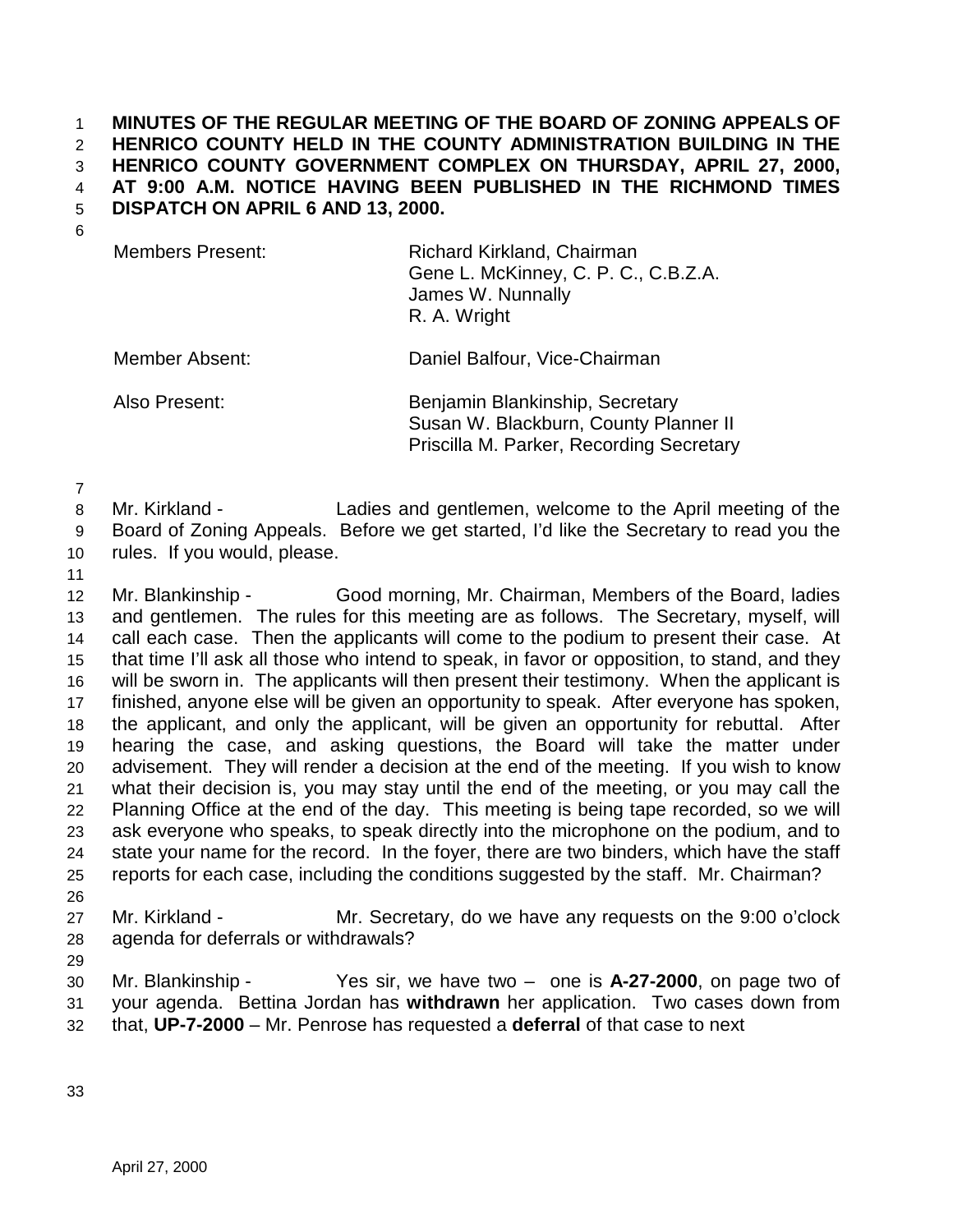34 month's meeting, the May 25 meeting, and on page three, **A-29-2000**, Barnes and 35 Noble Bookstore has requested a **deferral** to the May meeting. I believe that's all.

| 36<br>37<br>38<br>39<br>40<br>41<br>42<br>43 | A - 27-2000                                              |                | <b>BETTINA JORDAN</b> requests a variance from Section 24-96(a) of<br>Chapter 24 of the County Code to use off-site parking at 104 Koch<br>Avenue (Windsor Place) (Tax Parcel 146-5-A-31A), zoned R-4,<br>One-family Residence District (Varina). The parking lot location<br>requirement is not met. The applicant has off-site parking where the<br>Code requires on-site parking. The applicant requests a variance to<br>allow off-site parking. |             |
|----------------------------------------------|----------------------------------------------------------|----------------|------------------------------------------------------------------------------------------------------------------------------------------------------------------------------------------------------------------------------------------------------------------------------------------------------------------------------------------------------------------------------------------------------------------------------------------------------|-------------|
| 44<br>45                                     |                                                          |                | Upon a motion by Mr. McKinney, seconded by Mr. Wright, the Board granted the<br>withdrawal of A-27-2000 application by the applicant.                                                                                                                                                                                                                                                                                                                |             |
| 46<br>47<br>48<br>49                         | Affirmative:<br>Negative:<br>Absent:                     | <b>Balfour</b> | Kirkland, McKinney, Nunnally, Wright                                                                                                                                                                                                                                                                                                                                                                                                                 | 4<br>0<br>1 |
| 50<br>51<br>52<br>53                         | Mr. Kirkland -<br>opposition to any of these cases?      |                | Is anybody here to speak on any of these cases?                                                                                                                                                                                                                                                                                                                                                                                                      | Or in       |
| 54<br>55                                     | Mr. Blankinship -                                        |                | UP-7-2000 is the FBI Building on Parham Road.                                                                                                                                                                                                                                                                                                                                                                                                        |             |
| 56<br>57<br>58                               | Mr. Kirkland -<br>raise your right hand.                 |                | Yes sir, come forward. You need to be sworn in – would you                                                                                                                                                                                                                                                                                                                                                                                           |             |
| 59<br>60                                     | Mr. Blankinship -                                        |                | Do you swear the testimony you are about to give is the<br>truth, the whole truth, and nothing but the truth, so help you God?                                                                                                                                                                                                                                                                                                                       |             |
| 61<br>62<br>63                               | Mr. Rowe -                                               |                | Yes I do.                                                                                                                                                                                                                                                                                                                                                                                                                                            |             |
| 64<br>65                                     | Mr. Kirkland -                                           |                | Would you state your name for the record, please.                                                                                                                                                                                                                                                                                                                                                                                                    |             |
| 66<br>67<br>68                               | Mr. Rowe -                                               |                | My name is Dan M. Rowe. I live at 1823 Hungary Road,<br>which is adjacent to the FBI site there. I was going to ask for this case to be deferred.                                                                                                                                                                                                                                                                                                    |             |
| 69<br>70<br>71                               | Mr. Kirkland -<br>have a motion to defer case UP-7-2000. |                | In other words, you don't mind it being deferred. Okay, I                                                                                                                                                                                                                                                                                                                                                                                            |             |
| 72<br>73                                     | Mr. McKinney -                                           |                | I move we defer UP-7-2000.                                                                                                                                                                                                                                                                                                                                                                                                                           |             |
| 74<br>75<br>76<br>77                         |                                                          |                | Upon a motion by Mr. McKinney, seconded by Mr. Wright, the Board deferred the UP-<br>7-2000 application for 30 days, from the April 27, 2000, until the May 25, 2000, meeting,<br>on the 9:00 o'clock agenda, at the request of the applicant.                                                                                                                                                                                                       |             |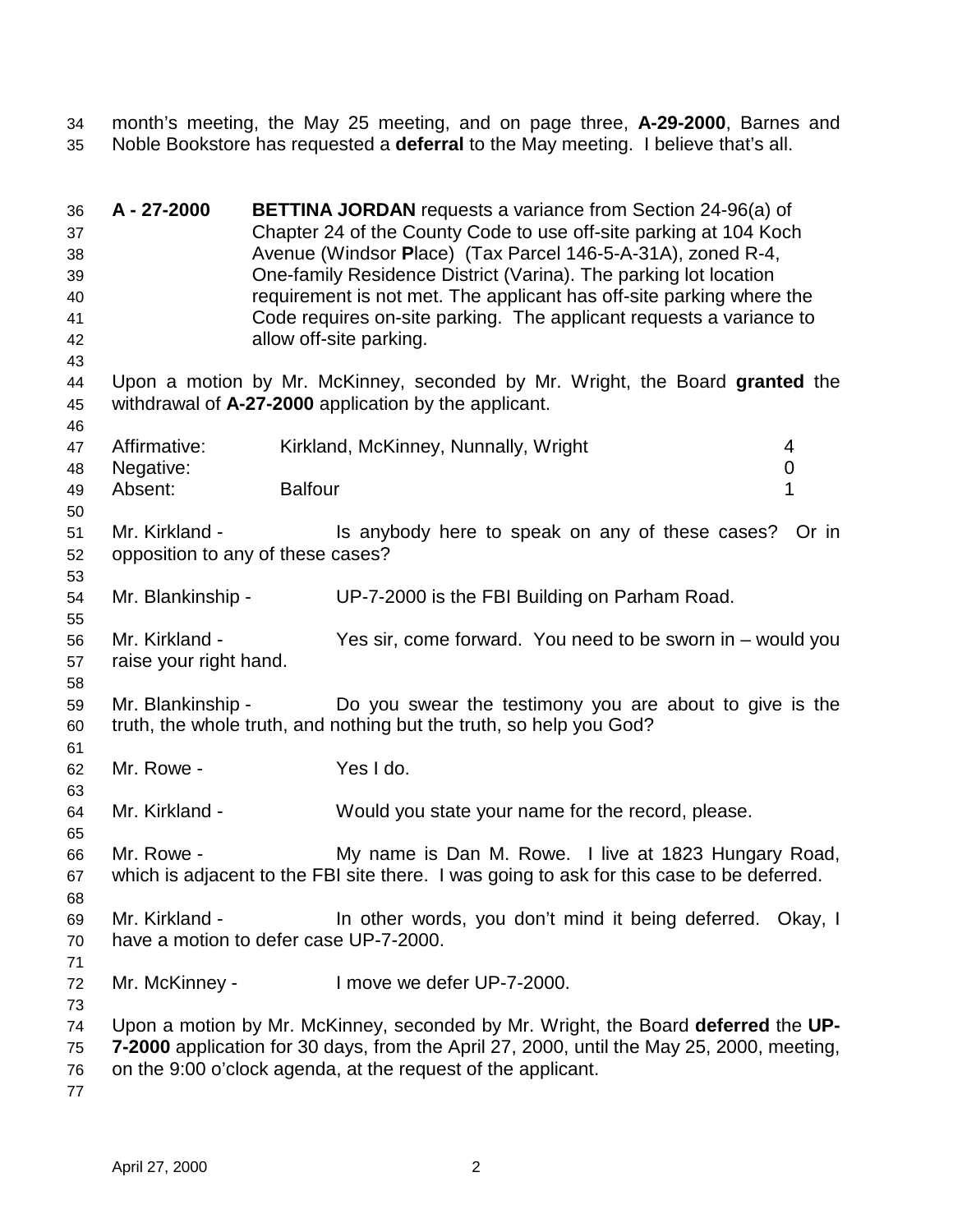78 Affirmative: Kirkland, McKinney, Nunnally, Wright 4 79 Negative: 0 80 Absent: Balfour **1** 81 82 Mr. Kirkland - **A-27-2000** was withdrawn. **A-29-2000** – is anyone here to 83 speak on **Barnes & Noble**? If not, I entertain a motion to defer it to May 25. 84 85 Upon a motion by Mr. Wright, seconded by Mr. McKinney, the Board **deferred** the **A-29-** 86 **2000** application for 30 days, from the April 27, 2000, until the May 25, 2000, meeting, 87 on the 9:00 o'clock agenda, at the request of the applicant. 88 89 Affirmative: Kirkland, McKinney, Nunnally, Wright 4 90 Negative: 0 example. The Balfour Contract of the Balfour Contract of the Second Lands of the Second Lands of the Second La 92 93 Mr. Kirkland - Before we get started, I'd like for everyone to know that one 94 of our members is not here today; we're normally made up of a five-member group. Mr. 95 Balfour is out of town. All right, first case. Please call it sir. 96 97 Mr. Blankinship - Mr. Chairman, we're having some difficulty with the 98 computers, getting the images to come up on the screens and the monitors. Would you 99 prefer to continue with the hearing while we try to pull that together, or do you want to 100 wait until all that information is available to ………… 101 102 Mr. Kirkland - What do the rest of the Board members want to do? 103 104 Mr. McKinney - Well, we used to operate without them before. 105 106 Mr. Kirkland - Let's do it. Call it. 107 108 **UP-6-2000 MT. OLIVE BAPTIST CHURCH** requests a temporary use permit 109 pursuant to Section 24-116(c)(1) of Chapter 24 of the County Code 110 to use a trailer as a temporary class/meeting room at 8775 Mt. 111 Olive Avenue (Tax Parcel 52-A-72), zoned R-3, One-family 112 Residence District (Fairfield). 113 114 Mr. Kirkland - Is the applicant here? Does anyone else wish to speak on 115 UP-6-2000? If you would, sir, raise your right hand and be sworn in by the Secretary. 116 117 Mr. Blankinship - Do you swear the testimony you are about to give is the 118 truth, the whole truth, and nothing but the truth, so help you God? 119 120 Mr. Kirkland - Would you state your name for the record? 121 122 Mr. Jackson - My name is Lloyd E. Jackson, Jr., Trustee at Mt. Olive 123 Baptist Church.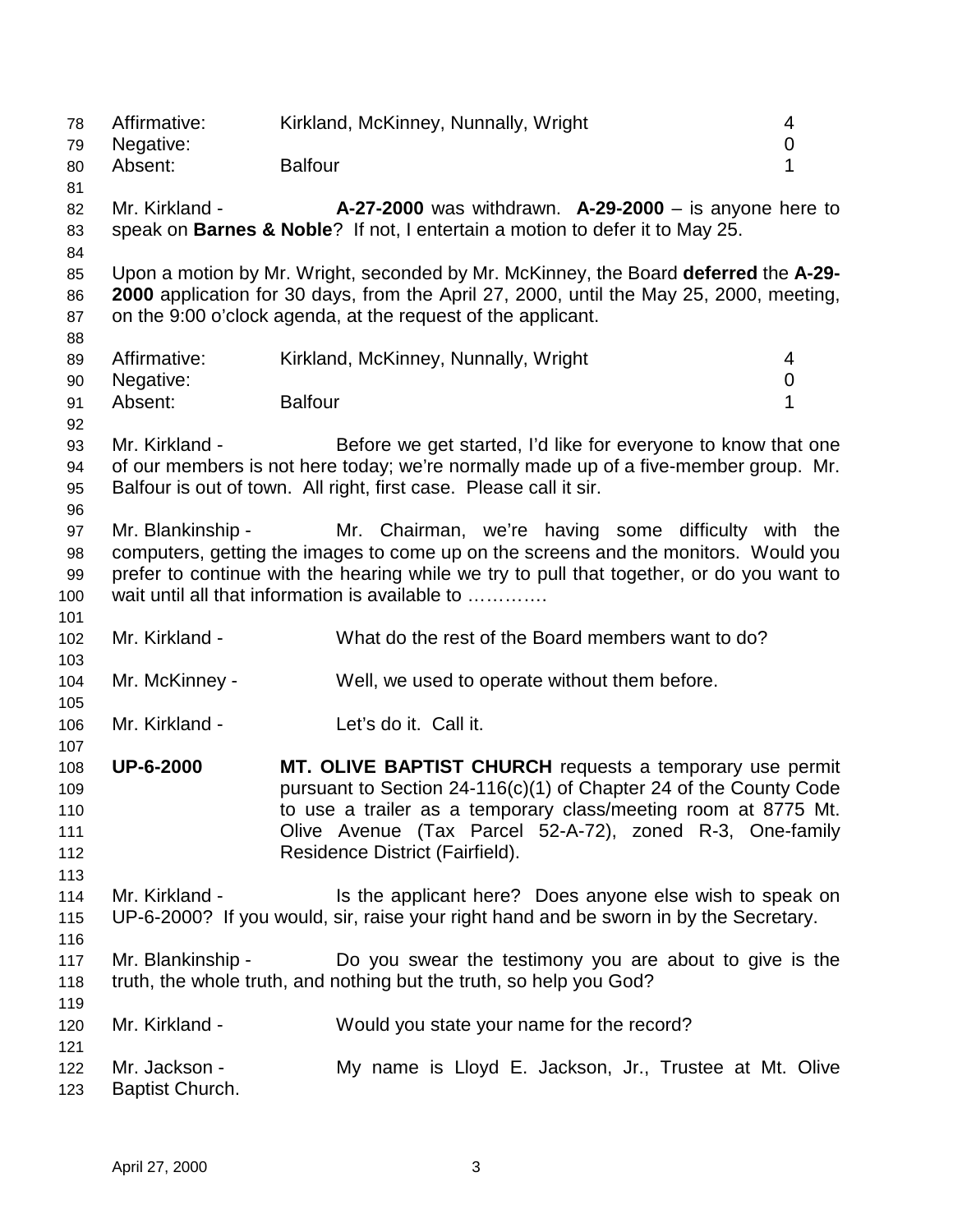124 125 Mr. Kirkland - Have all your notices been turned in, according to the 126 County Code? We have them in the file. If you would, proceed with your case. 127 128 Mr. Jackson - Yes sir. We've requested a temporary use permit for a 129 trailer to be used temporarily for our classrooms. We are in a growing mode of our 130 church, and we have a pretty huge congregation, and on Sunday mornings for our 131 Sunday school, and during the week, we have a lot of classes of different ministries, 132 and we'd like to get a trailer and put it in place to be used for these extra classes. We 133 are in the planning stage of building a church, and within a year or 18 months, we 134 certainly hope that we will have a more permanent setting for our expansion. 135 136 Mr. Kirkland - Any questions by Board members? 137 138 Mr. Wright - When will these trailers be used, what hours and so forth, 139 what days? 140 141 Mr. Jackson - Basically, on Sunday mornings, between the hours of 9:30 142 and 11. 143 144 Mr. Wright - And I said "trailers," but it's just one trailer, isn't it? 145 146 Mr. Jackson - Just one trailer, yes sir. And during the week, usually maybe 147 on Monday through Thursday nights, but more so on Wednesday night when we have 148 our Bible studies. There's only a few Monday and Tuesday and Thursday nights during 149 the whole month, maybe just one of each of those, because we don't have ministry 150 meetings every week, but our Bible study we do have every week. Which means that, 151 that particular night when we have a larger crowd, it is likely to be used on a 152 Wednesday night as well. 153 154 Mr. Wright - I notice that these trailers would have no restroom facilities, 155 but you wouldn't be, they wouldn't be using the trailers all day long? 156 157 Mr. Jackson - Oh no, not at all, that's right sir. 158 159 Mr. Wright - And you would have facilities in your church? 160 161 Mr. Jackson - Yes sir, we have facilities in our church, and it's not that far 162 from our church. 163 164 Mr. Wright - Thank you. 165 166 Mr. McKinney - Mr. Jackson, you say on Sunday from 9:30 to 11? 167 168 Mr. Jackson - Basically, that's when our Sunday school hour is. 169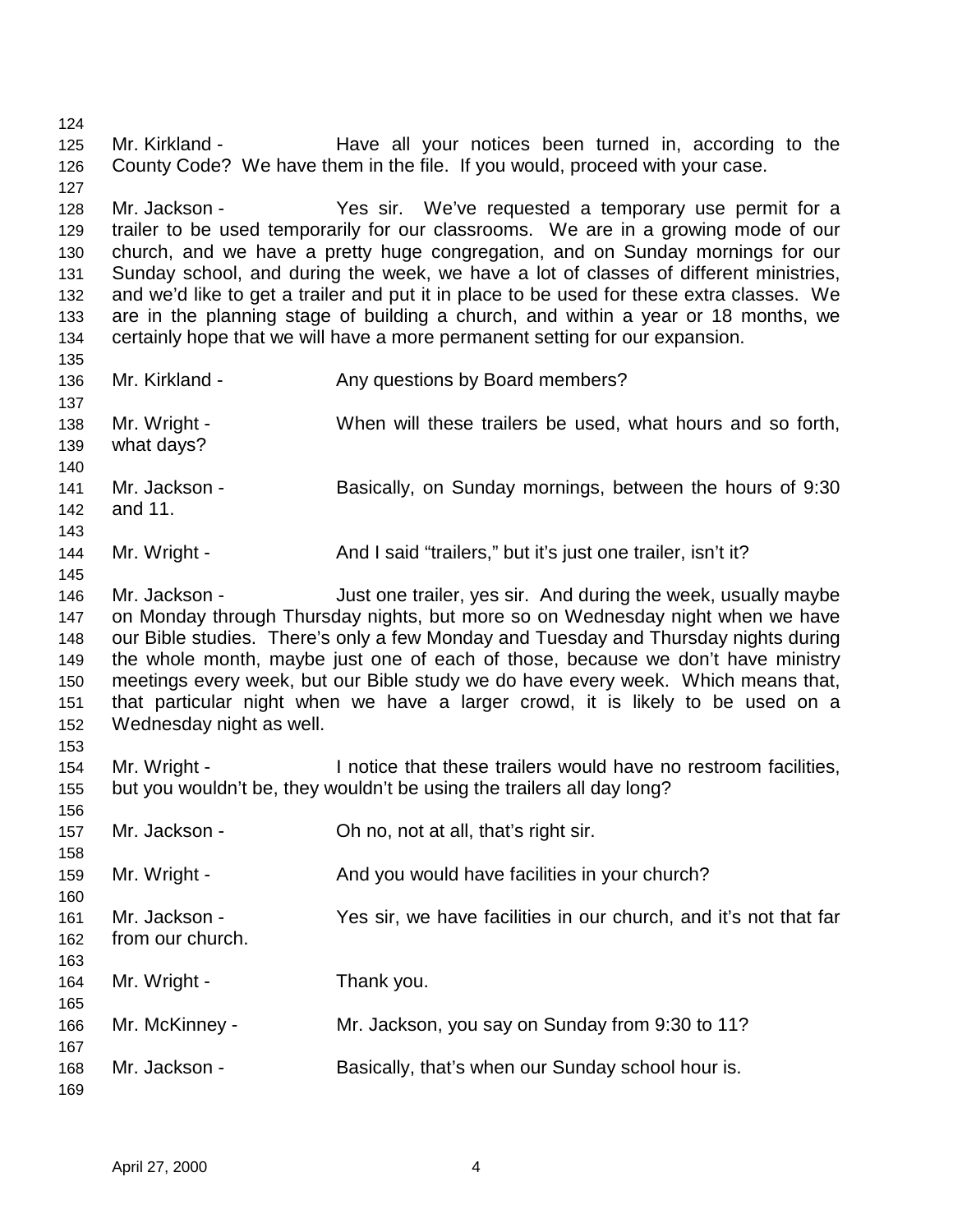170 Mr. McKinney - I mean, if this becomes a condition, wouldn't you rather have 171 it say, from 8:00 to 1:00? 172 173 Mr. Jackson - Yes, I would appreciate that. 174 175 Mr. McKinney - And also, Monday through Thursday – what hours of 176 operation do you want then? 177 178 Mr. Jackson - Well actually, I think we start our meetings around 6:00 179 o'clock, and we're out of our church for the most part every night, we're required to be 180 out by 10, but basically by 9:30 most of the meetings are over with. We have a limit 181 right now at 10 o'clock to be away from our church. 182 183 Mr. McKinney - How about we put it down from 5:00 pm to 10:30 in case you 184 need to clean it up. You don't mind that being a condition? 185 186 Mr. Jackson - **Oh no, not at all.** 187 188 Mr. Kirkland - Any other questions? Anyone else to speak on UP-6-2000? 189 If not sir, that concludes the case, and you can get your answer this afternoon, or stay 190 around a while, but it would probably be easier to get it then. 191 192 Mr. Jackson - I'll call back. Thank you so much; I appreciate it. Have a 193 good day. 194 195 After an advertised public hearing and on a motion by Mr. Nunnally seconded by Mr. 196 Wright, the Board **granted** the case **UP-6-2000.** 197 198 Affirmative: Kirkland, McKinney, Nunnally, Wright 4 199 Negative: 0 200 Absent: Balfour, 1 201 202 The Board **granted** your application for a temporary use permit to use a trailer as a 203 temporary class/meeting room at 8775 Mt. Olive, subject to the following conditions: 204 205 1. Only the trailer shown on the plan filed with the application may be constructed 206 pursuant to this approval. Any additional improvements shall comply with the applicable 207 regulations of the County Code. 208 209 2. The trailer shall comply with the zoning ordinance requirements for setback from 210 any property line. It shall be located as far as practical from 9517 Kennedy Station 211 Terrace. 212 213 3. The trailer shall be removed from the site on or before June 1, 2001. 214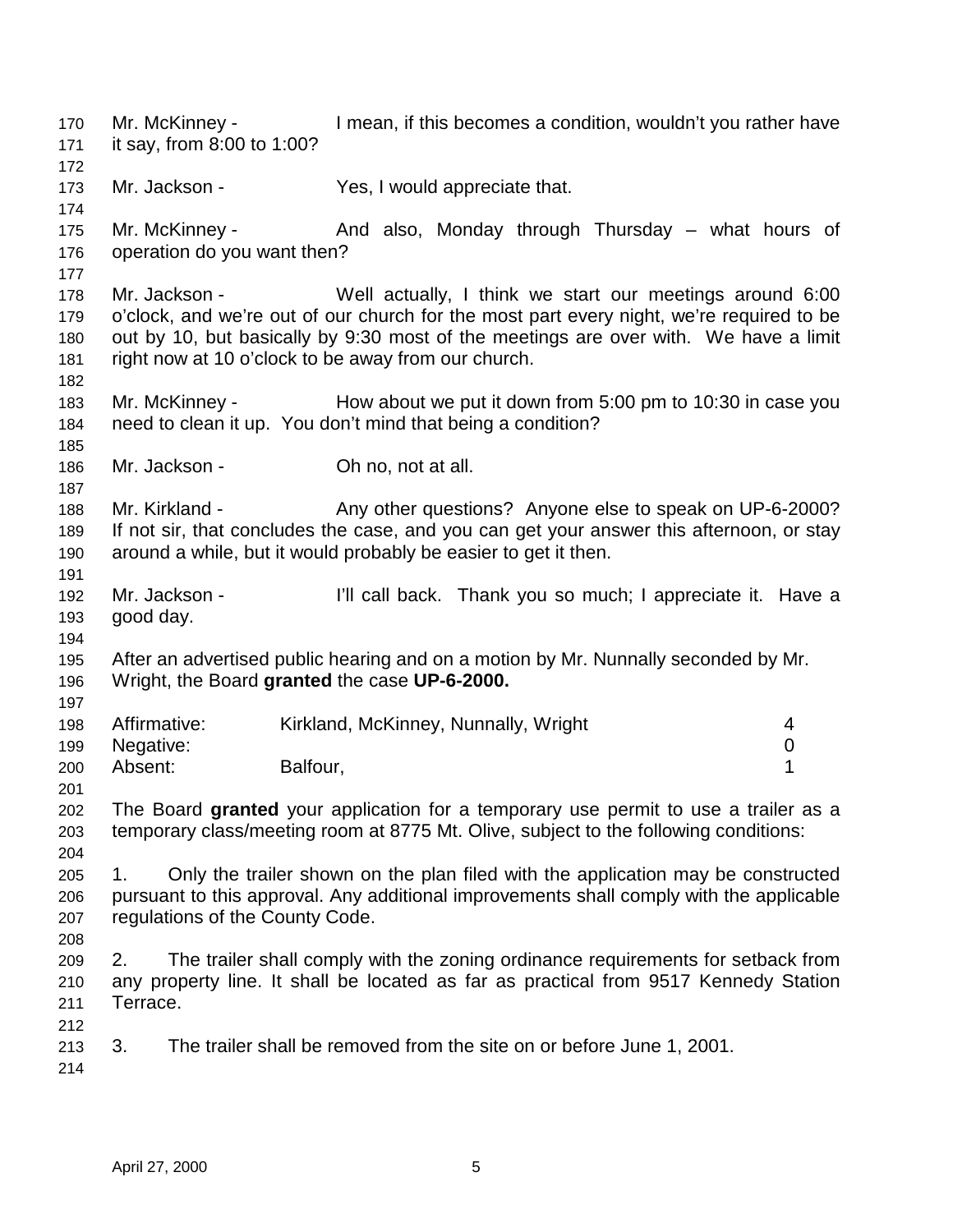215 4. The trailer shall only be used during the following hours: 8:00 am to 1:00 pm on 216 Sunday, and 5:00 to 10:30 pm Monday through Thursday.

- 217
- 218 **A 24-2000 LORENZO AND MASHELL GOODE** request a variance from 219 Section 24-9 of Chapter 24 of the County Code to build a single 220 family home at 10845 Good Oak Lane (Tax Parcel 30-A-21A), 221 zoned A-1, Agricultural District (Brookland). The public street 222 frontage requirement is not met. The applicants have 0 feet public 223 street frontage where the Code requires 50 feet. The applicants 224 request a variance of 50 feet public street frontage.
- 225 226 Mr. Blankinship - Do you swear that the testimony you are about to give is the 227 truth, the whole truth, and nothing but the truth, so help you God?
- 229 Mr. Kirkland State your name for the record.
- 230 231 Mr. Goode - Yes sir. Lorenzo Goode
- 232 233 Mr. Kirkland - Have all your notices been turned in, according to County 234 Code?
- 235

- 236 Mr. Goode No sir. I was under the assumption that I had the request 237 granted one time – and I thought this was just a reissue, so I got a call from your 238 secretary, Ms. West, yesterday, and she informed me that notices had to be in to her no 239 later than yesterday, and we went around and got the notices from everybody except for 240 one person. I called Ms. West to confirm that she knew about the notice and 241 everything, so at this point all I really can do is ask the Board to give me a deferral, but 242 I've been waiting so long to get this project started, I would, if there's any way the Board 243 can give me some consideration for having this already granted one time before, I 244 would like to move forward with my project. 245
- 246 Mr. Kirkland No sir, according to law, we have to make sure we have the 247 notices turned in, in the required time, and there is a sheet with the instructions, and I'm 248 sure you probably received one, you need to go by that, and basically we have to defer 249 it till next month if that's your wishes.
- 250 251 Mr. Goode - Yes sir, that'll be fine, and that'll give me time to get it all 252 properly done.
- 253
- 254 Upon a motion by Mr. Wright, seconded by Mr. Nunnally, the Board **deferred** the **A-24-** 255 **2000** application for 30 days, from the April 27, 2000, until the May 25, 2000, meeting, 256 at the request of the applicant. 257

| 258 | Affirmative: | Kirkland, McKinney, Nunnally, Wright |  |
|-----|--------------|--------------------------------------|--|
| 259 | Negative:    |                                      |  |
| 260 | Absent:      | Balfour,                             |  |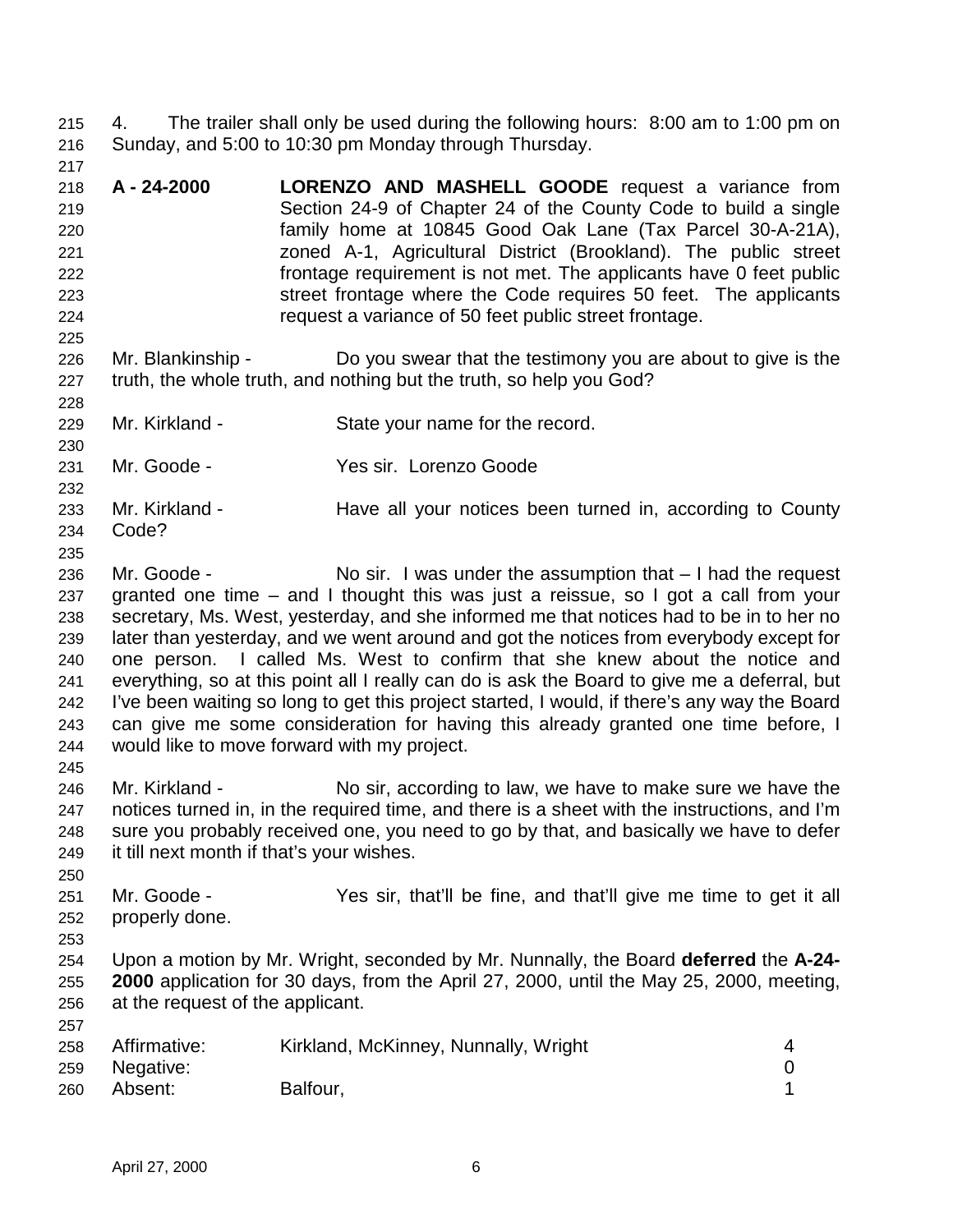261 262 **A - 25-2000 EDITH H. WHITAKER** requests a variance from Section 24-95(k) of 263 Chapter 24 of the County Code to build a detached garage at 6300 264 Impala Drive (Pinehurst Gardens) (Tax Parcel 83-14-A-13), zoned 265 R-4, One-family Residence District (Brookland). The minimum side 266 yard setback is not met. The applicant has 30 feet minimum side 267 yard setback where the Code requires 55 feet. The applicant 268 requests a variance of 25 feet side yard setback. 269 270 Mr. Kirkland - Does anyone else wish to speak on this case? If not, 271 ma'am, raise your right hand and be sworn in by the Secretary. And state your name 272 for the record please. 273 274 Mr. Blankinship - Do you swear the testimony you are about to give is the 275 truth, the whole truth and nothing but the truth, so help you God? 276 277 Ms. Whitaker - Yes. I'm Edith H. Whitaker. 278 279 Mr. Kirkland - Might need to get a little closer to the mike. Don't be 280 nervous. Have all your notices been turned in? We have them in the file; I see them. If 281 you would, state your case. 282 283 Ms. Whitaker - I'm naturally that way. Well, the Code requires 55 feet from 284 Briar Lane, and I only have 30 feet; I just need a 25 foot variance to build a garage. 285 286 Mr. Wright - What's the size of the garage, Ms. Whitaker? 287 288 Ms. Whitaker - Eighteen by 24. 289 290 Mr. Wright - Two-car garage? 291 292 Ms. Whitaker - One. 293 294 Mr. Wright - Oh, 18, okay, 24 deep, and is this, I believe you have a 295 reverse corner lot – I don't know whether you understand what that means. 296 297 Ms. Whitaker - Yes, we've been over it. 298 299 Mr. Wright - That's what causes your problem. You would access this 300 garage from what, from Briar Lane? You have any parking facility there now. Do you 301 bring your car in that way, or would this be a new access? 302 303 Ms. Whitaker - There's parking there, and I also have a driveway in from 304 Impala. 305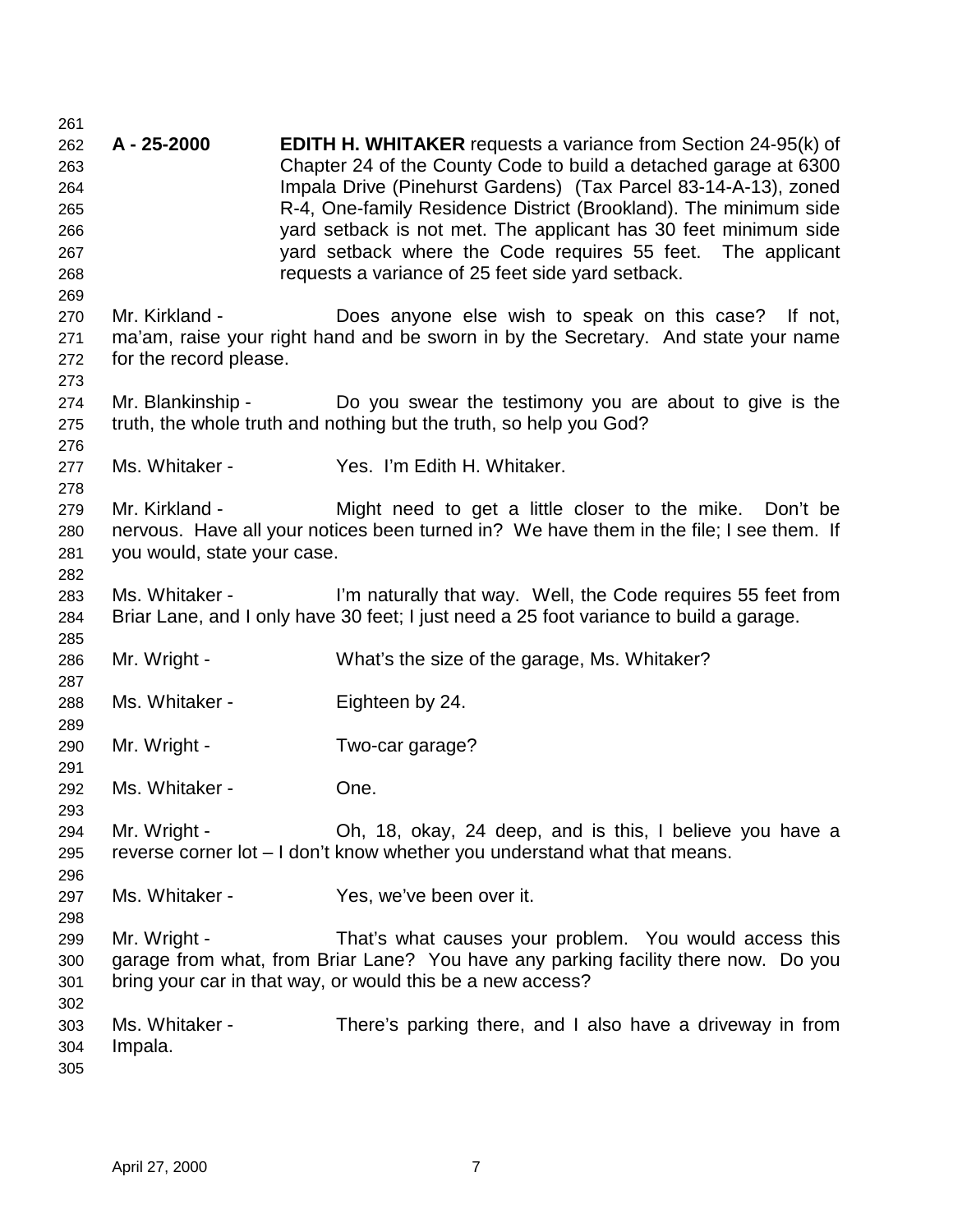306 Mr. Wright - But you would not use the driveway from Impala to access 307 this garage? 308 309 Ms. Whitaker - No, it would be from Briar. 310 311 Mr. Wright - The house that would be, I guess, to the, west of your 312 property, the one that would be adjacent to the garage, sits back, just looks like to us 313 from our diagram, about even with the garage, is that correct? I mean, how far would it 314 sit back in line with the other house? 315 316 Ms. Whitaker - Well, Briar Lane kind of curves a little bit, past my lot, and 317 the house in back of me faces away. I think they would only see about 4 feet of the 318 garage. 319 320 Mr. Wright - You're on the other side of the curve from them? Is there 321 any screening between your lot and that lot? 322 323 Ms. Whitaker - Yes. They have bamboo planted, and various bushes and 324 trees and things. 325 326 Mr. Wright - So your answer is, there would be some screening there. 327 328 Ms. Whitaker - Some, yes. I have some written comments to the evaluation 329 of my request for a variance. I have 5 copies for each of you if you would like to see 330 them; I don't want to take the time to read them. 331 332 Mr. Kirkland - What is the garage going to be constructed of? Is it going to 333 be similar to the house, same materials? 334 335 Ms. Whitaker - Yes. Well basically, it will be painted to match the house, 336 trimmed to match the house. It certainly will look better than the shed that's there now. 337 338 Mr. Kirkland - Yes ma'am. Are you going to pave or gravel that driveway 339 that leads to the garage? 340 341 Ms. Whitaker - There's some gravel there, and it will be probably gravel for 342 the time being. You can skip that first part if you like. 343 344 Mr. Wright - Well I see what you're saying, but the first part, but the fact 345 of the matter is, we're in a new generation now. We have new zoning……….. 346 347 Ms. Whitaker - I realize that, my son did that, I'll have to admit, I would 348 rather he'd left it out. I understand that. I think he was being a little facetious…… 349 350 Mr. Kirkland - Any other comments by Board members? If not, that 351 concludes your case, and you can call later this afternoon and get your answer.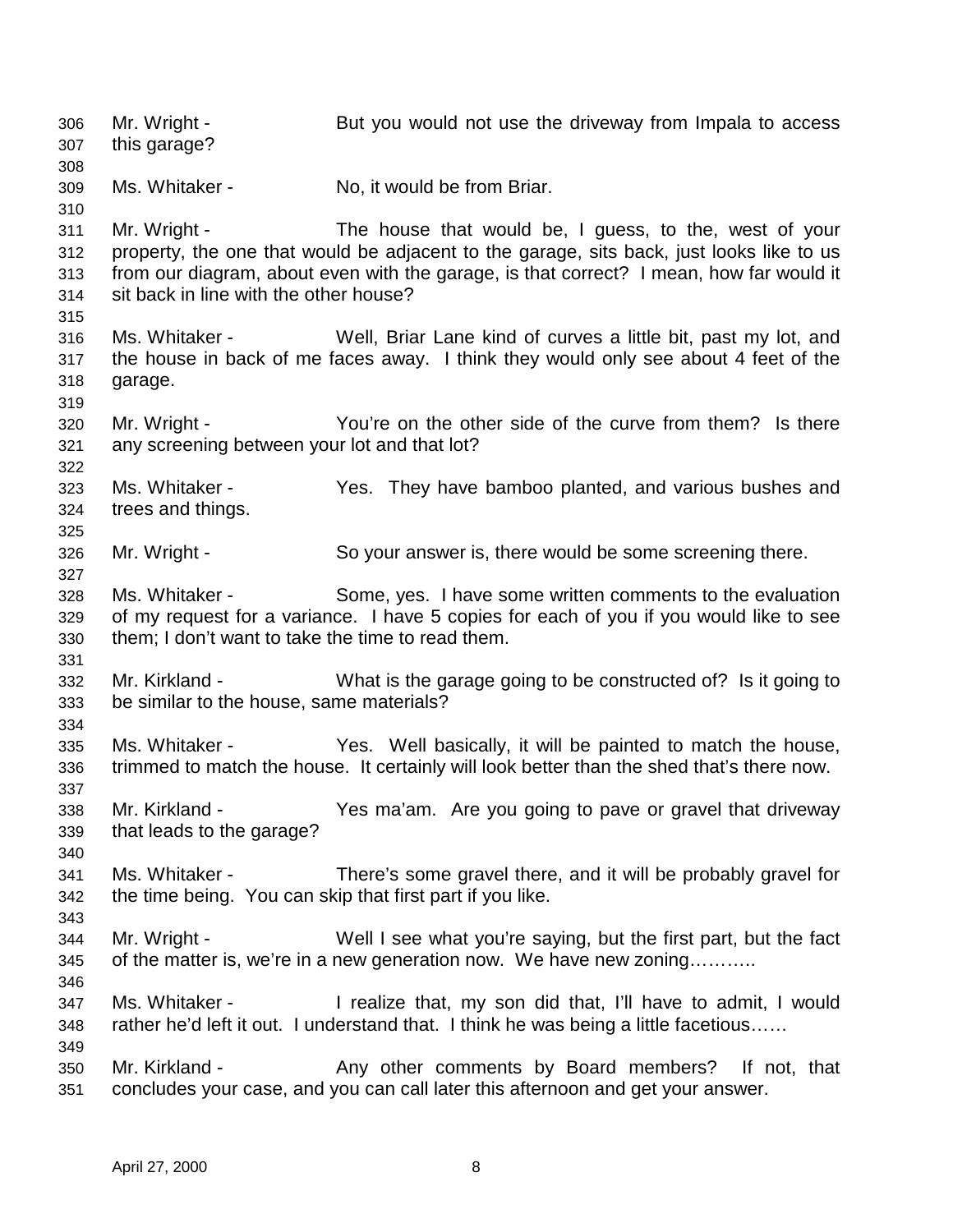352

354

357

361

353 Ms. Whitaker - Thank you so much; I appreciate your patience.

355 After an advertised public hearing and on a motion by Mr. McKinney, seconded by Mr. 356 Wright, the Board **granted** the case **A-25-2000.**

| 358 | Affirmative: | Kirkland, McKinney, Nunnally, Wright |  |
|-----|--------------|--------------------------------------|--|
| 359 | Negative:    |                                      |  |
| 360 | Absent:      | <b>Balfour</b>                       |  |

362 The Board **granted** this request, as it found from the evidence presented, that 363 authorizing this variance of 25 feet side yard setback, subject to the following conditions, 364 will not be of substantial detriment to adjacent property and will not materially impair the 365 purpose of the zoning regulations.

366

370

367 1. Only the improvements shown on the plan filed with the application may be 368 constructed pursuant to this approval. Any additional improvements shall comply with 369 the applicable regulations of the County Code.

371 2. If land disturbance will exceed 2,500 square feet, the requirements of Chapter 10 372 of the County Code apply. At the time of building permit application, the applicant shall 373 submit the necessary information to the Department of Public Works to ensure 374 compliance with the requirements of the Chesapeake Bay Preservation Act and the 375 code requirements for water quality standards.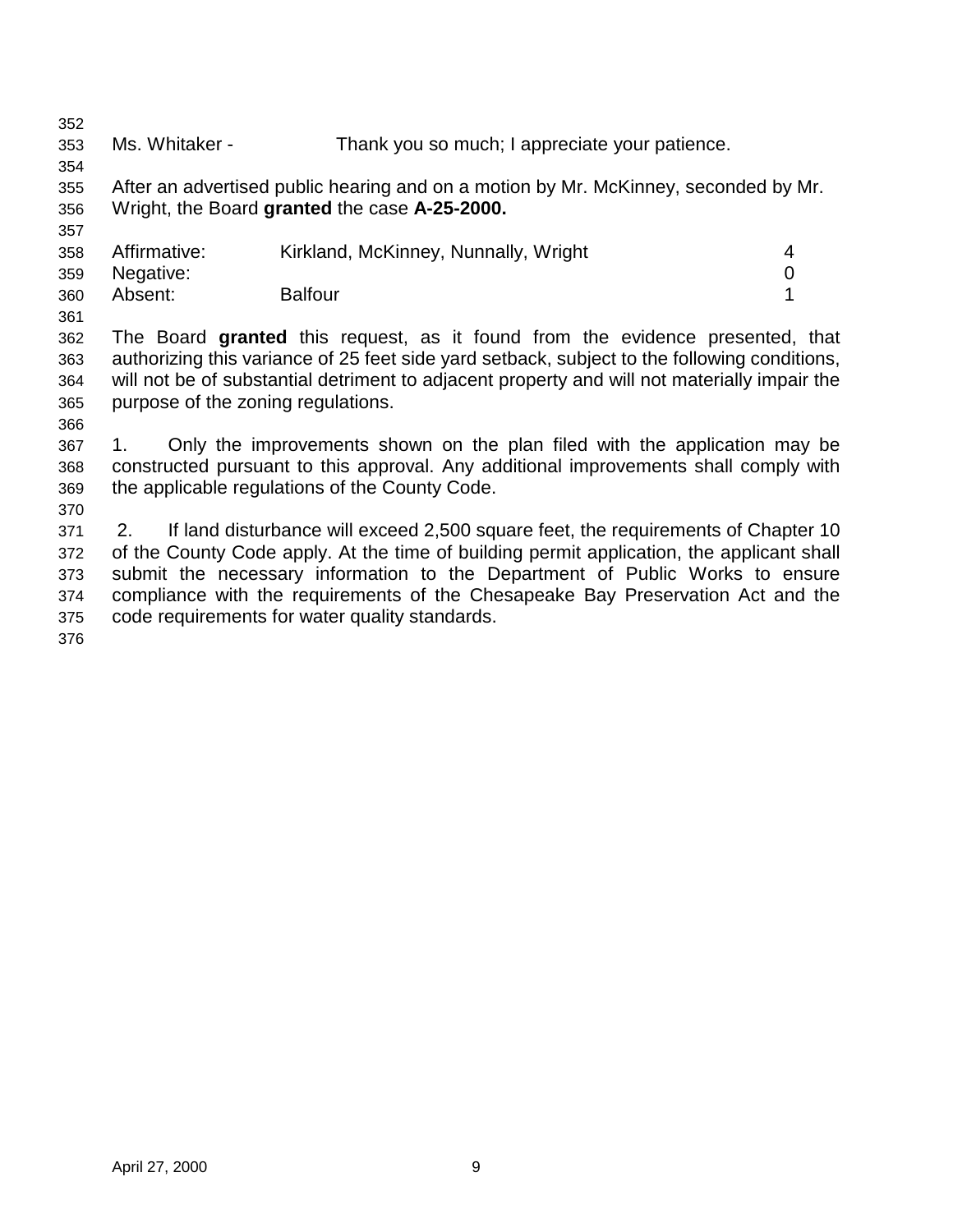377 **A - 26-2000 ERNEST L. HENDRICK, JR**. requests a variance from Section 24- 378 94 of Chapter 24 of the County Code to build a single family 379 dwelling at 7370 Strath Road (Tax Parcel 215-A-84), zoned A-1, 380 Agricultural District (Varina). The lot width requirement, minimum 381 side yard setback, and total side yard setback are not met. The 382 applicant has 120.93 feet lot width, 18.96 feet minimum side yard 383 setback, and 37.93 feet total side yard setback where the Code 384 requires 150 feet lot width, 20 feet minimum side yard setback and 385 50 feet total side yard setback. The applicant requests variances of 386 29.07 feet lot width, 1.04 feet minimum side yard setback, and 387 12.07 feet total side yard setback. 388 389 Mr. Kirkland - Does anyone else wish to speak on this case? Well, you 390 guys are jumping at the gun here. Raise your right hands and be sworn in. 391 392 Mr. Blankinship - Do you swear the testimony you are about to give is the 393 truth, the whole truth, and nothing but the truth, so help you God? 394 395 Mr. Kirkland - Would you state your name for the record, please. 396 397 Mr. Hendrick - My name is Ernest Louis Hendrick, Jr. 398 399 Ms. Hendrick - And I'm Linda C. Hendrick. 400 401 Mr. Kirkland - All your notices been turned in, according to Code? We 402 have them in the file. If you would, state your case. 403 404 Ms. Hendrick - We purchased the property with the understanding that we 405 wanted to build a single family dwelling. With the 15 acres, we planned to have a barn 406 and horses. We were told that the variance was met, or that a variance wasn't 407 necessary. The well and septic are already on the property. There's 120 feet on Strath, 408 and there's 75 feet road frontage on Yarnell. It's not enough road frontage in order to 409 build a house, according to the County Code. We went for a variance because we'd like 410 to build on Strath Road, which would be in line with the other houses in the area. 411 Seventy-five feet on Yarnell is not quite enough road frontage to place a house that 412 would look attractive to the other houses in the neighborhood, and would force us to be 413 behind neighbors. 414 415 Mr. Hendrick - Their back yards would be in our front yard. 416 417 Ms. Hendrick - Right, so, with the variance that we were requesting is to 418 have the house built facing Strath Road, so that we'd be in line with the neighbors, and 419 have the barn and horses behind the property. We don't have a plot – do you have the 420 plot. Well, the acreage goes in the back. The power lines and the petroleum lines that 421 go through the property. Yes, we have 15 acres; it's not a real attractive piece of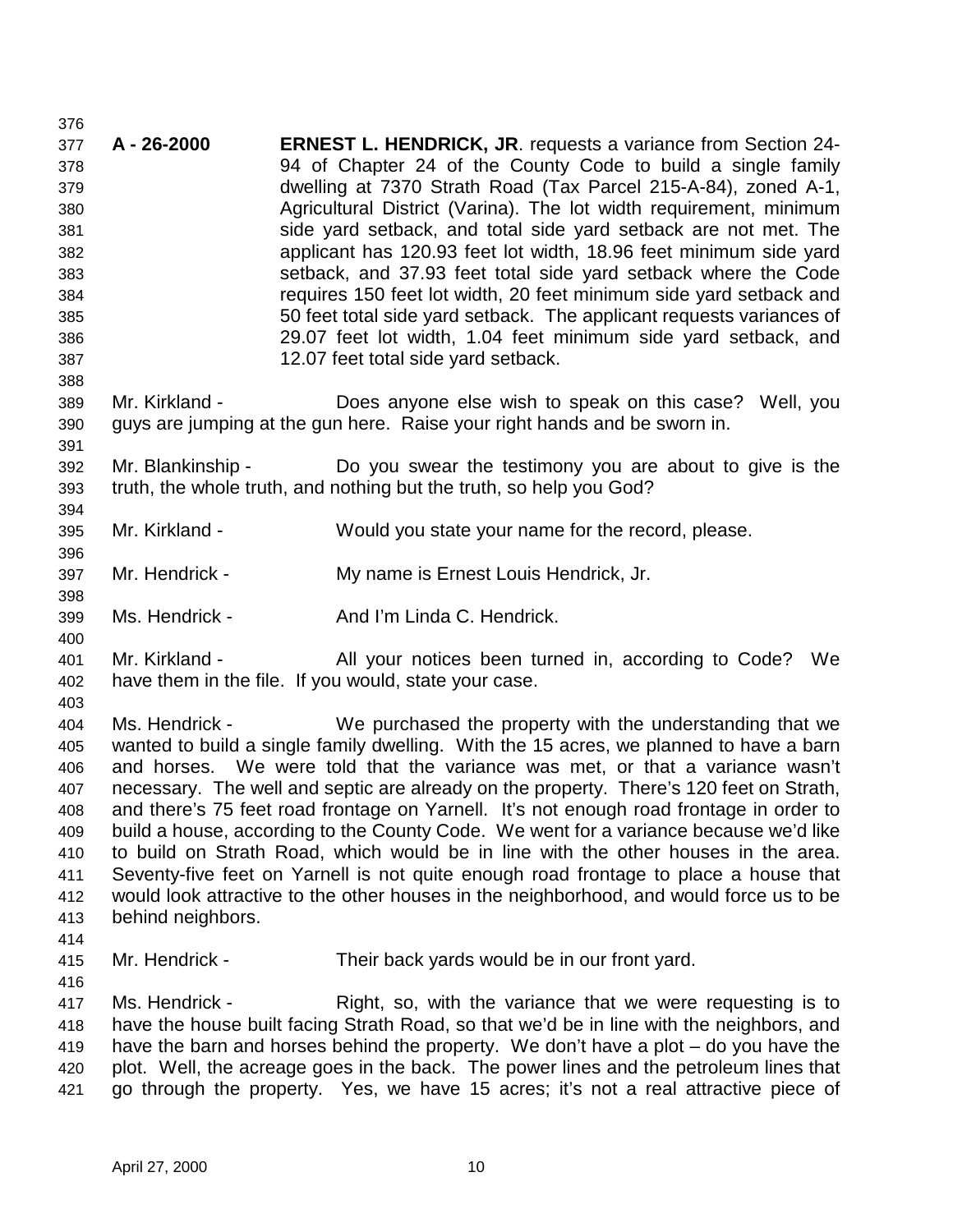424 425 Mr. Hendrick - Actually for the side setbacks, if you look at the plot, it looks 426 like it goes straight back, but it's actually, on the left hand side, it actually angles more to 427 the left, so where we would be putting the house is actually wider across there than the 428 120. So it's actually going to give us more room on each side than what we're actually 429 requesting. 430 431 Ms. Hendrick - And we've checked with the neighbors; we've talked to them; 432 we want to be considerate neighbors; we like the rural area. We have checked with 433 them about having the horses and putting up a privacy fence, and they have not 434 objected to it. We just don't want horses on that particular piece right there on the road, 435 to make the next-door neighbors have horses right in their side yard, or have it right in 436 their back yard. So we were trying to situate it in a way that would be attractive to the 437 area and hopefully, it will improve the area and make the property go up in value. 438 439 Mr. Nunnally - You did say that you would be lined up with your neighbor's 440 house? 441 442 Mr. Hendrick - Yes sir. What we want to do is put the house 150 feet off of 443 Strath Road, which is basically, the gentleman who, if you're on Strath Road looking at 444 the piece of property, the neighbor who's on the right-hand side, his house is about, 445 roughly about 150 feet off the road, from a rough measurement. 446 447 Mr. Wright - That would be Mr. Martin, James Martin? 448 449 Mr. Hendrick - Yes sir. 450 451 Ms. Hendrick - And then the people over, the Shanklins, their house is 452 similar in that area also. And then there's a house on Yarnell, and I don't know who 453 they are, but there's a house which, if we had to build facing Yarnell, we would be 454 behind them. 455 456 Mr. Wright - What size house do you propose to build? 457 458 Mr. Hendrick - It's a…….. 459 460 Mr. Wright - Is it a single story? 461 462 Mr. Hendrick - No, it's a two-story house. 463 Mr. Blankinship - What is the length of the larger dimension? 464 465 Mr. Hendrick - Eighty-three feet. 466 467 Mr. Blankinship - Eighty-three feet – that's a long house.

422 property, so we were trying to make it look attractive in the area. We have the house

423 plans, and it was assessed at a very nice figure if we can place it in that spot.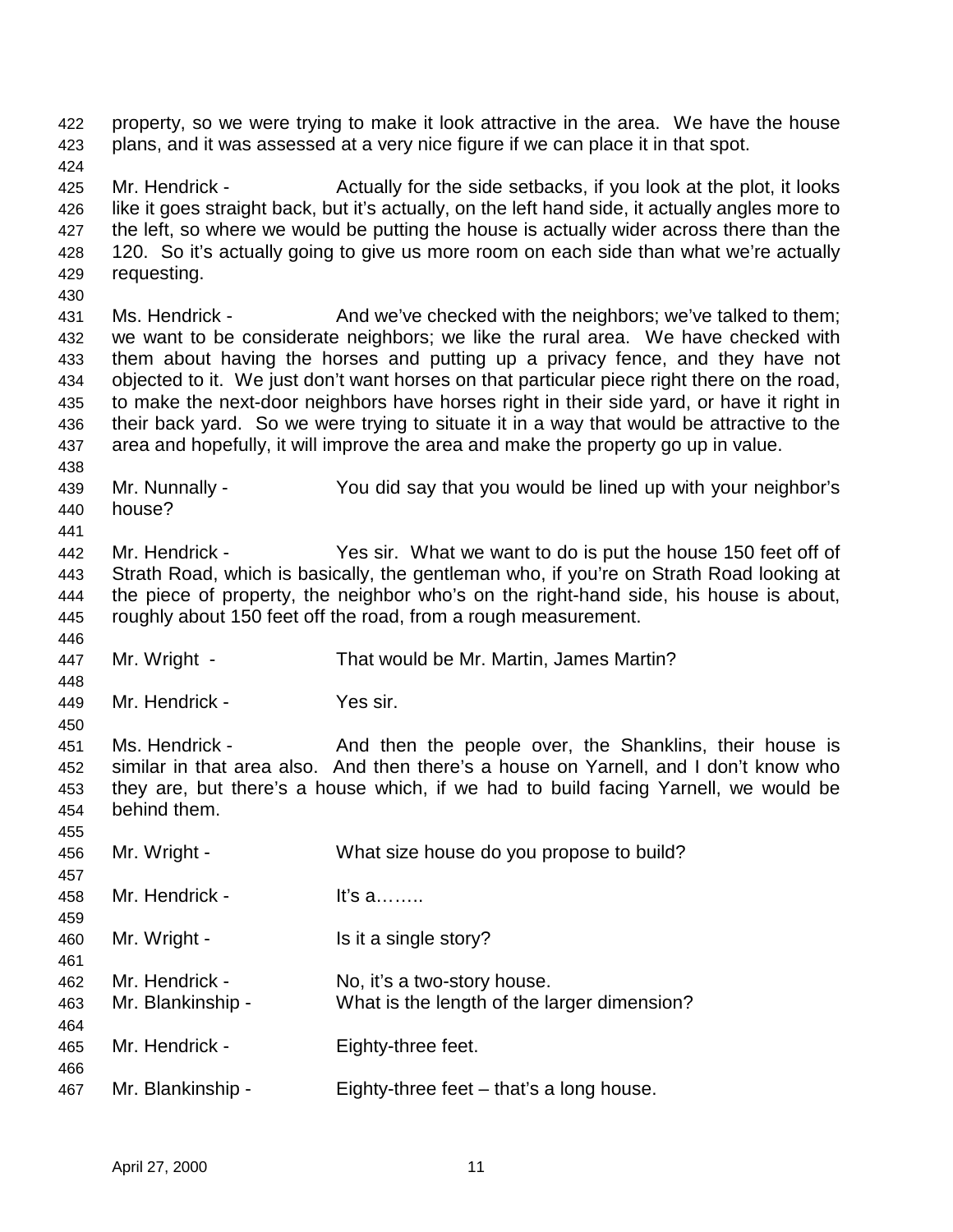468 469 Mr. Hendrick - Well, it's either 82 or 83 feet. 470 471 Mr. Kirkland - You say when you purchased the property, you were told 472 you didn't need a variance – who told you that? 473 474 Ms. Hendrick - We had a letter from the County that said that this particular 475 gentlemen that we bought the land from, had applied for a variance because it didn't 476 have the road frontage. And we had a copy of the letter saying that it wasn't required 477 because he was going to build ……….. 478 479 Mr. Hendrick - ………a church. Well, the church came later, but the church 480 was the second part. 481 482 Ms. Hendrick - We didn't even know about that one. He's got the septic 483 field and the well right in the middle of those two angles ………….. 484 485 Mr. Hendrick - ……….like where the "L" is located? 486 487 Mr. Blankinship - ……….not actually shown diagrammatically on here. 488 489 Ms. Hendrick - He's got the well and the septic right there. If you were to 490 drive off of Yarnell Road, it's right off to the right a little bit, the septic field, and the well 491 is right there. He was going to build in that area at an angle, and he said the variance 492 wasn't required, and so when we checked with the County and found out that, I guess, 493 for some reason, I don't understand why, but he didn't need it back there because, 494 anyway I guess it was back ……… 495 496 Mr. Wright - He would have still needed a variance. 497 498 Mr. Blankinship - Well, the road frontage is actually adequate, because you 499 only need 50 feet of road frontage. It's the lot width, but on older lots like this, the lot 500 width can be measured at the actual building line rather than the required building line, 501 so if they built the house back where the lot is wider, they would not need the variance. 502 They only need the variance because they wanted it  $-$  it's in the narrow part of the lot. 503 504 Mr. Kirkland - It's so close up. 505 506 Mr. Hendrick - So basically what we're trying to do is to take it – we're trying 507 to get the most out of the acreage that we have because, if the house is not built 508 facing Strath, the little one acre piece of land right there is really useless. 509 510 Mr. Kirkland - Any other questions? 511 512 Mr. Wright - Where would you keep the horses? 513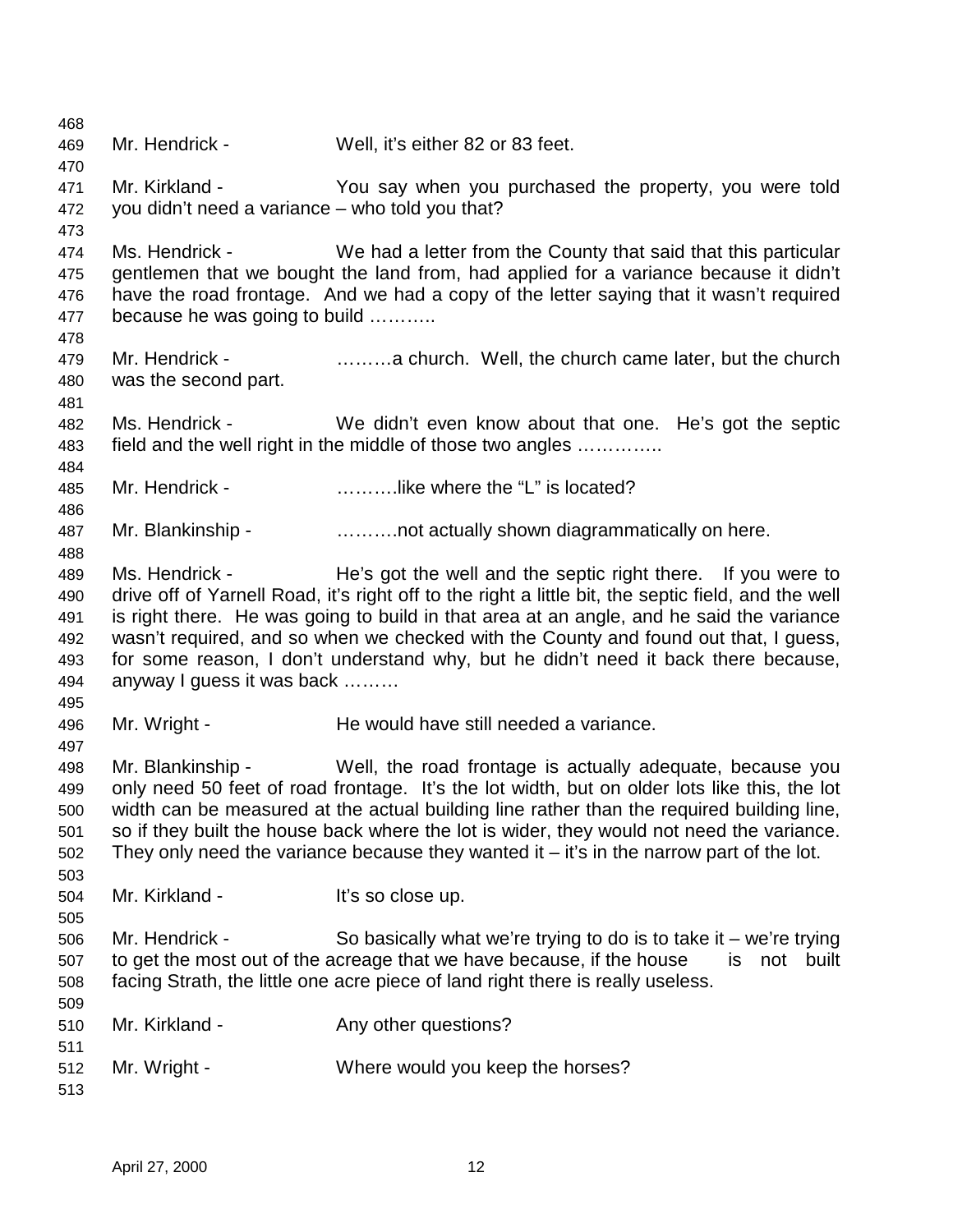514 Mr. Hendrick - The horses would be, if you're looking at the plot, basically 515 where, starting from this point right here, right where going in from Yarnell you come to 516 the point right there, a fence would be put across there, and going from here back will 517 be horses. 518 519 Mr. Blankinship - Is there a barn on the property right now? What is that 520 building I see pictured on the plot? 521 522 Mr. Hendrick - No sir. That is a trailer. On which one are you talking? 523 524 Mr. Kirkland - I'm talking about on your plot, I see a little, I've got a little box 525 on mine. 526 527 Mr. Hendrick - That's where the house is going to be. That's where we 528 would like to have ……… 529 530 Mr. Kirkland - No, no, there's another box back, this one back here off of 531 Yarnell. 532 533 Ms. Hendrick - I don't know what that is ………. 534 535 Mr. Kirkland - It's a County plat, and it shows this little box right here. 536 537 Mr. Hendrick - That's the trailer right there. 538 539 Ms. Hendrick - No Ernie, it's not, honey. I don't know what that is. 540 541 Mr. Hendrick - Because there's a trailer that's on the piece of property that 542 should be on the, if you move that box, it's right about there. 543 544 Mr. Kirkland - Okay, fine, just asking. 545 546 Mr. Hendrick - Yeah, that's not on ours. 547 548 Ms. Hendrick - We didn't get our package until yesterday, and I don't know 549 what that is. 550 551 Mr. Kirkland - Any other questions? Anyone else to speak on this case? If 552 not, that concludes the case. 553 554 Ms. Hendrick - Thank you. 555 556 Mr. Kirkland - You're welcome. 557 558 After an advertised public hearing and on a motion by Mr. Nunnally, seconded by Mr. 559 Wright, the Board **granted** the case **A-26-2000.**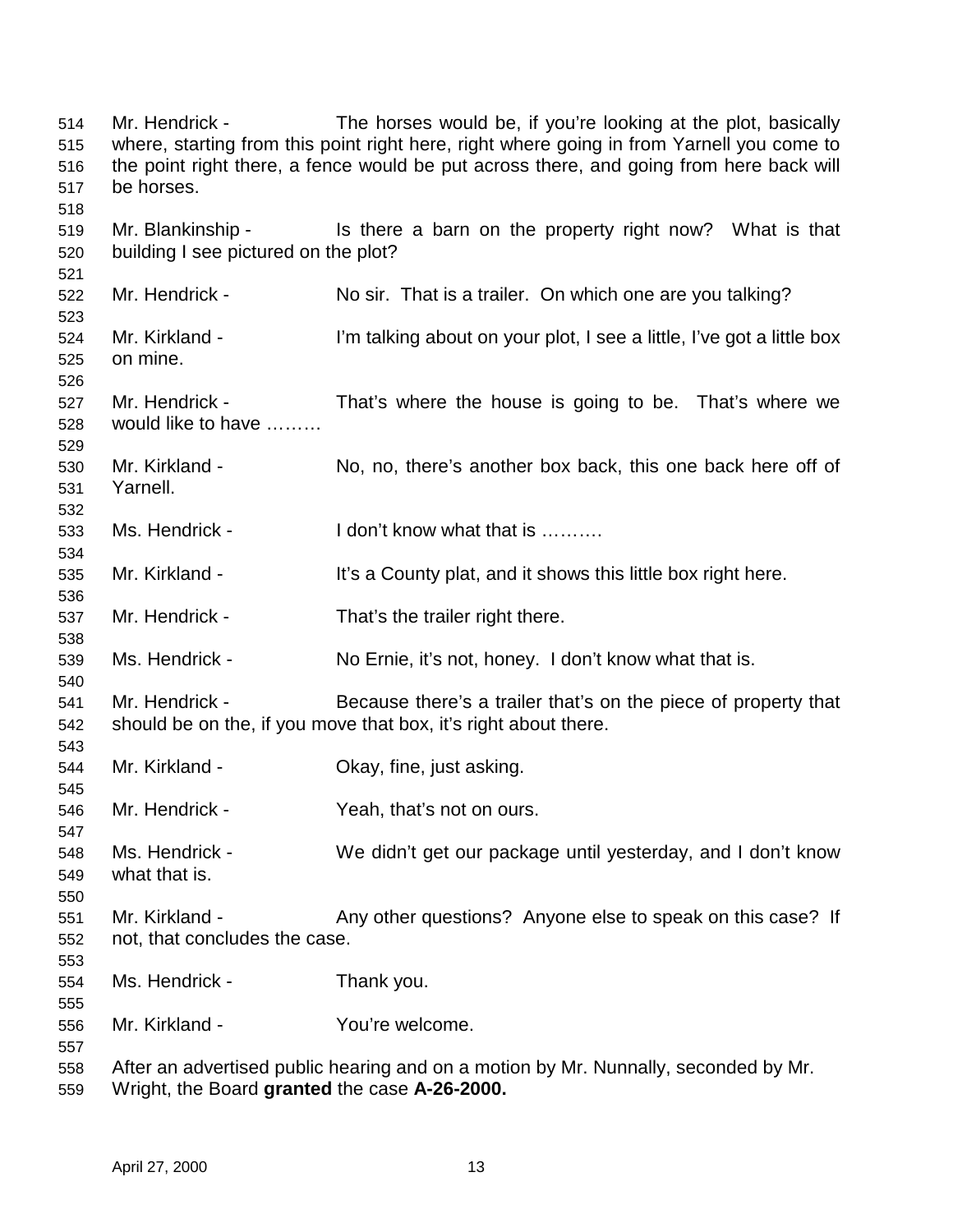| 560        |                                                                                            |                                                                                             |                  |
|------------|--------------------------------------------------------------------------------------------|---------------------------------------------------------------------------------------------|------------------|
| 561        | Affirmative:                                                                               | Kirkland, McKinney, Nunnally, Wright                                                        | 4                |
| 562        | Negative:                                                                                  |                                                                                             | $\boldsymbol{0}$ |
| 563        | Absent:                                                                                    | <b>Balfour</b>                                                                              | 1                |
| 564        |                                                                                            |                                                                                             |                  |
| 565        |                                                                                            | The Board granted this request, as it found from the evidence presented, that               |                  |
| 566        |                                                                                            | authorizing this variance of 29.07 feet lot width, 1.04 feet minimum side yard setback,     |                  |
| 567        |                                                                                            | and 12.07 feet total side yard setback, subject to the following conditions, will not be of |                  |
| 568        |                                                                                            | substantial detriment to adjacent property and will not materially impair the purpose of    |                  |
| 569        | the zoning regulations.                                                                    |                                                                                             |                  |
| 570        |                                                                                            |                                                                                             |                  |
| 571        | 1.                                                                                         | Only the improvements shown on the plan filed with the application may be                   |                  |
| 572        |                                                                                            | constructed pursuant to this approval. Any additional improvements shall comply with        |                  |
| 573        |                                                                                            | the applicable regulations of the County Code.                                              |                  |
| 574        |                                                                                            |                                                                                             |                  |
| 575        | 2.                                                                                         | If land disturbance will exceed 2,500 square feet the requirements of Chapter 10            |                  |
| 576        |                                                                                            | of the County Code apply. At the time of building permit application, the applicant shall   |                  |
| 577        |                                                                                            | submit the necessary information to the Department of Public Works to ensure                |                  |
|            |                                                                                            | compliance with the requirements of the Chesapeake Bay Preservation Act and the             |                  |
| 578        |                                                                                            | code requirements for water quality standards.                                              |                  |
| 579<br>580 |                                                                                            |                                                                                             |                  |
| 581        | 3.                                                                                         | Approval of this request does not imply that a building permit will be issued.              |                  |
|            |                                                                                            | Building permit approval is contingent on Health Department requirements, including,        |                  |
| 582        |                                                                                            |                                                                                             |                  |
| 583        | but not limited to, soil evaluation for a septic drainfield and reserve area, and approval |                                                                                             |                  |
| 584        | of a well location.                                                                        |                                                                                             |                  |
| 585        | A - 28-2000                                                                                | <b>JOHN D. REVENE, II</b> requests a variance from Section $24-95(q)(5)$                    |                  |
| 586        |                                                                                            | of Chapter 24 of the County Code to build a front porch at 10224                            |                  |
| 587        |                                                                                            | Falconbridge Drive (Raintree) (Tax Parcel 78-1-H-6), zoned R-2A,                            |                  |
| 588        |                                                                                            | One-family Residence District (Tuckahoe). The front yard setback                            |                  |
| 589        |                                                                                            | is not met. The applicant has 33.3 feet front yard setback where the                        |                  |
| 590        |                                                                                            | Code requires 35.0 feet. The applicant requests a variance of 1.7                           |                  |
| 591        |                                                                                            |                                                                                             |                  |
| 592        |                                                                                            | feet front yard setback.                                                                    |                  |
| 593        |                                                                                            |                                                                                             |                  |
| 594        | Mr. Kirkland -                                                                             | Does anyone else wish to speak on this case? If not, sir,                                   |                  |
| 595        | raise your right hand and be sworn in.                                                     |                                                                                             |                  |
| 596        |                                                                                            |                                                                                             |                  |
| 597        | Mr. Blankinship -                                                                          | Do you swear the testimony you are about to give is the                                     |                  |
| 598        |                                                                                            | truth, the whole truth, and nothing but the truth, so help you God?                         |                  |
| 599        |                                                                                            |                                                                                             |                  |
| 600        | Mr. Kirkland -                                                                             | Have all your notices been turned in, according to the                                      |                  |
| 601        |                                                                                            | County Code? We have them in the file. I'll have to abstain from this case. Mr.             |                  |
| 602        | Nunnally, if you want to take this one.                                                    |                                                                                             |                  |
| 603        |                                                                                            |                                                                                             |                  |
| 604        | Mr. Nunnally -                                                                             | Okay. State your case then.                                                                 |                  |
| 605        |                                                                                            |                                                                                             |                  |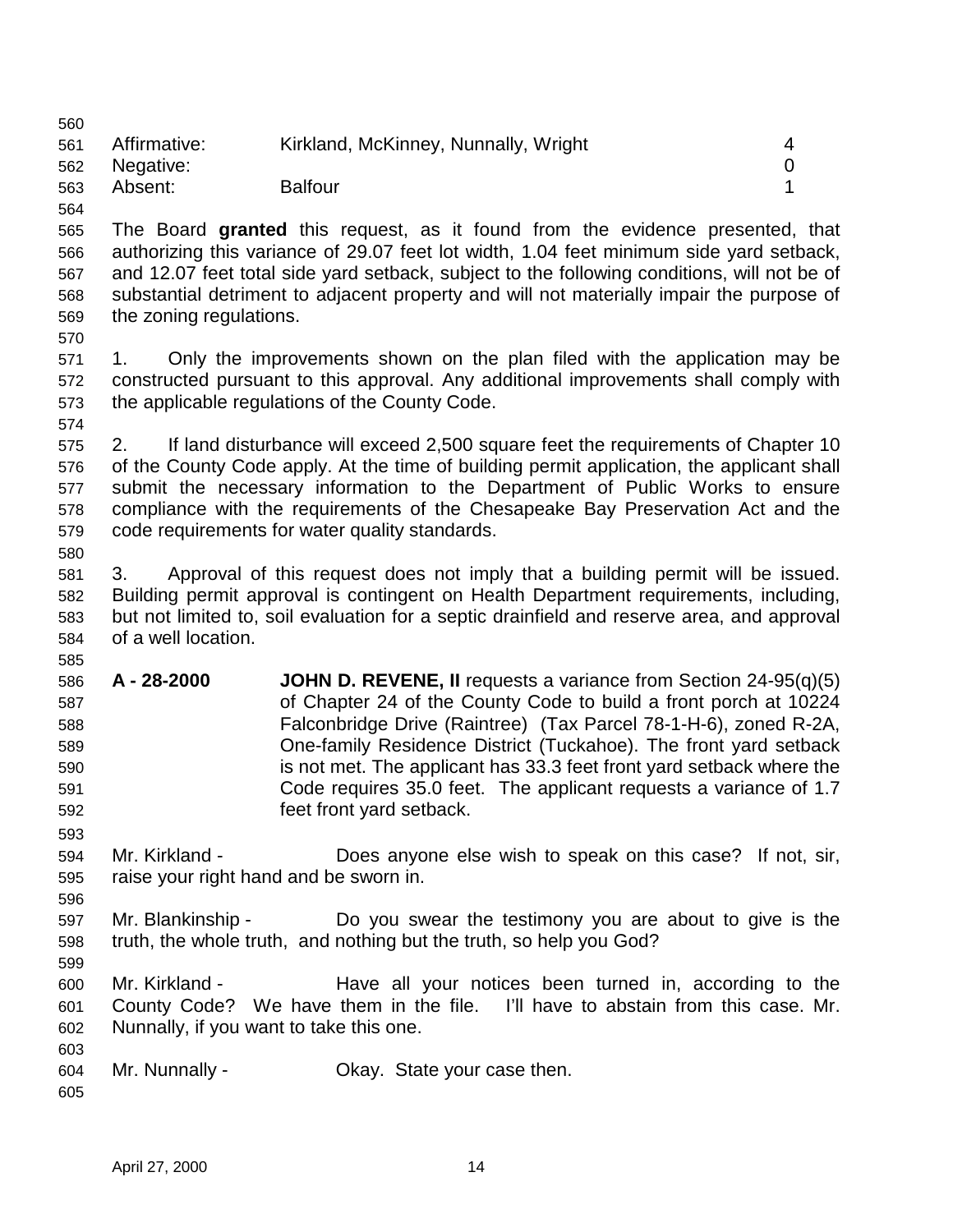606 Mr. Revene - They have. I'm John Revene, the owner of the property in 607 question, a 25-year resident of Henrico County at this property. I started about two 608 years ago on a renovation of the house, first renovation on the house, I'm the original 609 owner, to improve the property. We tore the roof off of the house, tore the front truss off 610 of the roof, put a new roof on, and had a porch designed to be added to the house, in 611 keeping with the architectural design of the neighborhood. Looking at the plot that was 612 originally drawn up for the construction of the house, we misread one of the setbacks on 613 the original plot, to indicate that I was not going to need a variance on construction. We 614 were at error further by looking at a house that was 4 houses down from us, that 615 appeared to be 6 feet closer to the road than the work that we were doing. When in 616 fact, the last item that we did on the construction, we submitted the blueprints and 617 drawings and everything, and when we got to the final point, which was probably too 618 late, when Timmons did the survey, we realized that we actually were encroaching over 619 the setback, but that was the first time that we realized that we had encroached over the 620 setback, when Timmons turned in the survey. 621

622 Mr. Wright - Has this porch already been constructed? 623

625

627

630

624 Mr. Revene - It has not.

626 Mr. Wright **Chay, I thought the way you were talking about it …….** 

628 Mr. Revene - No, I have the plans submitted to the County for the total 629 construction of the renovation of the house.

631 Mr. Wright - And you already have an uncovered porch that complies 632 with the ordinance?

633

635

641

646

634 Mr. Revene - That is correct.

636 Mr. Wright - Your plan is to remove the one that's there now and build a 637 new one, is that the idea?

638 Mr. Revene - It's an open stoop type porch right now, and remove that, 639 and put a -- it's a tri-level house – on the single story section of the house, put a six-foot 640 projection out for a porch for the single story length of the house.

642 Mr. Wright - It appears, I think you've stated, that the house is canted to 643 the property line, but even at the point where you're the shortest distance from the road, 644 you're 34.4, so you're still .6 of a foot from complying with the ordinance there. Are 645 there any other porches on the houses on your street of this type.

647 Mr. Revene - Christe at reet, yes, but not adjacent to my house. Mine was 648 one of the last four houses built by the Irwin Co., who was the original developer of 649 Raintree Subdivision, at which point they went into bankruptcy and sold the property off 650 to multiple developers, and architectural changes and everything took place after that in 651 the neighborhood.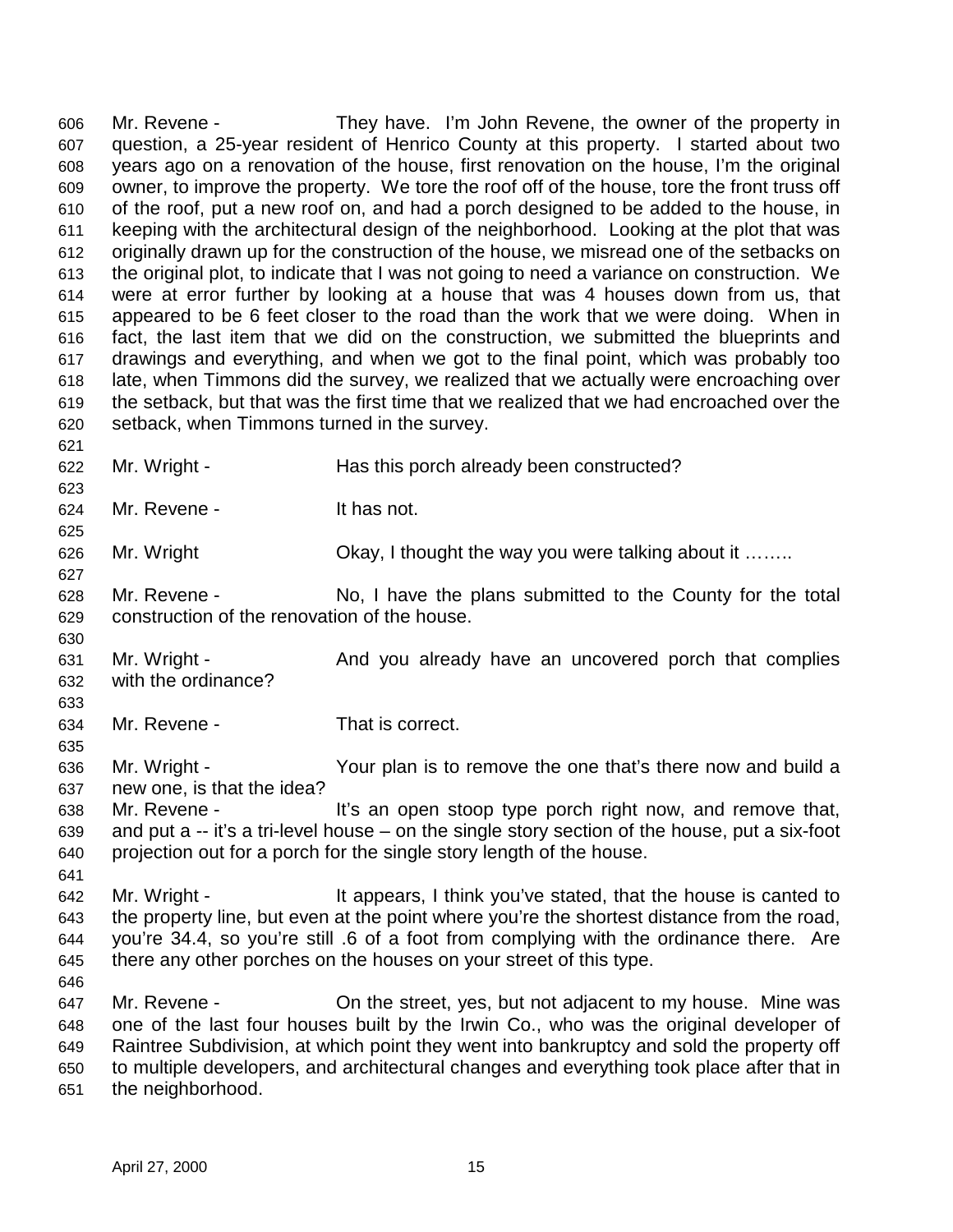652 653 Mr. Nunnally - Mr. Revene, I thought you said that you'd kind of lined up 654 your porch with a house down the street – how far down the street was that? 655 656 Mr. Revene - Fourth house. 657 658 Mr. Nunnally - Fourth house on your block? Is this the one? 659 660 Mr. Revene - Yes, that is. What can be seen by the eye is a little bit 661 harder to photograph, I'm afraid, but this is the house next to me, and you can see 662 barely the face of the second house down from me, beyond the flag. The gray area that 663 you see above the flag is projection of 6 feet of the fourth house down from me. All the 664 first 4 houses on the street are basically in line, and the fourth house projects out an 665 additional 6 feet from the first floor. There wasn't any way to depict it, but the next 2 666 houses on that, actually the center line of the roof is farther in, you could actually see 667 the peak of the next 2 houses, you've got a different angle on it, but the foliage made it 668 difficult to photograph. So basically I was keeping with the architectural design of the 669 neighborhood, and I thought I was in compliance until we actually got the survey back 670 from Timmons. 671 672 Mr. Wright - The house that's to the west of you, faces on Raintree 673 Drive? 674 675 Mr. Revene - I face on Raintree Drive. 676 677 Mr. Wright - The rear of that house is at the side of your house, is that 678 correct? 679 680 Mr. Revene - The first house on Raintree is the property of what's the back 681 of my house, that's correct. 682 683 Mr. Nunnally - Any other questions for Mr. Revene, staff? 684 685 Mr. Revene - There's just one other item, it's on the – as far as the first 686 survey that we had – it looked like that where the problem came in, is it looked like that 687 the drawing was to the farthest projection on the house which I'd been in compliance 688 on, and there's a 2-foot between the single story and the 2-story section of the house, 689 there's a 2-foot projection on the house, and I thought that was what the measurement 690 was taken from, was from the 2-story portion of the house, rather than from the single 691 story portion of the house. 692 693 Mr. Nunnally - Any other questions? I ask once again, is anyone else 694 interested in this case? If not, that concludes the case; you can get the answer this 695 afternoon, Mr. Revene. Thank you for coming. 696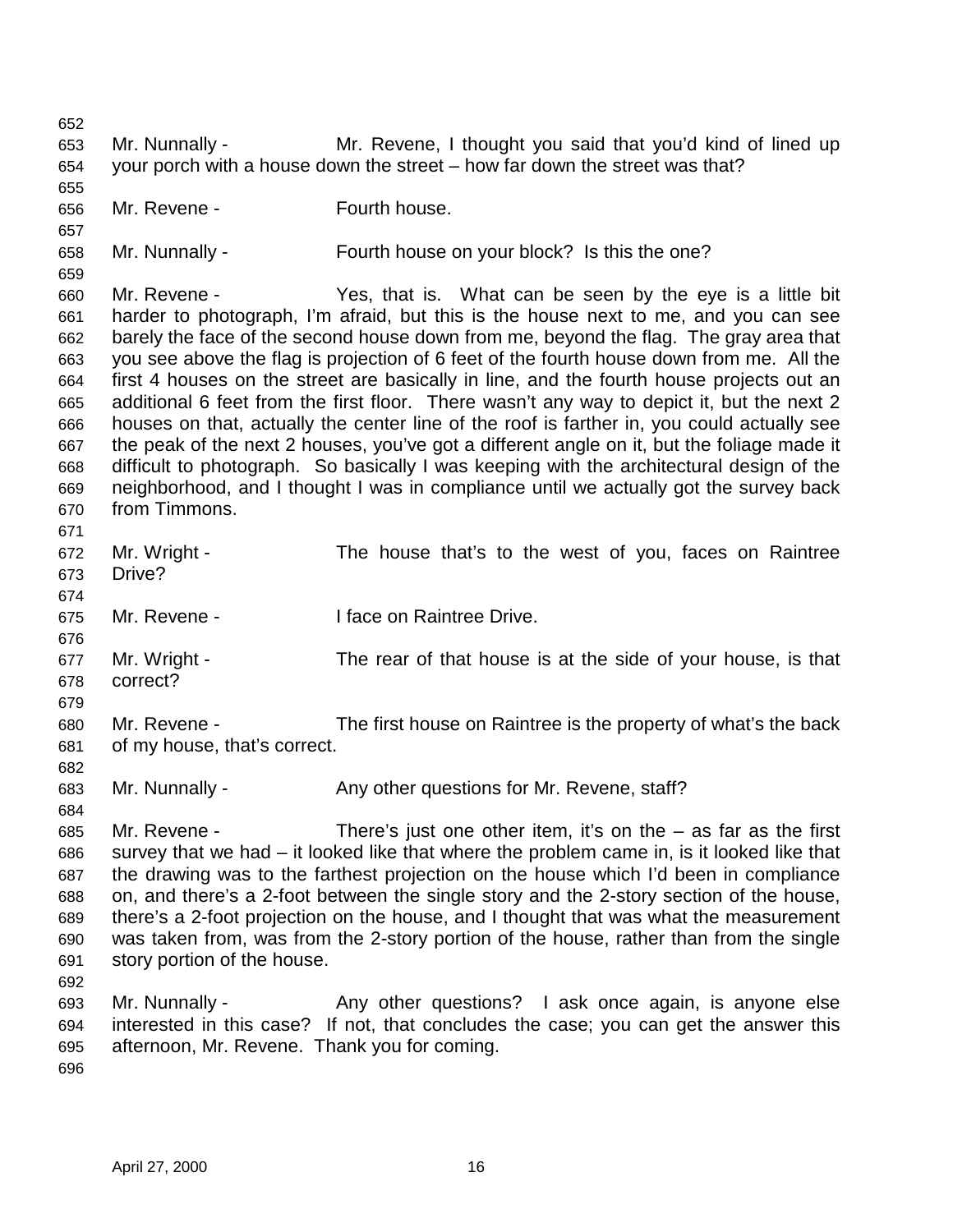697 After an advertised public hearing and on a motion by Mr. McKinney, seconded by Mr. 698 Wright, the Board **granted** the case **A-28-2000.** 699 700 Affirmative: McKinney, Nunnally, Wright 3 701 Negative: 0 702 Absent: Balfour 1 703 Abstain: Kirkland 1 704 705 The Board **granted** this request, as it found from the evidence presented, that 706 authorizing this variance of 1.7 feet front yard setback, subject to the following 707 conditions, will not be of substantial detriment to adjacent property and will not 708 materially impair the purpose of the zoning regulations. 709 710 1. Only the improvements shown on the plan filed with the application may be 711 constructed pursuant to this approval. Any additional improvements shall comply with 712 the applicable regulations of the County Code. 713 714 2. The property shall be developed in substantial conformance with the plan filed 715 with the application. No changes or additions to the layout may be made without the 716 approval of the Board of Zoning Appeals. 717 718 **UP- 8-2000 HENRICO DOCTORS' HOSPITAL** requests a temporary use 719 permit pursuant to Section 24-116(c)(1) of Chapter 24 of the 720 County Code to use a temporary structure for an angio lab at 1602 721 Skipwith Road (Tax Parcel 91-A-55A), zoned O-3, Office District 722 (Three Chopt). 723 724 Mr. Kirkland - Okay, sir. Anyone else wish to speak on this case? If not, 725 as soon as the Secretary gets back over here, you need to be at the official desk, raise 726 your right hand, please, and be sworn in. 727 728 Mr. Blankinship - Do you swear the testimony you are about to give is the 729 truth, the whole truth, and nothing but the truth, so help you God? 730 731 Mr. Kirkland - If you would, state your name, please. 732 733 Mr. Booth - Yes sir. My name is Craig Booth, architect with Gresham, 734 Smith and Partners. 735 736 Mr. Buchanan - Ron Buchanan, Henrico Doctors' Hospital. 737 738 Mr. Kirkland - Have all adjacent landowners been notified, according to the 739 County Code? We have the notices in the file. If you would, proceed with your case. 740 741 Mr. Buchanan - We've completed design for a renovation on the first floor of 742 Henrico Doctors' Hospital for a new angio, or renovation to an existing angiography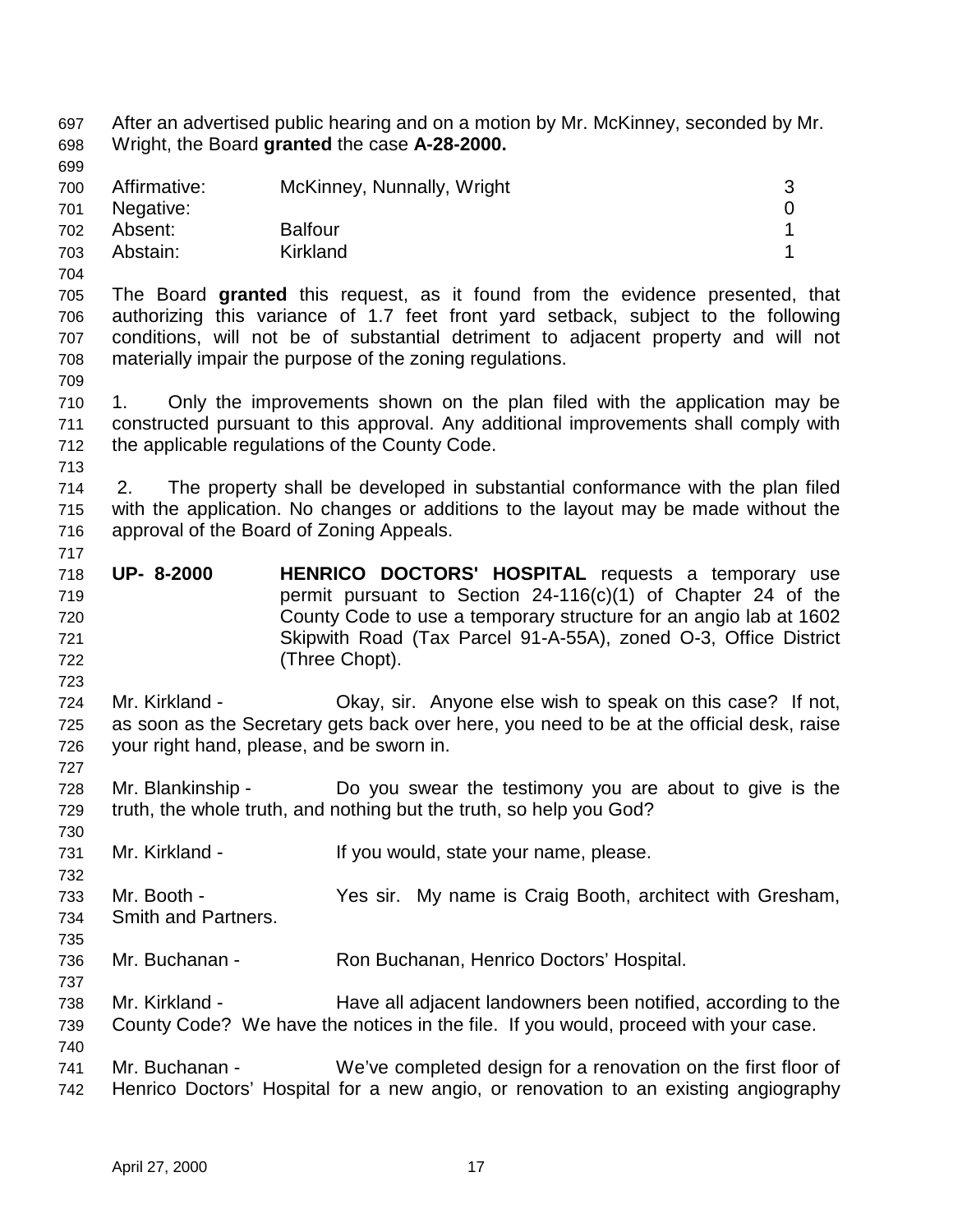743 exam room. The plans have been in the County for permanent approval, and we 744 anticipate starting construction in just a few weeks. In the meantime, we have about 745 and 8- to 10-week construction duration, and then a couple weeks after that, while the 746 new equipment is tested and calibrated, so for that period of time, we are requesting 747 permission to have a mobile angiography coach on the front, just to the left of the, just 748 to the backside of the blue parking deck, from about May 15 to September 1, to fill that 749 need. 750

- 751 Mr. Wright Would this temporary structure be visible from any 752 residences around?
- 753 754 Mr. Buchanan - It is visible from Skipwith Road. It would be visible from the 755 property owners on the other side of Skipwith, but as you can see from the site plan, it's 756 set back a significant distance from Skipwith Road. I do not think, because of the 757 retaining wall, it wouldn't be visible from the elementary school to the left, and it's 758 certainly screened by the north wing of the hospital, so anyone on Forest would not be 759 able to see the structure, no.
- 760 761 Mr. Wright - You say that this would be, you estimate the completion of 762 your facility would be what date?
- 764 Mr. Buchanan Beers Construction has given us an 8-10 week construction 765 period, and then Phillips Medical Systems says it's going to be about two weeks after 766 that to calibrate their equipment, so we anticipate being done with the entire renovation 767 and ready to dismantle the temporary structure by September 1.
- 768 769 Mr. Wright - Of 2000?
- 770 771 Mr. Buchanan - **Of this year, yes.**
- 772 773 Mr. Wright - I notice that the condition gives us until April of 2002, April 774 26, 2002…………
- 775

779

788

- 776 Mr. Buchanan Yes sir, when we actually submitted the request, I was 777 asking for a 3-month time period. I was told by the County to go ahead and add that 778 date, because that was a typical time frame.
- 780 Mr. Wright In case you run into some difficulties? 781
- 782 Mr. Buchanan Yes sir, I just hope we don't see that length of problems.
- 783 784 Mr. Wright - And you've read the conditions that are proposed for the 785 case?
- 786 787 Mr. Buchanan - Yes.
	- April 27, 2000 18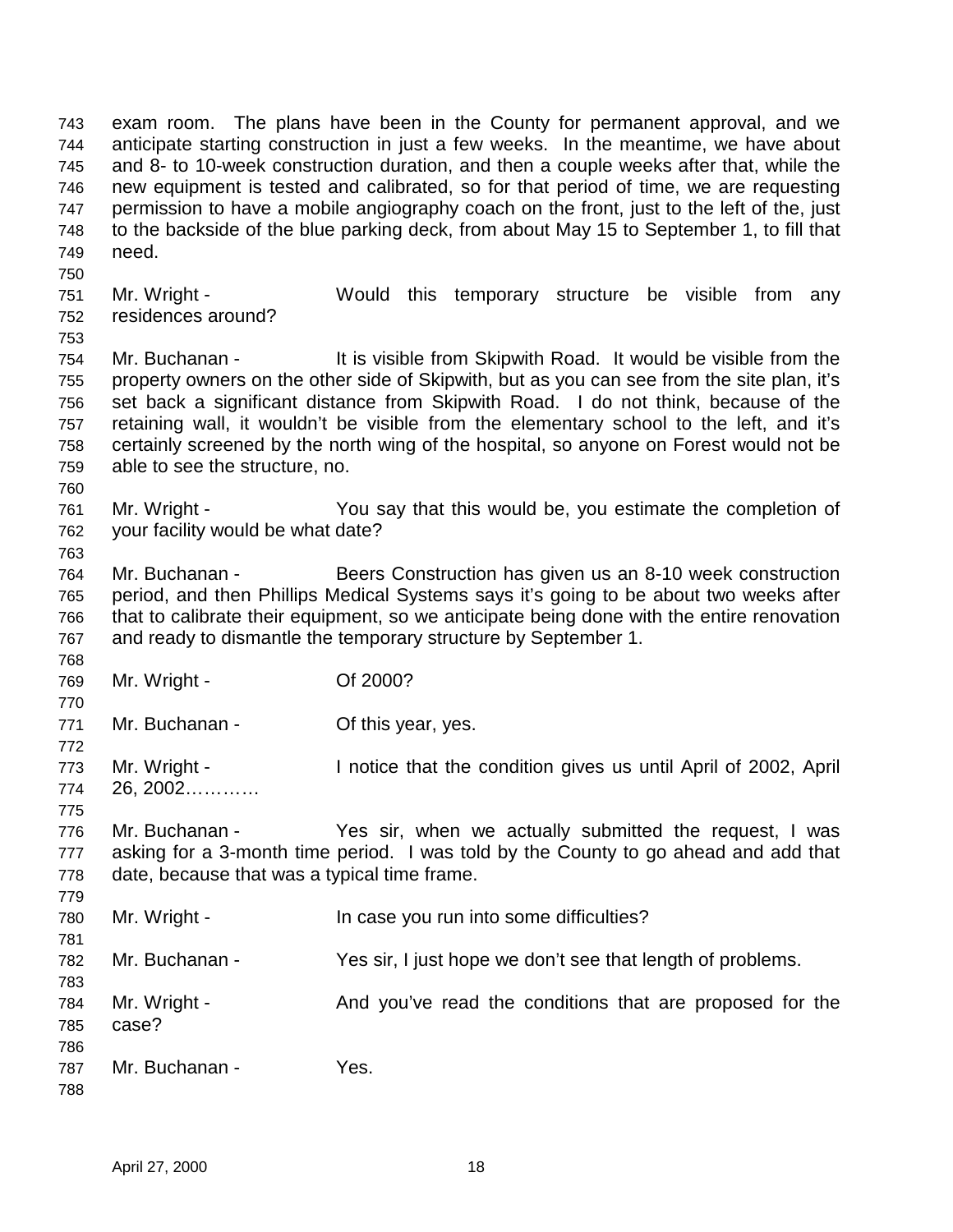789 Mr. Kirkland - Any other questions? Anyone else wish to speak on this 790 case? That concludes your case. 791 792 Mr. Buchanan - Thank you very much. 793 794 Mr. Kirkland - You're welcome. 795 796 After an advertised public hearing and on a motion by Mr. Balfour, seconded by Mr. 797 Wright, the Board **granted** the case **UP-8-00.** 798 799 Affirmative: Kirkland, McKinney, Nunnally, Wright 4 800 Negative: 0 801 Absent: Balfour Balfour 1 802 803 The Board **granted** this request, as it found from the evidence presented, that 804 authorizing this conditional use permit to use a temporary structure for an angio lab at 805 1602 Skipwith Road, subject to the following conditions, will not be of substantial 806 detriment to adjacent property and will not materially impair the purpose of the zoning 807 regulations. 808 809 1. Only the improvements shown on the plan filed with the application may be 810 constructed pursuant to this approval. Any additional improvements shall comply with 811 the applicable regulations of the County Code. 812 813 2. The parking lot, driveways, and loading areas shall be subject to the 814 requirements of Section 24-98 of Chapter 24 of the County Code. 815 816 3. The temporary building shall be removed no later than April 26, 2002. 817 818 **UP- 9-2000 MARTIN HOWARD** requests a temporary use permit pursuant to 819 Section 24-116(c)(1) of Chapter 24 of the County Code to hold a 820 carnival at 10101 Brook Road (Tax Parcel 24-A-7B), zoned B-3C, 821 Business District (Conditional) (Fairfield). 822 823 Mr. Kirkland - Anyone else wish to speak on this case? If you would, raise 824 your right hand, sir. 825 826 Mr. Blankinship - Do you swear that the testimony you are about to give is the 827 truth, the whole truth, and nothing but the truth, so help you God? 828 829 Mr. Martin - Yes I do. 830 831 Mr. Kirkland - State your name for the record, sir. 832 833 Mr. Martin - Gentlemen – good morning. My name is Kenneth Martin, 834 and I'm here on behalf of Martin Howard.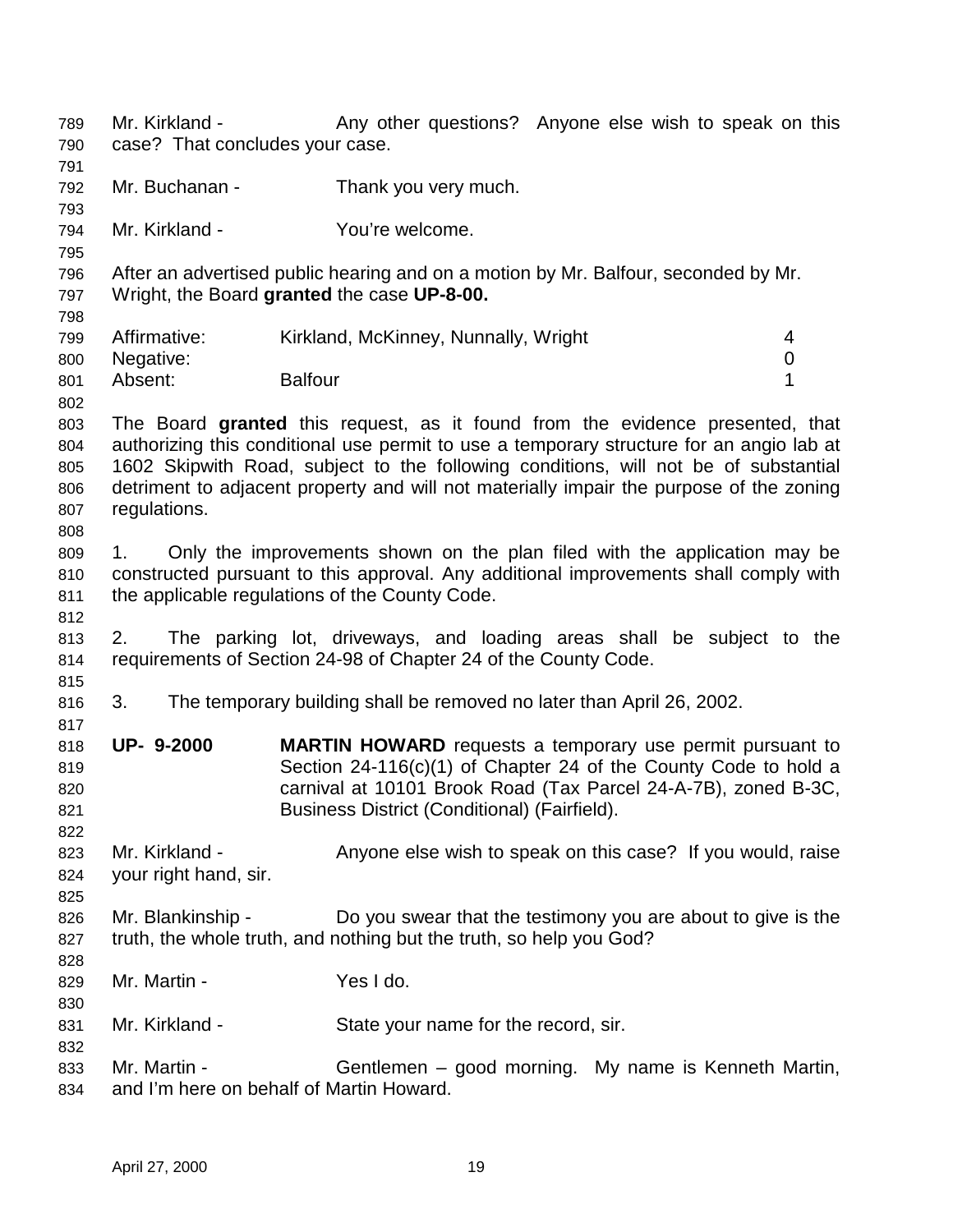835

838

836 Mr. Kirkland - Have all your notices been turned in, according to the 837 County Code? We have them in the file. Now you can proceed with your case.

839 Mr. Martin - Thank you very much sir. I originally came to the County 840 back in January to request what I would need to do a carnival. Visited the Zoning Office 841 on 4 separate occasions and had an opportunity to talk to 4 separate people. Basically 842 got 4 separate opinions or processes to follow. I then proceeded to contact people in 843 the County, who do business in the County, who have little carnivals and fairs at some 844 of the locations, and they advised me that there was nothing to it, there was no permit 845 process, or anything like that, and the information that I was hearing just didn't seem 846 exactly right. So I finally came back out and spoke with someone who seemed to be 847 knowledgeable, they gave me the application to fill out, I filled out the application, 848 volunteered the information that was requested, and submitted it. Then I talked with 849 Ms. Blackburn in the Zoning Office, and we had some conversations, and I talked with 850 someone in the police department, and so forth, and realized that there were some 851 concerns that people had, and had I known this information in the beginning, I would 852 have submitted a very detailed report. But when I attempted, on these 4 occasions, to 853 ask questions, no one knew anything about it, because I found out that the people 854 who'd been doing carnivals in the County in the past, have never gone through the 855 process that I'm having to go through today. And I'm not here to put those folks down, 856 I'm here, we're interested in doing something. Now I received this past week in the 857 mail, the information packet that was sent out to everyone who's in attendance today, 858 and I'm sure the members of the Board. The information that's on here, I don't know 859 where they got it from, gentlemen. This is a fund raising event for a charity, okay? In 860 here it says that it's not. Some of the requests that are being recommended, or I guess 861 required, by the police department, hiring 12 off-duty police officers – well, there goes all 862 our profits. And there's a statement in here about the circus that was at Virginia Center 863 Commons last year. That circus, in fact, was for profit, because I can assure you the 864 circus wouldn't have come to town if they were giving all their money away. So I'm kind 865 of confused right now. I'm here to present my case, and I think I have a very good 866 case, but after sitting here knowing that I can ask for a deferral, I think that maybe that's 867 what I need to do, because I attempted to do everything that has been asked of me 868 after the fact, before the fact, and I'm confused as to what action I need to go, because I 869 want to present my case in a positive light, and this is something, I know when people 870 think of carnival rides, they think of the state fair. Gentlemen, I can assure you, this is 871 not the state fair. This is going to be 12 to 15 rides on a vacant piece of land at Virginia 872 Center Commons, that we're leasing from Virginia Center Commons, and in return 873 we're making a donation to the Simon Properties charity, which helps children of Simon 874 Properties employees and an organization called "Beware of Drugs." So I can continue 875 to go, but I need some help, I need some advice. This is not the first time I've done this; 876 I've done it in other areas of the state, and I've never had as much problem doing my 877 homework, and I'm a person who prides myself on doing my homework. I'm willing to 878 ask for a deferral, to better present my case, because this report that was issued by the 879 County office, just is erroneous.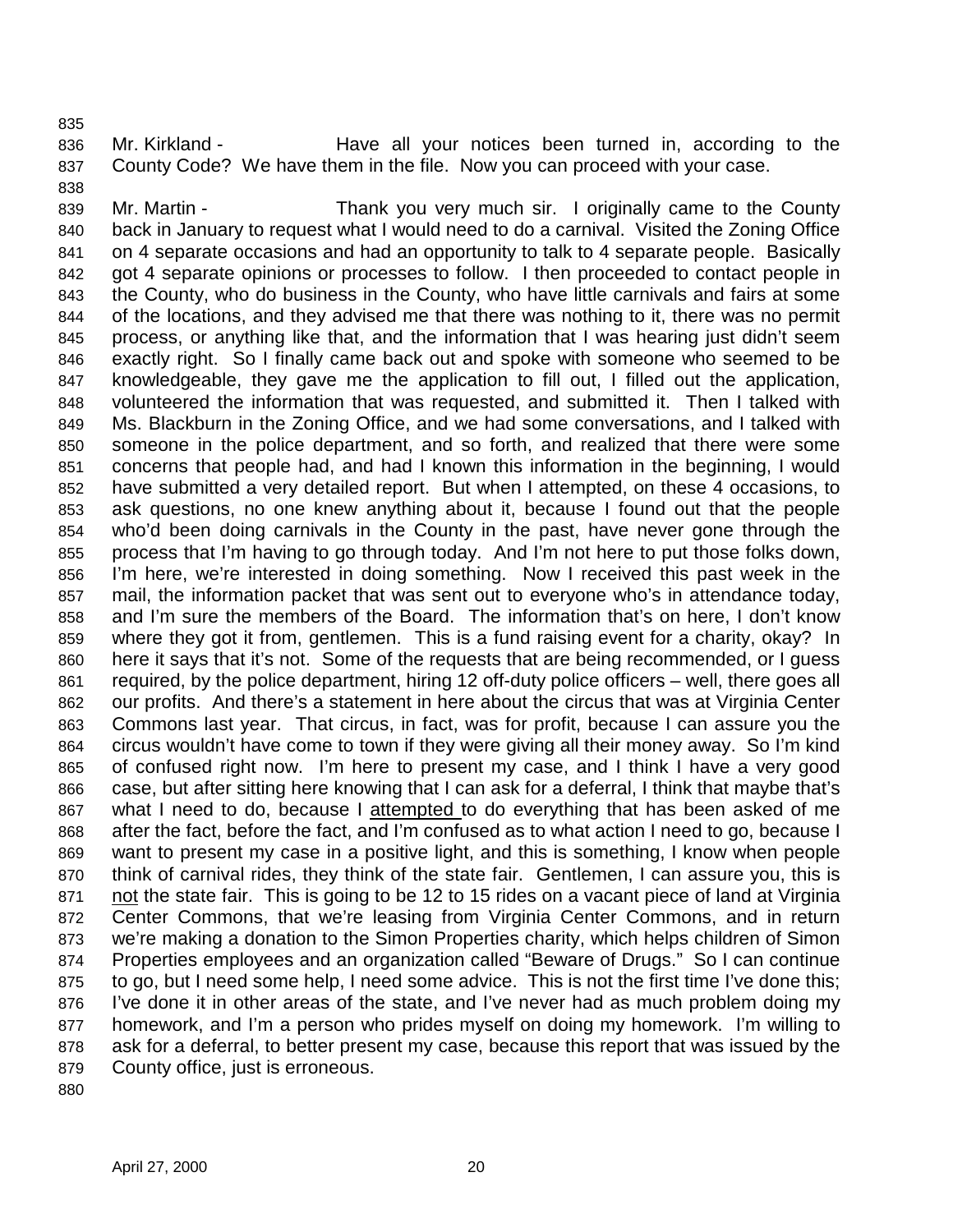881 Mr. Kirkland - I have some concerns with what you said about other 882 carnivals being run in the County, and also about the non-profit status of last year's 883 circus, so, but I think you're right in calling for a deferral. We don't have enough 884 information here, I don't believe, if you're saying this is not correct.

886 Mr. Martin - Yes sir, when I got it, I just said, wow, who did they talk to? I 887 mean after 4 trips out here, trying to find out the right person, after I, pardon the 888 expression, "paid my money," I found out who the right person was. And I don't have a 889 problem with fees and so forth, and so I just, you know, it kind of was a time sensitive 890 issue, but after I received the packet in the mail from the County, I said, "Wow, maybe a 891 deferral is in order," because it seems like there is some erroneous information, and if I 892 could find a staff member that I could work one on one with, and actually sit down and 893 do everything. I mean I very hurriedly responded to the police comment. I mean this is 894 a true family event, and I mean, I've shopped in Henrico County since 1983, and I've 895 never seen 12 police officers in any one place at one time. It makes me wonder where 896 they come up with these figures. Again, I can only assume that the police department is 897 assuming that we're putting on an event such as the state fair, and I can assure you, it's 898 not. I mean it's all on less than an acre of ground.

- 900 Mr. McKinney Mr. Martin, let me ask you a question. All these events are 901 considered non-profit, but they don't operate, they've got to pay their expenses. You 902 say you're making a contribution for an organization. Are they selling tickets?
- 904 Mr. Martin Yes sir, there are two charities. No sir, there are not going to 905 be any advanced ticket sales; there's not going to be any advertising; this entire event is 906 just basically going to attract the patrons who already come to the Virginia Center 907 Commons area. There's not going to be anybody calling you up on the phone, trying to 908 get you to buy tickets or anything. It's just kind of an impulse-type buying situation.
- 909 910 Mr. McKinney - What percentage of your profits are you going to give to this 911 charity? 912
- 913 Mr. Martin It's roughly, works out to between 15 and 20%, depending 914 on the expenses. Of course expenses would "come off the top," as you were.
- 916 Mr. McKinney How much revenue do you expect to generate?
- 918 Mr. Martin Well, it's really tough to tell. If we held it the last 10 days, 919 probably zero, because of all the rain. So I would imagine, now this is just a wild stab in 920 the dark, okay, I would imagine the event at Virginia Center Commons could, what they 921 refer to in the industry, gross around \$50,000. And basically, you know, 20% of that 922 would be going to charitable causes.

| --- |                |  |                                                         |  |  |  |
|-----|----------------|--|---------------------------------------------------------|--|--|--|
| 924 | Mr. McKinney - |  | Where is the carnival equipment coming from?            |  |  |  |
| 925 |                |  |                                                         |  |  |  |
| 926 | Mr. Martin -   |  | The carnival equipment, right now, well this particular |  |  |  |

885

899

903

915

917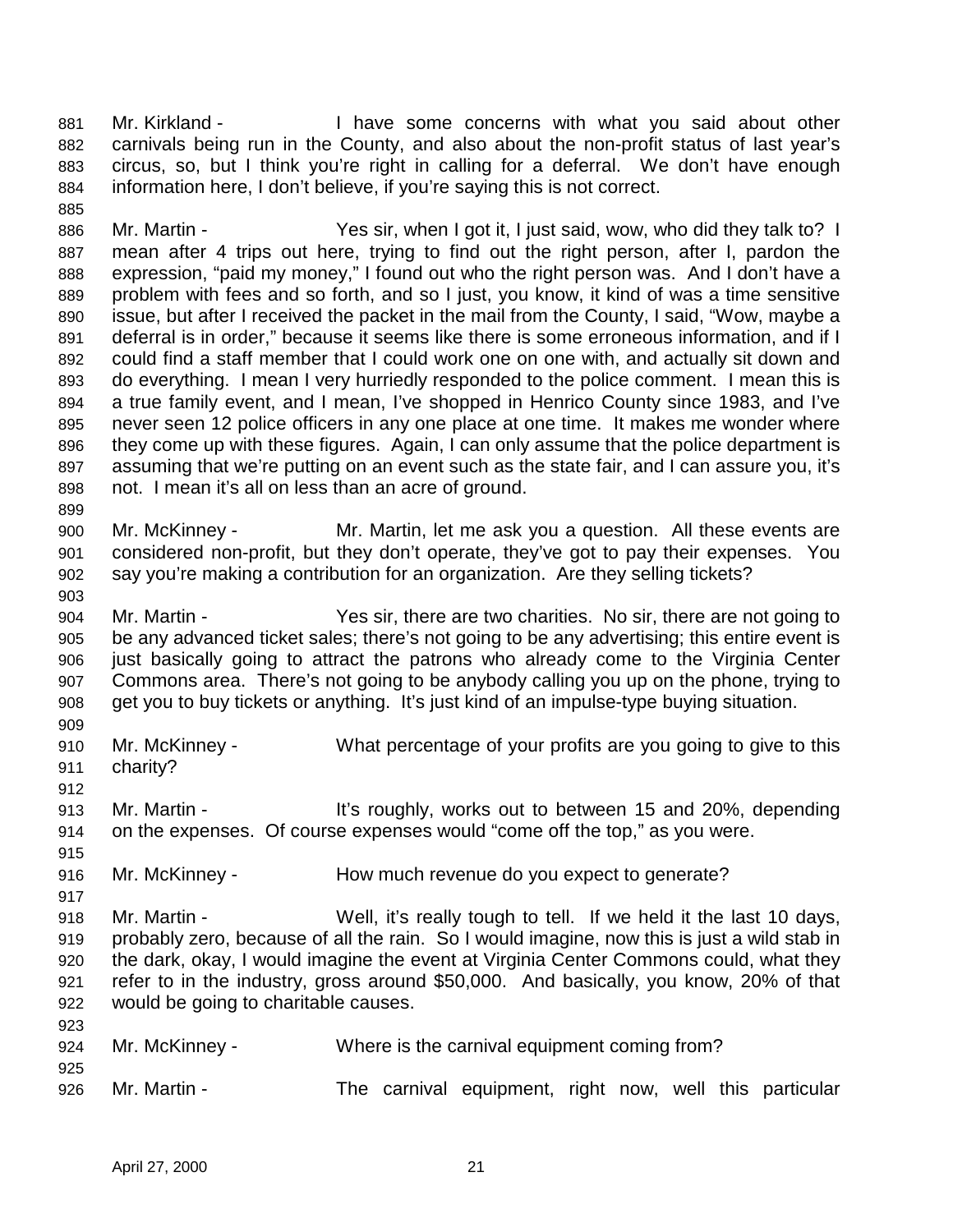927 carnival for the May date – if we defer it, it probably will not be the same carnival – but 928 the carnival that we were anticipating for the May date is called "Funtastic Midways." 929 It's on the way north from Florida, which most carnival companies spend the winter in 930 Florida, because it's kind of a year-round business, and it's real nice down there. I 931 believe they are en route, actually through the County right now, to play a date in 932 Washington, D. C., right outside of the Armory there, across from the stadium. 933 934 Mr. McKinney - Martin Howard – you said you were here for Martin Howard? 935 936 Mr. Martin - Yes sir. Mr. Howard lives in Atlantic County, New Jersey, 937 and his business is Starbride Productions, and he basically is kind of a retired fellow 938 who goes around helping raise money for charities. 939 940 Mr. McKinney - So you, more or less, are going to be an agent? 941 942 Mr. Martin - I'm his representative just because I live here, sir. 943 944 Mr. McKinney - Are you in the promotion business? 945 946 Mr. Martin - No sir, I'm not. Actually, I'm an insurance inspector, and I 947 inspect carnival rides for a living, so I have a very good first-hand knowledge of the 948 requirements and what goes on at these places, and I can assure you we have no 949 intentions of bringing anything near what you folks may have experienced with the state 950 fair into that piece of property. We take into consideration that Virginia Center 951 Commons is what I consider to be a very upscale mall and a very nice area where 952 people can take their families out, and that the type of environment we're going to be 953 promoting, is a family environment. 954 955 Mr. McKinney - I don't think anyone on the Board ever considered it would 956 be anything like the state fair; it's entirely different. But if you would like to request a 957 deferral till May 25, that would be your prerogative. 958 959 Mr. Martin - Let me ask this – if we request a deferral, there are going to 960 be many things to go – would I only be granted one deferral, or could I ask for an 961 extension. 962 963 Mr. Kirkland - No, only one. 964 965 Mr. Martin - Now, my next question would be in that particular case, 966 could I request an extended deferral to the June meeting by chance? I could do that? 967 968 Mr. Blankinship - The problem is not the number of deferrals; the problem is, 969 the Code requires a decision within 60 days. 970 971 Mr. McKinney - That will be 60 days, when he comes back. Sixty days from 972 the application. Let me get the Code out here.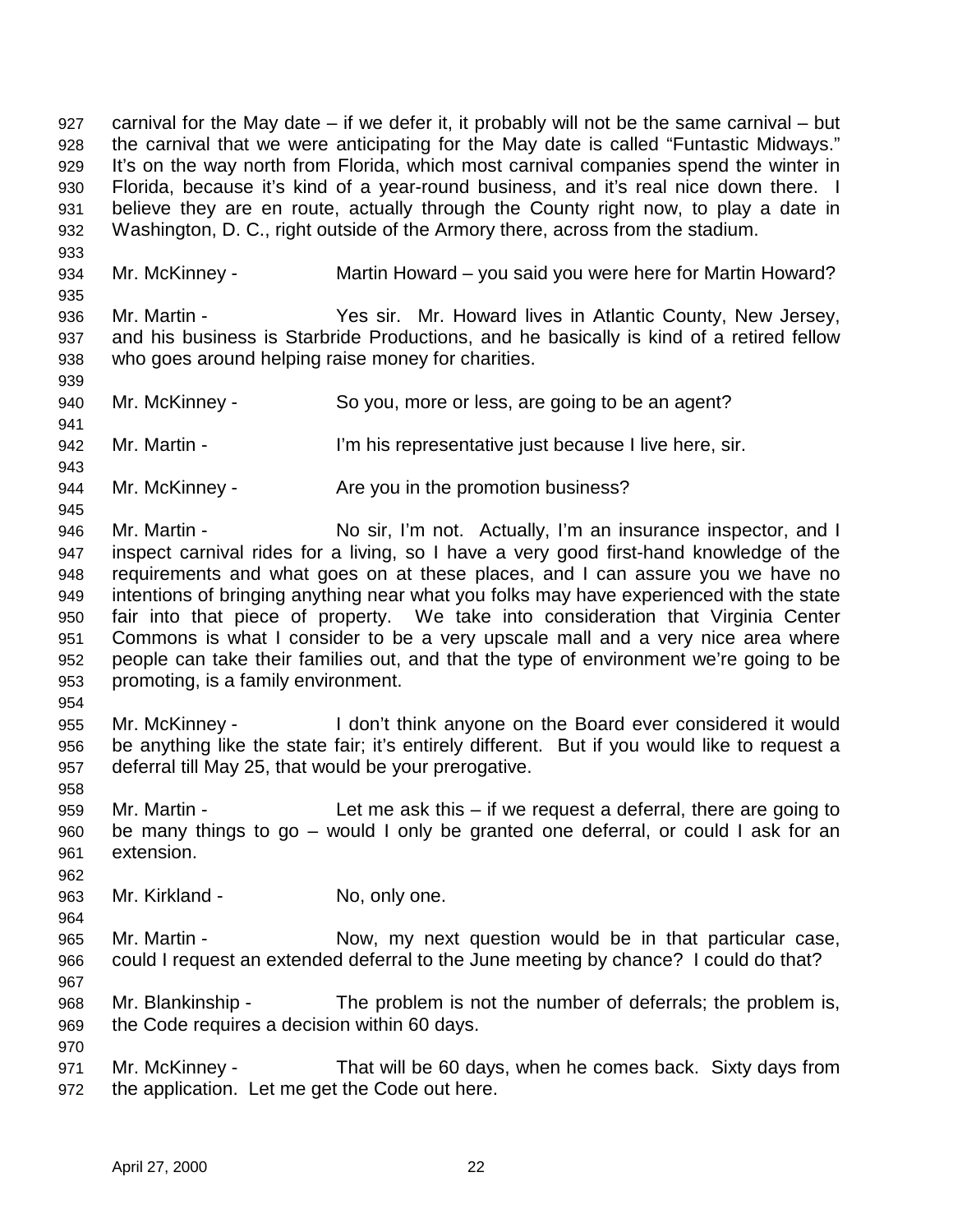973 974 Mr. Martin - I would be willing to do that. The problem is, on May 25 I 975 have a very large carnival to inspect. I had already checked my calendar when I heard 976 about the deferral dates to the next meeting, so there's just no way that I can be here. 977 978 Mr. Blankinship - The report here says that this carnival was scheduled to 979 begin on May 17. 980 981 Mr. Martin - Yes sir, that was the original date, but as I said, after looking 982 at the report, there are some issues that I need to more clearly define and address. 983 984 Mr. Blankinship - Just as long as you understand that that's going to bump the 985 schedule. 986 987 Mr. Martin - Oh yes sir, I understand completely, and we may in fact 988 even change the dates to some point and time in the distant future, rather than the near 989 future. 990 991 Mr. Wright - Why couldn't we give him until June 22 – 992 993 Mr. Kirkland - Would June 22 work, Mr. Blankinship? 994 995 Mr. Wright - That's less than 60 days from today. 996 997 Mr. McKinney - We've deferred them for two months at a time at a hearing 998 before. 999 1000 Mr. Blankinship - I'm not sure where that 60-day requirement is; it's not where 1001 I thought it would be in the Code. 1002 1003 Upon a motion by Mr. McKinney, seconded by Mr. Nunnally, the Board **deferred** the 1004 **UP-16-2000** application for 60 days, from the April 27, 2000, until the June 22, 2000, 1005 meeting, at the request of the applicant. 1006 1007 Affirmative: Kirkland, McKinney, Nunnally, Wright 5 1008 Negative: 0 1009 Absent: Balfour **1** 1010 1011 Mr. Martin - Thank you gentlemen. Officially, thank you gentlemen. 1012 1013 Mr. Kirkland - Okay, ladies and gentlemen, have a seat, and we'll get 1014 started here. We're getting ready to start our 10:00 o'clock agenda. Mr. Secretary, do 1015 we have any requests for deferrals or withdrawals. 1016 1017 Mr. Blankinship - No sir, we do not. 1018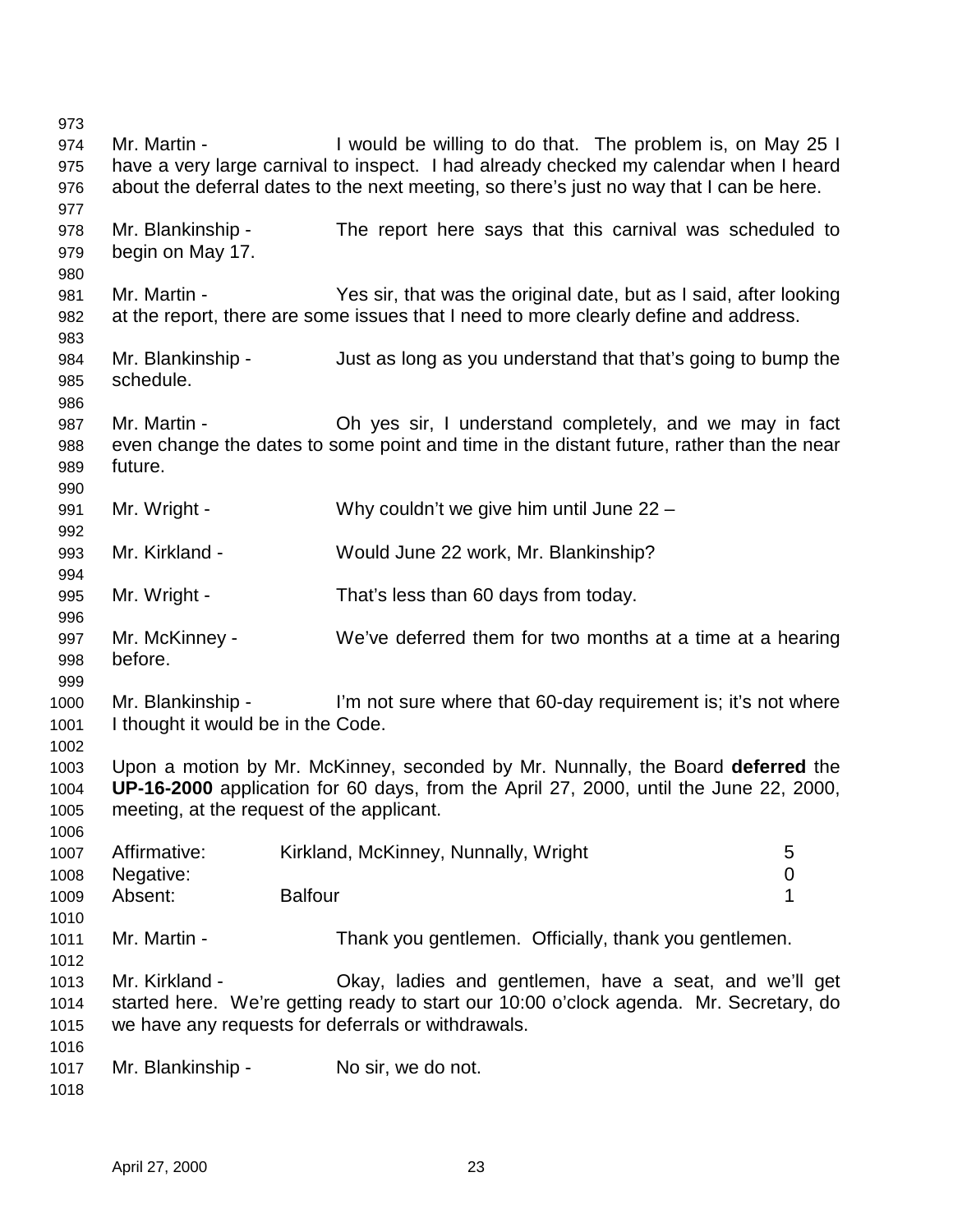1019 Mr. Kirkland - If you would, read the rules and regulations for these new 1020 people who came in.

1021

1036

1044

1051

1055

1060

1062

1022 Mr. Blankinship - I will, Mr. Chairman. The rules for this meeting are as 1023 follows. The Secretary, myself, will call each case. Then the applicants will come to the 1024 podium to present their case. At that time I'll ask all those who intend to speak, in favor 1025 or opposition, to stand, and they will be sworn in. The applicants will then present their 1026 testimony. When the applicant is finished, anyone else will be given an opportunity to 1027 speak. After everyone has spoken, the applicant, and only the applicant, will be given 1028 an opportunity for rebuttal. After hearing the case, and asking questions, the Board will 1029 take the matter under advisement. They will render a decision at the end of the 1030 meeting. If you wish to know what their decision is, you may stay until the end of the 1031 meeting, or you may call the Planning Office at the end of the day. This meeting is 1032 being tape recorded, so we will ask everyone who speaks, to speak directly into the 1033 microphone on the podium, and to state your name for the record. In the foyer, there 1034 are two binders, which have the staff reports for each case, including the conditions 1035 suggested by the staff. Mr. Chairman?

1037 **A - 30-2000 MR. AND MRS. J. G. CARTER** request a variance from Section 1038 24-95(c)(1) of Chapter 24 of the County Code to build an addition at 1039 2 Gaymont Road (River Hills) (Tax Parcel 126-3-E-10), zoned R-1, 1040 One-family Residence District (Tuckahoe). The minimum side yard 1041 setback is not met. The applicants have 10 feet minimum side yard 1042 setback where the Code requires 13 feet. The applicants request a 1043 variance of 3 feet minimum side yard setback.

1045 Mr. Kirkland - Before we get started, I want everyone to know that there's 1046 normally five of us up here on the Board, and we have one absent today, just for the 1047 record. If you would, ma'am, raise your right hand and be sworn in. 1048

1049 Mr. Blankinship - Do you swear that the testimony you are about to give is the 1050 truth, the whole truth, and nothing but the truth, so help you God?

1052 Mr. Kirkland - Would you state your name for the record. 1053

1054 Ms. Price - Dana Price.

- 1056 Mr. Kirkland Have all your notices been turned in, according to County 1057 Code?
- 1058 1059 Mr. Price - Yes.
- 1061 Mr. Kirkland Do we have them in the file?
- 1063 Mr. Blankinship Mr. Chairman, this is the one I mentioned to you before the 1064 meeting, where they submitted copies of the notice signed by the neighbors.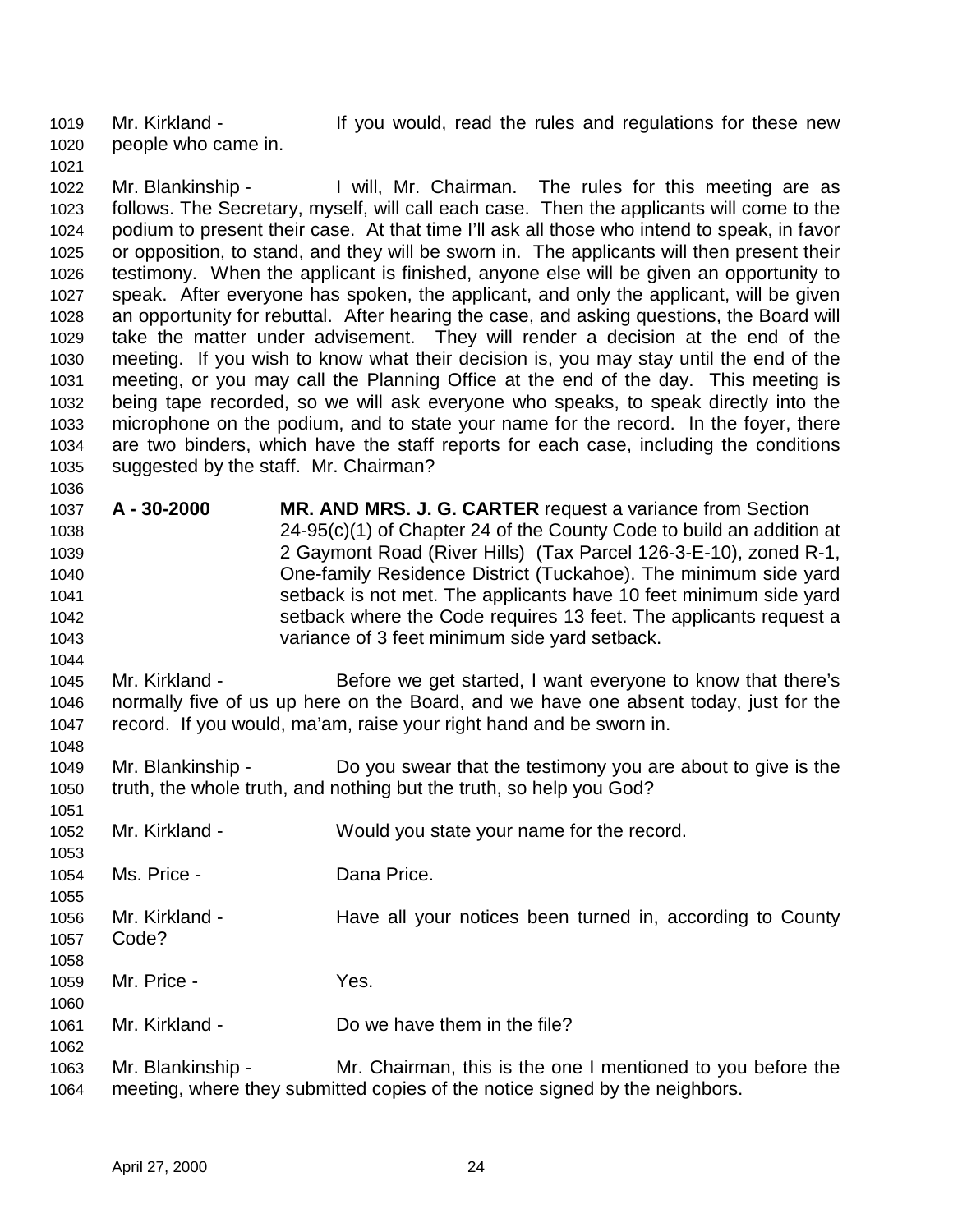1066 Mr. Kirkland - Do we have all the sheets? Hang on a second, how many 1067 are there supposed to be?

1069 Mr. Blankinship - Six, and they brought the sixth one today; I checked them 1070 yesterday, and there was only one out; it came in this morning.

1072 Mr. Kirkland - We've got five of them.............

1074 Mr. Blankinship - I think there's one on the other side of file, for some reason. 1075 On the right side of the file.

1077 Mr. Kirkland - We've got them all. If you would proceed with your case.

1079 Ms. Price - I'm a partner with Katheryn Robertson & Associates, and I'm 1080 here representing Mr. and Mrs. J. G. Carter. I'm a designer who has been helping the 1081 Carters with their renovation project, and the project consists of renovating an existing 1082 sunroom and kitchen. We're adding on square footage to their sunroom, for the 1083 purpose of enhancing a more appropriate home-school setting for their four children. 1084 Their existing space right now is too small for an effective home-school atmosphere. In 1085 doing this project, we were faced with many design constraints, which brings me here 1086 today to ask for a variance, to build beyond the minimum side yard setback. Expansion 1087 in the most effective manner, would be to add four feet to each side of this existing 1088 sunroom, which is shown in exhibit A, and highlighted in red. I have a board over there. 1089 Our design constraints that do not allow us to expand in other directions, are as follows. 1090 In exhibit B, we cannot expand 8 feet towards the north side, off of the sunroom, due to 1091 there is an exterior door that's on a different ground level, that would cause massive 1092 reconstruction to the existing structure, plus also bringing out the existing roof line and 1093 expanding it in the direction, would cause the roofline to hit the center of that existing 1094 second story window. In exhibit C, expanding off of the back side of the house would 1095 also entitle another massive reconstruction of a roof window construction project, along 1096 with the demolition of an existing tree, which is a contributing factor to the Carter 1097 residence, for their privacy between them and their neighboring properties. Therefore, 1098 the most square footage that could be obtained without a lot of reconstruction to the 1099 existing house, would be to expand 4 feet on either side of the sunroom. The 6-foot 1100 privacy fence, currently on the Carter property, as shown in exhibit D, helps to inhibit the 1101 neighbors' view of the proposed addition. On the south side of the addition, we are 1102 encroaching upon the minimum setback by three feet. The County requires that one 1103 side of the setback be 13 feet, and today we are asking for you to allow us to have a 10- 1104 foot side yard setback. This addition on the south side would actually line up evenly 1105 with the existing structure, but due to the nature of the footprint of the house on the pie-1106 shaped lot, the additional space encroaches upon our minimum requirements. In 1107 approval, this variance would allow for a minimum amount of construction for the 1108 maximum amount of space to benefit the homeowner, while also increasing the property 1109 value.

1110

1065

1068

1071

1073

1076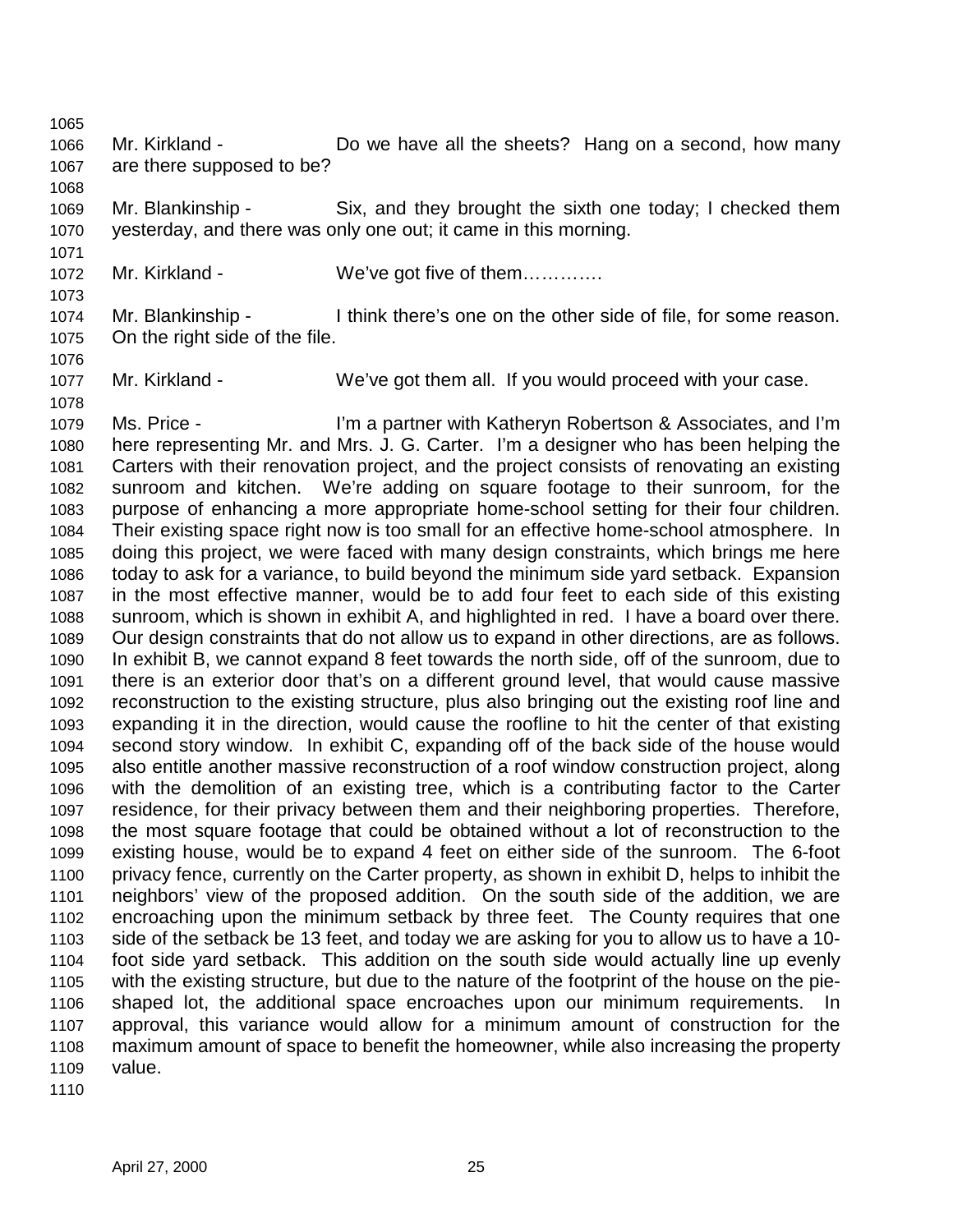| 1111         | Mr. Kirkland -                   | Any questions?                                                                                 |   |
|--------------|----------------------------------|------------------------------------------------------------------------------------------------|---|
| 1112<br>1113 |                                  | Seems like your problem really is the irregular shape of your                                  |   |
|              | Mr. Wright -                     |                                                                                                |   |
| 1114         |                                  | lot. That line goes in; if it went back, it would parallel with the other line, you would have |   |
| 1115<br>1116 | plenty of room over there.       |                                                                                                |   |
| 1117         | Ms. Price -                      | Right.                                                                                         |   |
| 1118         |                                  |                                                                                                |   |
| 1119         | Mr. Kirkland -                   | Anyone else? Board members? Anyone else wish to speak                                          |   |
| 1120         |                                  | on this case. If not, that concludes your case. Thank you ma'am.                               |   |
| 1121         |                                  |                                                                                                |   |
| 1122         |                                  | After an advertised public hearing and on a motion by Mr. Wright, seconded by Mr.              |   |
| 1123         |                                  | McKinney, the Board granted the case A-30-2000.                                                |   |
| 1124         |                                  |                                                                                                |   |
| 1125         | Affirmative:                     | Kirkland, McKinney, Nunnally, Wright                                                           | 4 |
| 1126         | Negative:                        |                                                                                                | 0 |
| 1127         | Absent:                          | <b>Balfour</b>                                                                                 | 1 |
| 1128         |                                  |                                                                                                |   |
| 1129         |                                  | The Board of Zoning Appeals granted your request for a variance to build an addition at        |   |
| 1130         |                                  | 2 Gaymont Road (Tax Parcel 126-3-E-10). The Board granted a variance of 3 feet                 |   |
| 1131         |                                  | minimum side yard setback subject to the following conditions:                                 |   |
| 1132         |                                  |                                                                                                |   |
| 1133         | 1.                               | Only the improvements shown on the plan filed with the application may be                      |   |
| 1134         |                                  | constructed pursuant to this approval. Any additional improvements shall comply with           |   |
| 1135         |                                  | the applicable regulations of the County Code.                                                 |   |
| 1136         |                                  |                                                                                                |   |
| 1137         | 2.                               | The property shall be developed in substantial conformance with the plan filed                 |   |
|              |                                  | with the application. No changes or additions to the layout may be made without the            |   |
| 1138         |                                  |                                                                                                |   |
| 1139         |                                  | approval of the Board of Zoning Appeals.                                                       |   |
| 1140         |                                  |                                                                                                |   |
| 1141         |                                  | The Board granted this request, as it found from the evidence presented, that                  |   |
| 1142         |                                  | authorizing this variance will not be of substantial detriment to adjacent property and will   |   |
| 1143         |                                  | not materially impair the purpose of the zoning regulations.                                   |   |
| 1144         |                                  |                                                                                                |   |
| 1145         | A - 31-2000                      | <b>IKON OFFICE SOLUTIONS, INC.</b> requests a variance from                                    |   |
| 1146         |                                  | Section 24-96(b)(12) of Chapter 24 of the County Code to permit                                |   |
| 1147         |                                  | office use at 2211 Dickens Road (Tax Parcel 93-A-27), zoned B-2,                               |   |
| 1148         |                                  | Business District and R-5, General Residence District (Brookland).                             |   |
| 1149         |                                  | The required number of parking spaces is not met. The applicant                                |   |
| 1150         |                                  | has 70 parking spaces (33 on site and 37 off site) where the Code                              |   |
| 1151         |                                  | requires 80. The applicant requests a variance of 10 parking                                   |   |
| 1152         |                                  | spaces.                                                                                        |   |
| 1153         |                                  |                                                                                                |   |
| 1154         | Mr. Kirkland -                   | Anyone else wish to speak on this case? If not, sir, raise                                     |   |
| 1155         | your right hand and be sworn in. |                                                                                                |   |
| 1156         |                                  |                                                                                                |   |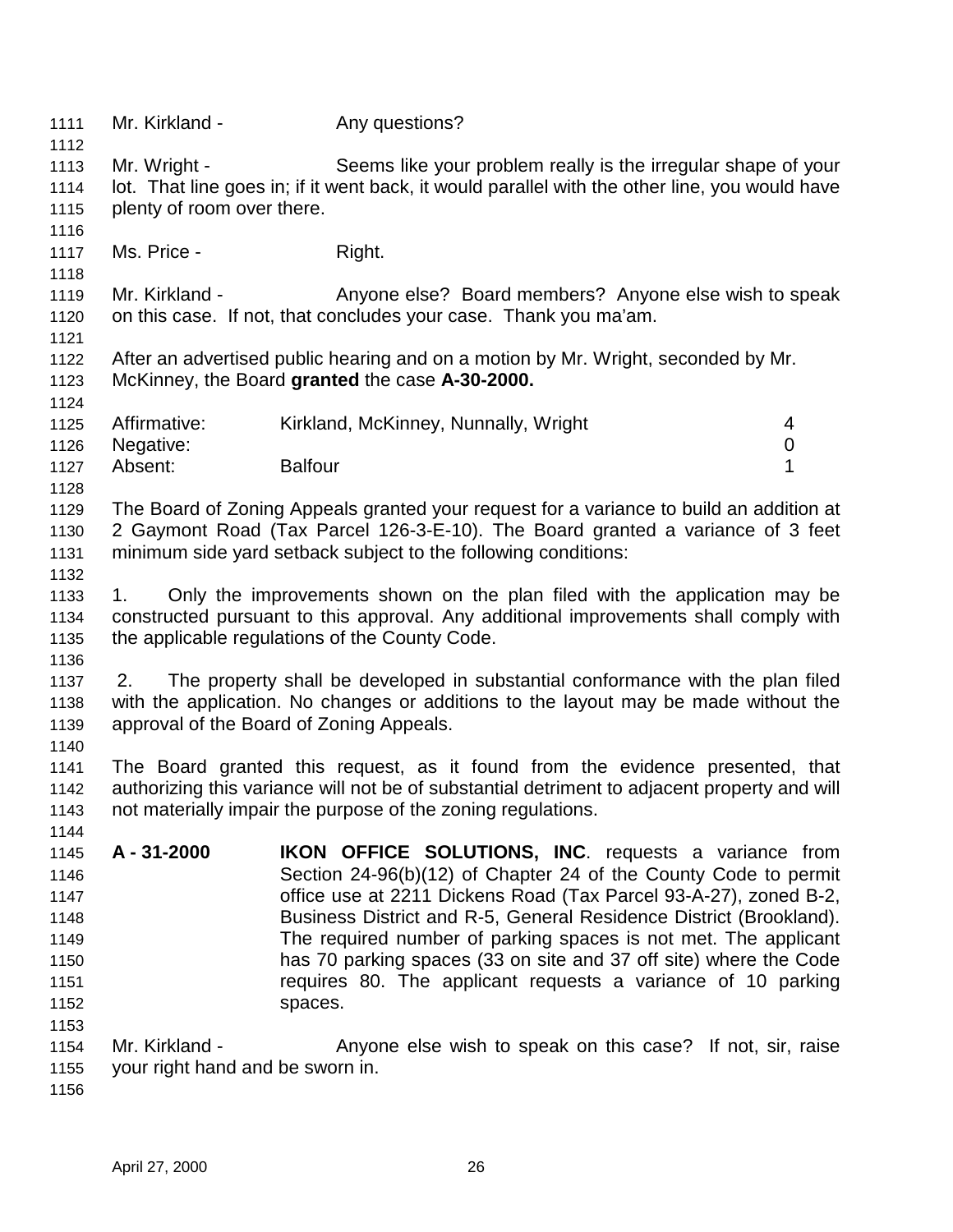1157 Mr. Blankinship - Do you swear that the testimony you are about to give is the 1158 truth, the whole truth, and nothing but the truth, so help you God?

1159

1160 Mr. Theobald - I do.

1161

1164

1162 Mr. Kirkland - Have all your notices been turned in, according to the 1163 County Code? We have them in the file. If you would, state your case.

1165 Mr. Theobald - Mr. Chairman, gentlemen, my name is Jim Theobald, and 1166 I'm here today on behalf of IKON Office Solutions, Inc. This is a request for a 10-space 1167 variance from required parking affecting 2211 Dickens Road. As you saw on the map 1168 that was up there previously, as you turn off Broad Street near Brookfield, and go down 1169 Dickens Road, and go past the Extended Stay Hotel and the Budget Rent-a-Car, you 1170 come to a, these 2 buildings that you see before you, they're across the entrance from 1171 Brookfield and Southern States, the 2 brick buildings well maintained and well 1172 landscaped. The top one is 2211, which is the one really before you today. Could we 1173 have the aerial, Ben, please? This is a great picture that I think highlights what's going 1174 on here. 2211 is this building here. This is 2209, and this would be 2211-A behind. 1175 You have the Budget Rent-a-Car facility here, and if you'll note in the back, all of this 1176 rather denuded area, etc., is a Davey Tree operation, where they store equipment for 1177 their tree removal and tree trimming. While this request is technically just related to 1178 2211, you really need to look at these 3 buildings that are on the picture before you, to 1179 understand the integrated nature of this complex as a whole, because these buildings 1180 have really been used in combination with one another, with de facto cross access and 1181 parking, although until recently there was no legal document that set forth the rights and 1182 obligations with regard to cross-access and cross-parking. These buildings have 1183 sometimes been owned by separate owners, sometimes by the same owner or some 1184 combination of the two. 2209, you may remember, at one point, was the Executive 1185 Supper Club, then the Chesapeake Restaurant. At one time 2209 was a Copy 1186 Systems. 2211 was Copy Van, and 2211-A behind was Copy Cat. This was sort of the 1187 copying center of the world at one time. But ultimately, through mergers and 1188 acquisitions, an outfit called Alco Standard, of which IKON is a wholly owned subsidiary, 1189 has obtained the assets entitled to all three organizations, and in fact, all three 1190 buildings. IKON is desirous of severing the ownership so that they might sell the 3 1191 facilities to 3 different owners, and Ben if you could put that plat up for me, I would 1192 appreciate it. This is a consolidated plat of the 3; that shows the parking field, and I've 1193 been working with staff since January on how to basically carve up this property and do 1194 the least amount of damage to approvals in existence, POD's, etc., but you just can't 1195 imagine the challenges in working through the regulatory process here. We hit issues 1196 with POD lines, updated development standards, changing parking requirements, and 1197 add to that the fact that Davey Tree enjoys a recorded access easement down each 1198 side of this property, to reach the rear. We finally came up with a strategy that 1199 accomplished everything but the 10 spaces that I'm here seeking approval for today. 1200 We've left the POD intact for 2209; we're going to leave the POD intact for 2211 and 1201 2211-A, where they will share. We've redrawn a parcel line to meet a front yard setback 1202 for 2211-A, and on 2209, that building requires basically 46 spaces. It's 11,500 square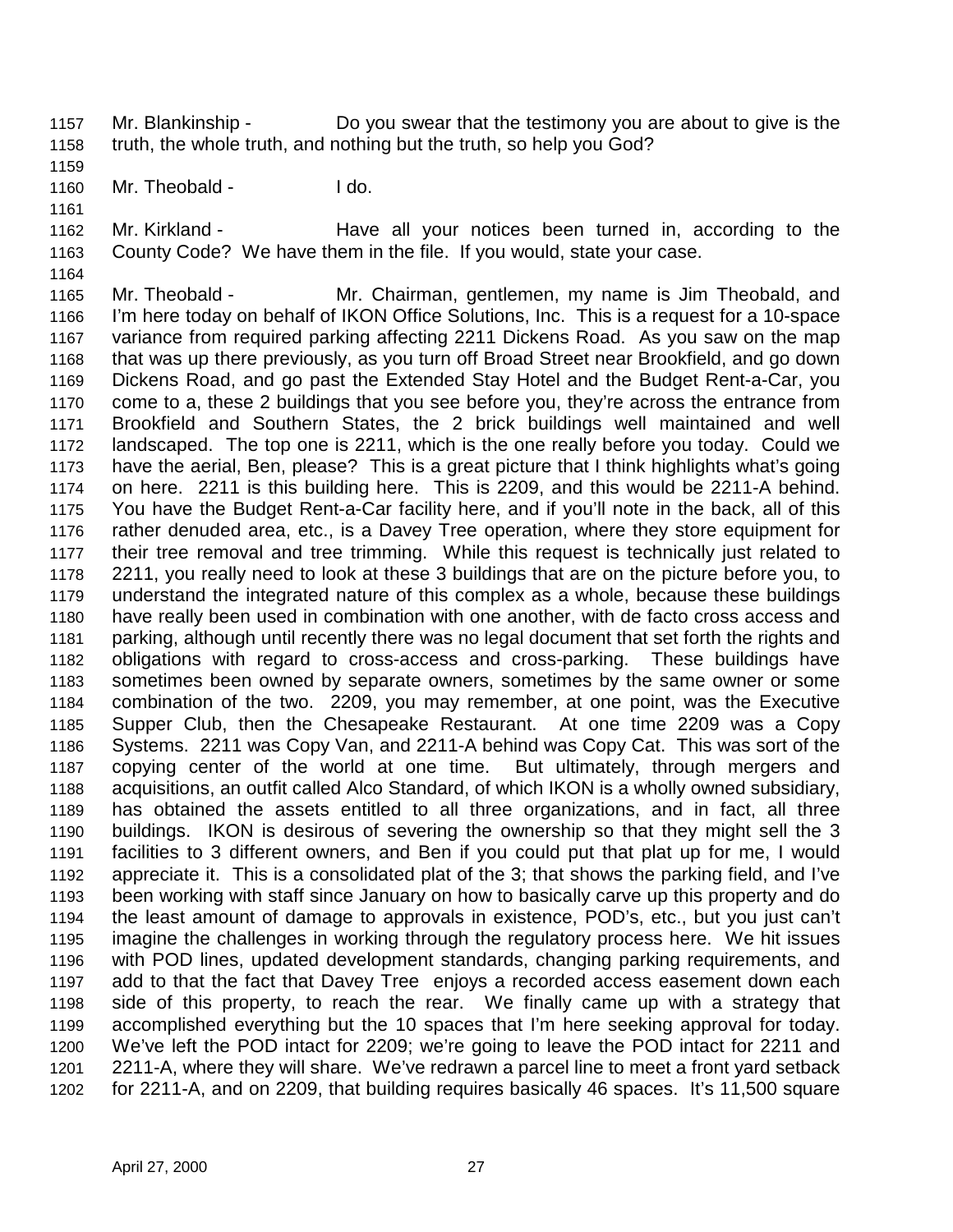1203 feet in size, but those 46 spaces are basically this area in here. It has a net access of 1204 32 spaces. 2211, 2211-A, 2211 has basically 33 spaces on its own site by recorded 1205 Declaration of Cross Access and Parking Easement Agreement, which is of record in 1206 the clerk's office. We have dedicated 32 spaces, back in this area, which are 1207 contiguous to the 2211 property for their use, and 5 spaces that are part of the 2211-A 1208 property, to bring us up to 70 spaces, out of a required 80 spaces, in order to fully utilize 1209 the 20,000 square feet of that building for office space. And this recorded agreement 1210 locks in the uses on this site, and no one user can have a use that would require in 1211 excess of the amount of Code required parking allocated to it under this agreement, 1212 which is basically based on office standards for these 2, and this person back here runs 1213 a specialty printing business, and so he has very small office space, and the rest is 1214 storage for a printed pens and coffee mugs and promotional type materials, and he has 1215 but 17 spaces allocated to him, again by binding legal agreement. Another reason 1216 we're 10 spaces short is, in order to bring this into compliance with today's standards, 1217 we eliminated parking that had been used by prior occupants all along the edge here, 1218 there was enough room for people to parallel park and still allow access back in here. 1219 So we eliminated 11 spaces in here, and we eliminated over here on 2209, you see this 1220 "X," there were 4 spaces here that were for double stacked parking, which had been 1221 specifically permitted by a prior POD. So in order to comply, we have taken away 15 1222 spaces, and tried the best that we could, to make up for them. What we've done is, 1223 we've taken out a few islands over here on the edge, to gain an additional few spaces, 1224 and done a little re-striping in order to get it as close as we can. But I guess what I'd 1225 like to leave you with, is that we have essentially done all we can do physically on the 1226 site, by taking out islands, providing for some re-striping to come as close as we can. 1227 We've done all we can administratively, with your staff's help, and there is an official 1228 interpretation letter, confirming how we have divided the property, and the use of the 1229 different parking spaces, and we've done all we can do by private agreement, by this 1230 Declaration of Cross Access and Parking Agreement. The one necessary step left, and 1231 that, of course, is the step that's out of our control, and that is the 10 spaces that we are 1232 technically short, and thus the request for this variance. These properties are zoned a 1233 combination of B-2 and B-3, and a strip of R-5 for a buffer. I submit to you that these 1234 uses are locked in, and as one of your proposed conditions would suggest, is that for 1235 office use, this is a much less intense use than really the zoning would permit. 1236 Apparently somewhere along the line, the Board of Supervisors thought that retail use 1237 was appropriate, but apparently nobody bothered to count the parking to see if that was 1238 really do-able. The only other uses under your Code, that we could make of these 1239 properties, that would require less parking, would be for non-retail service 1240 establishments for the handling of goods or furniture, hardware, or appliance store, 1241 which have less of a parking requirement. And so, this body is really our only source of 1242 relief for this situation. I respectfully suggest that to not allow a small variance would 1243 mean that a portion of this building, some 2500 square feet, would not be able to be 1244 used for office purposes. And the rehabilitation and productive use of this building, I 1245 have to think, is in the interest of Henrico County and will not have any negative impact 1246 on neighbors. This request is consistent with the public interest, in that we have 1247 demonstrated that owing to specific conditions of this case, a literal enforcement of the 1248 ordinance would result in an unnecessary hardship, that being the inability to use a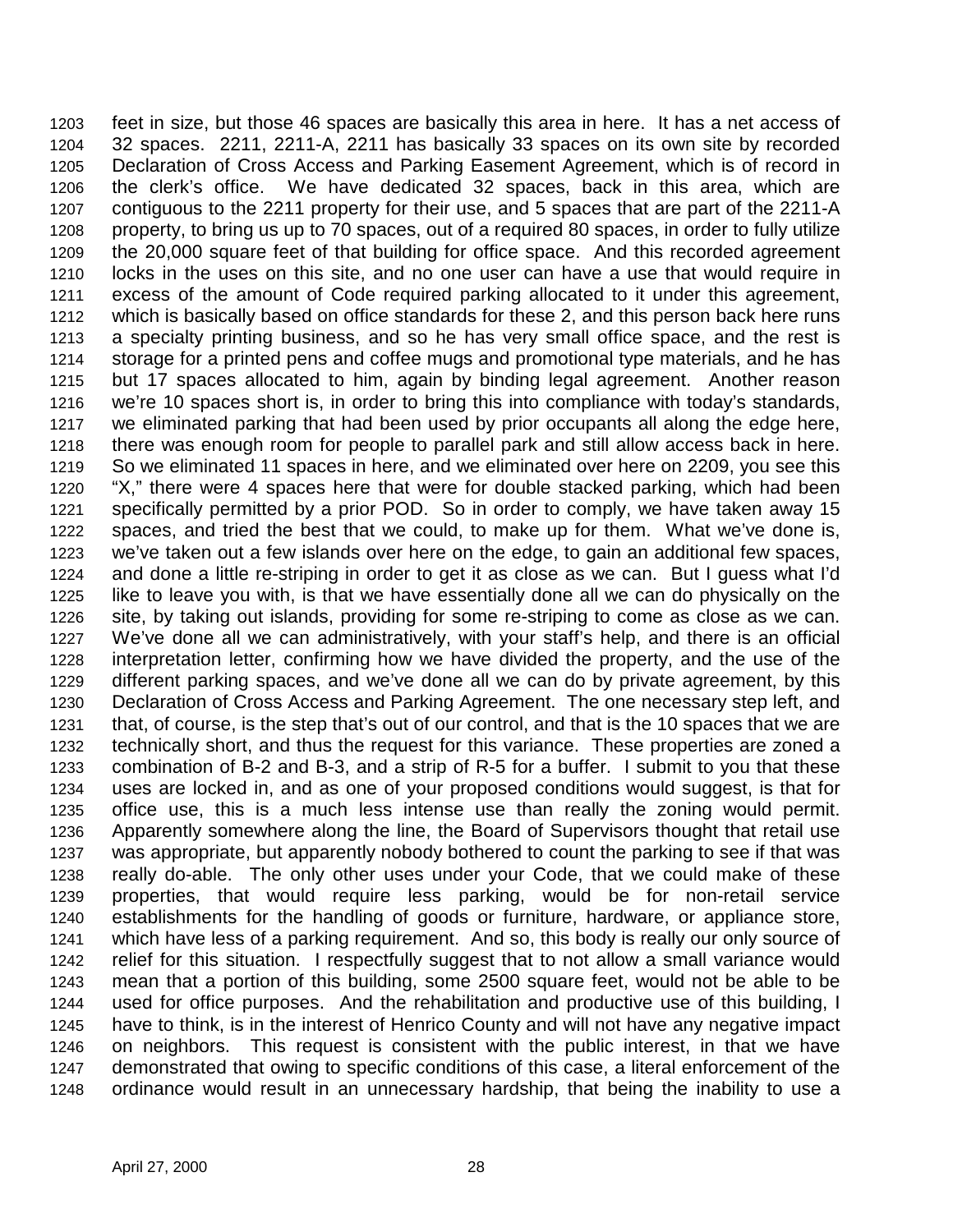1249 portion of this building for a reasonable use, far less intense than the zoning would 1250 otherwise permit. It was acquired by IKON in good faith, and this title combined only 1251 through corporate acquisitions and mergers. Given the history of joint use and 1252 development, I think a strict application would actually prohibit or unreasonably restrict 1253 the use of this property, and I hope that you would agree that the circumstances 1254 presented this morning would not generally apply to other properties. I do believe the 1255 variance is necessary for the preservation and enjoyment of a substantial property right. 1256 This would not be a detriment to adjacent property owners. If you look again at this 1257 picture, you will see that all issues related to property – there's been just numerous 1258 POD's on this, but there's a 6-foot board-on-board fence the entire length of this 1259 property line over here, and this is the only house that's really close in proximity, and 1260 this thing will look, act and function the way it has for a long time, and so I do not 1261 believe there will be a negative impact on neighbors, those issues having been really 1262 resolved with prior POD's. I do think that it's in the public interest to accommodate the 1263 promotion of full utilization and rehabilitation of already approved commercial space, 1264 and gentlemen, you are the body that can provide us with this relief. I appreciate your 1265 attention. I am happy to answer any questions. Sir?

- 1267 Mr. McKinney Mr. Theobald, you say this building consists of 20,000 1268 square feet, on each floor. The Code was, as I recall, is predicated on the gross square 1269 footage. Do you know how much area in here is common area?
- 1271 Mr. Theobald I've been in the building, Mr. McKinney, and it's a rather; it's 1272 currently a rather cut up building with partitions; it's capable of being opened and better 1273 utilized. There is a, there's not an elevator in the building; there are stairways; there is a 1274 core involved, but I guess the way your ordinance works, if I understand it, is, I need to 1275 provide 80 spaces if the building's going to be permitted to be utilized for office use, 1276 albeit there may be some tenants who use a significant portion of it for storage, and in 1277 the real world it could, I suppose, be academic, but you won't know that, I suppose, until 1278 the full complement of tenants is there on any given day.
- 1280 Mr. Kirkland Any other questions? Anyone else wish to speak on this 1281 case? That concludes the case.
- 1282

1279

1266

- 1283 Mr. Theobald Thank you, gentlemen.
- 1284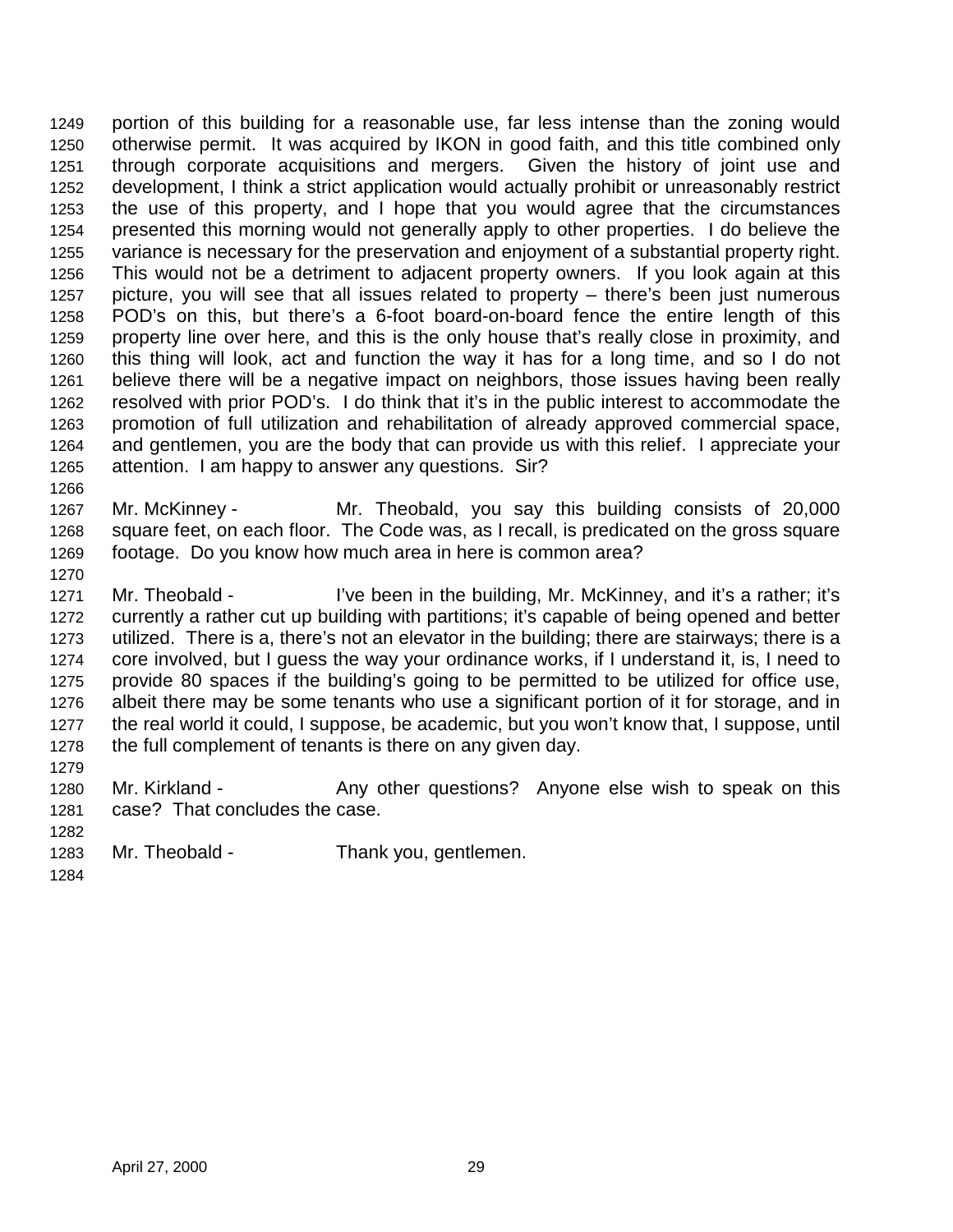1284 1285 After an advertised public hearing and on a motion by Mr. Balfour, seconded by Mr. 1286 Wright, the Board **granted** the case **A-31-2000.** 1287 1288 Affirmative: Kirkland, McKinney, Nunnally, Wright 4 1289 Negative: 0 1290 Absent: Balfour 1 1291 1292 The Board of Zoning Appeals **granted** your request for a variance to permit office use at 1293 2211 Dickens Road (Tax Parcel 93-A-27). The Board granted a variance of required 1294 number of 10 parking spaces subject to the following conditions: 1295 1296 1. This approval is only for the number of parking spaces needed in relationship to 1297 this builiding being used as an office. If the owners wish to put a use that requires a 1298 high ratio of parking per square footage of building area, a new request to the 1299 appropriate Board or Commission will be required. 1300 1301 2. This approval is subject to the approval of the transfer of Plan of Development 1302 by the Planning Commission which includes the acceptance of the parking agreements 1303 and cross access easements. 1304 1305 The Board granted this request, as it found from the evidence presented, that 1306 authorizing this variance will not be of substantial detriment to adjacent property and will 1307 not materially impair the purpose of the zoning regulations. 1308 1309 **UP- 10-2000 RCTC WHOLESALE CORP, D/B/A ALLTEL**, requests a 1310 temporary use permit pursuant to Section 24-116(c)(1) of Chapter 1311 24 of the County Code to locate a temporary cell-on-wheels at 625 1312 East Laburnum Avenue (Highland Gardens) (Tax Parcel 106-11-F-1313 14), zoned B-1, Business District (Fairfield). 1314 1315 Mr. Kirkland - Is the applicant here for this case? Does anyone else wish 1316 to speak on this case? If you would, ma'am, raise your right hand and be sworn in. 1317 1318 Mr. Blankinship - Do you swear that the testimony you are about to give is the 1319 truth, the whole truth, and nothing but the truth, so help you God? 1320 1321 Mr. Kirkland - Would you state your name for the record, please. 1322 1323 Ms. Parker - Yes. Yes sir. My name is Heidi Parker. I am from 1324 Charlottesville, Virginia , and I am here on behalf of RCTC Wholesale Corp., d/b/a 1325 ALLTEL. 1326 1327 Mr. Kirkland - Have all your notices been turned in, according to the 1328 County Code? We have them in the file. All right, if you would, state your case. 1329 1330 Ms. Parker - Yes sir. Yes sir. Good morning. I'm here on behalf of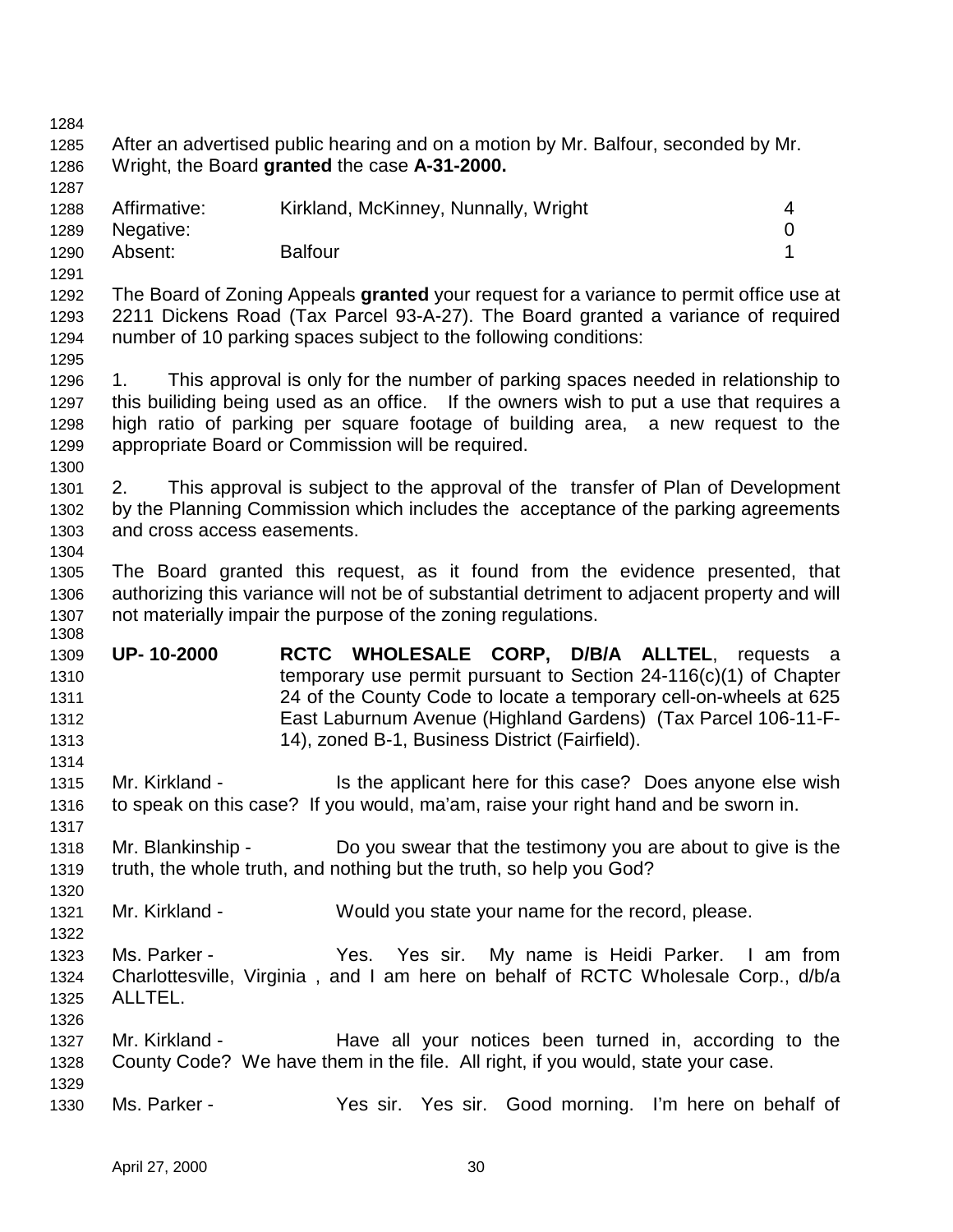1331 ALLTEL Communications, to request a special permit to place a COW, a cell-on-1332 wheels, on property located at 625 East Laburnum Avenue. If the Board may recall, I 1333 don't know if you're still the same gentlemen, but in 1998 we obtained a similar permit to 1334 use the COW on that property. In 1999 we were able to secure from the Atlantic Rural 1335 Exposition, a license to place the COW on the fairground property during the special 1336 events. However, Atlantic Rural Exposition has sold the property, and we have been 1337 unsuccessful at obtaining a license to place the COW on the fairgrounds property for 1338 these special events. And I would like to submit to Mr. Blankinship as part of these 1339 record, an affidavit from Larry Bickings. He is the site acquisition specialist for ALLTEL 1340 Communications, and in that affidavit he outlines all the steps he went through, in 1341 seeking to obtain a license from the new owners of that property, because if we were 1342 able to do that, we would not need a special permit; it would be permitted by right on 1343 that property. So, we're kind of stuck in the same situation again; however, to avoid this 1344 situation in the future, we have sought, and I believe located, a permanent solution for 1345 this area; however, by the time we get the lease negotiated, finalized and signed by all 1346 the parties, and also have the zoning complete, the races that ALLTEL wishes to 1347 provide service for, will be over. And those races are going to be held on May 6 and 1348 September 9. And so we're asking only for a permit to last through the fall. I believe in 1349 the staff report, and in our application, we applied for a permit through, at lease 1350 September 30, and the staff report said October 27, which is fine. We just needed 1351 something to give us coverage of those events during the summer. And with respect to 1352 the conditions that have been suggested by staff, let's see if I can, here they are, with 1353 respect to those conditions, those are fine, with the exception of #4. The COW shall be 1354 removed from the site within 24 hours of the close of each event. Just because of the 1355 nature of removing the COW, also getting people in there, just in case an event ends on 1356 a Sunday afternoon, they won't be able to get in there till Monday to remove the COW, 1357 so we're simply asking that that deadline be changed from 24 hours to 36 hours. And 1358 then also, where it says the applicant, # 3, shall provide the Director of Planning with a 1359 list of events and dates during which the COW will be used. I would just like to know 1360 when we would have to submit that list. Because right now all ALLTEL plans to do is 1361 cover the race on May 6, and also in September; however, those dates may change, or 1362 an event may be scheduled at the last minute, that would want to cover, and so I would 1363 just need to know specifically what this Board would like us to do in notifying the 1364 Director of Planning of that. In closing, I am happy to answer any questions. And I also 1365 wanted to let the Board know that in 1998, when a COW was placed on this property for 1366 events, the landowners did not receive any complaints from adjoining neighbors. In 1367 filing this application, we only received one phone call from an adjoining neighbor, and 1368 once he understood that the COW would only be there during events and then 1369 removed, he had no problems. And I believe Mr. Blankinship only received one phone 1370 call. 1371

1372 Mr. Blankinship - We received one question, just about where the permanent 1373 site was going to be; there was no opposition to the request.

1375 Ms. Parker - So we have not heard any complaints from adjoining 1376 landowners.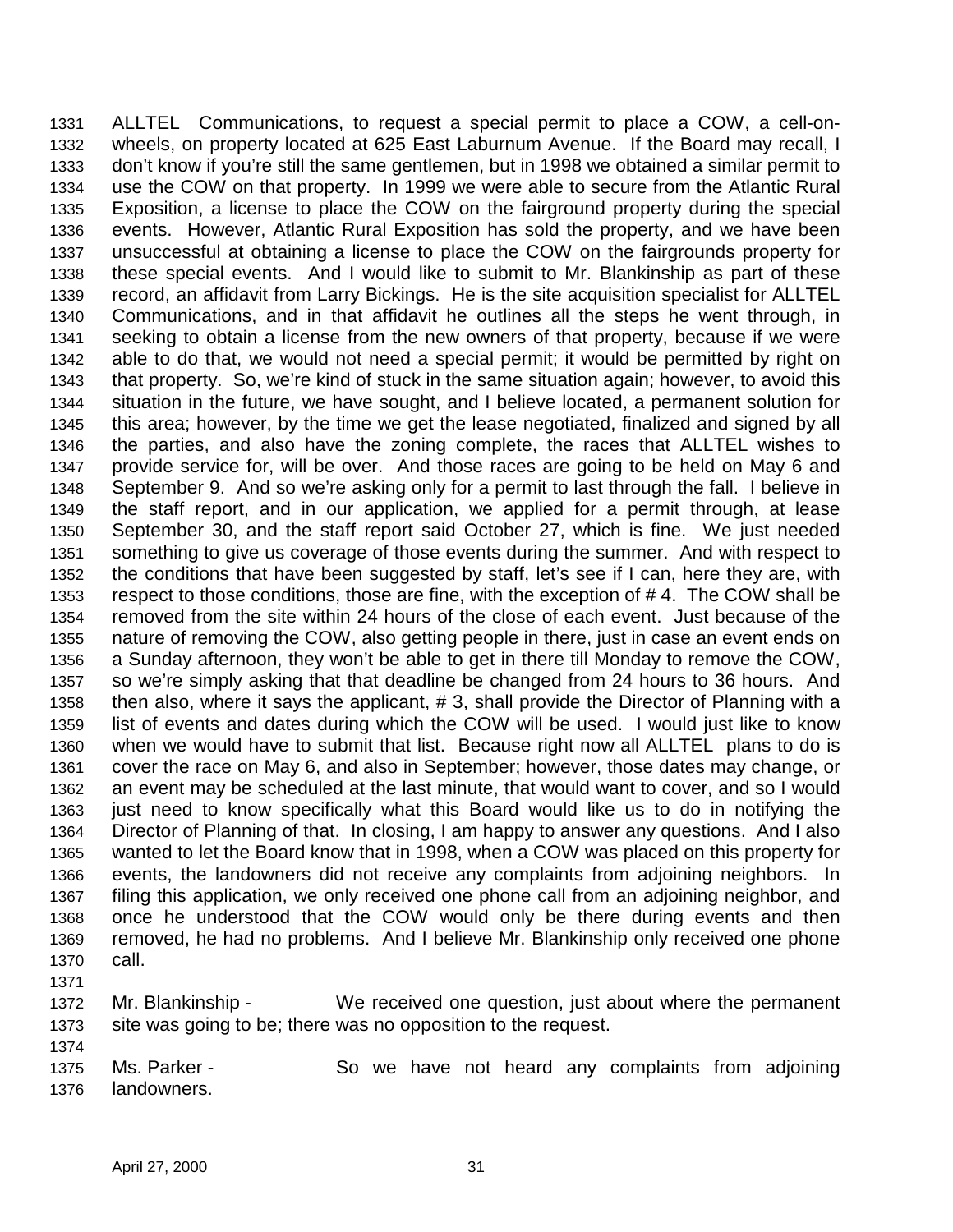1377 1378 Mr. Kirkland - How many days prior to this, do you all bring this in before 1379 the event? 1380 1381 Ms. Parker - Let's see, for this one, I've got crews crossing their fingers 1382 that we get this permit today, so they can start today. They're waiting for a phone call. 1383 1384 Mr. Blankinship - They're out there, right now, waiting for a call. 1385 1386 Mr. Kirkland - You don't think the race is next weekend, do you? 1387 1388 Ms. Parker - I believe the weekend is May 6, so I do think they need a 1389 longer window to get the COW set up, and also to provide coverage for the people 1390 coming before the race. And then, when the race is over, they only need 36 hours to 1391 take it down, but I guess it takes longer to get it up. 1392 1393 Mr. Kirkland - Let me ask you a question – will this be secured in some 1394 way? 1395 1396 Ms. Parker - Well, it's a van with, you know, just the tower telescoping on 1397 the top of the van, but I don't know. What kind of security would… 1398 1399 Mr. Kirkland - I mean, do they periodically check it during the event, or do 1400 they just leave it, and drive off? 1401 1402 Ms. Parker - I would imagine so. I mean, I guess I don't want to lie, but I 1403 can't imagine them leaving such an expensive piece of equipment alone. 1404 1405 Mr. McKinney - Do you have a picture of it? Do you have a picture of the 1406 COW? 1407 1408 Ms. Parker - I do not. It was my understanding that this Board was very 1409 familiar with COW's. I'm sorry. It's just a typical looking van. Ben, did we…. 1410 1411 Mr. Blankinship - There'd be one in the file. 1412 1413 Ms. Parker - Yes, it telescopes up, out of the top. 1414 1415 Mr. Kirkland - It's like a TV, like a TV van, same thing with the spiral 1416 around it. 1417 1418 Ms. Parker - Yes, the tower will be about 60 feet in height, and I 1419 apologize, I did not bring a picture of the COW. 1420 1421 Mr. McKinney - You have a concern about condition # 4, you said? 1422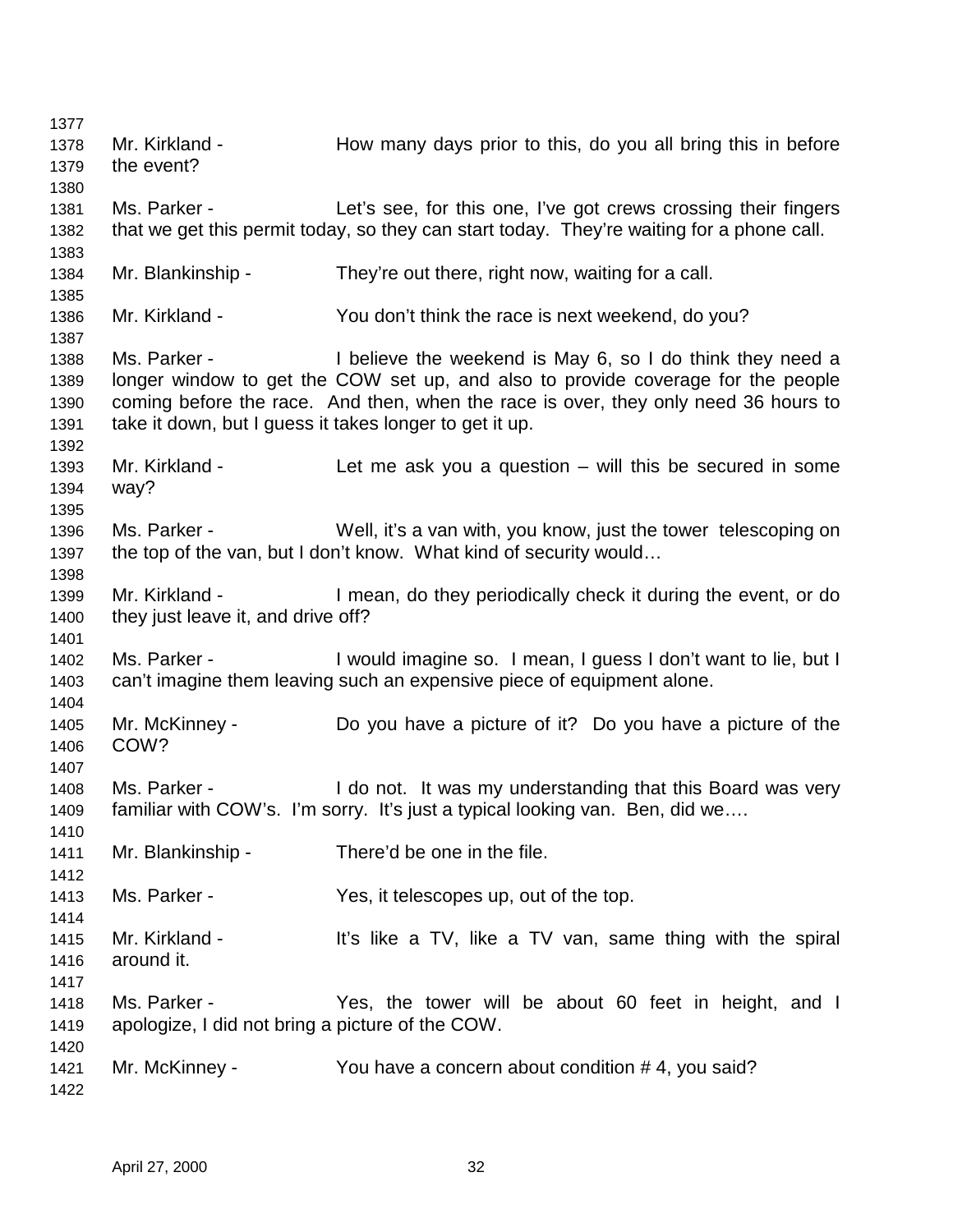| 1423<br>1424 | Ms. Parker -                                     | Yes sir, we just wanted to change that 24 hours to 36.                 |
|--------------|--------------------------------------------------|------------------------------------------------------------------------|
| 1425         | Mr. Kirkland -                                   | And we need to give her a date in this case, because she               |
| 1426         | needs to let the County know prior to her event. |                                                                        |
| 1427         |                                                  |                                                                        |
| 1428         | Ms. Parker -                                     | I just don't want to be in violation at any point, so I just need      |
| 1429         | to understand                                    |                                                                        |
| 1430         |                                                  |                                                                        |
| 1431         | Mr. Kirkland -                                   | Ten days fine?                                                         |
| 1432         |                                                  |                                                                        |
| 1433         | Mr. Blankinship -                                | Ten days prior to the event?                                           |
|              |                                                  |                                                                        |
| 1434         | Ms. Parker -                                     |                                                                        |
| 1435         |                                                  | Yes, about 2 weeks prior, because they'll probably have to             |
| 1436         |                                                  | start setting up 10 days in advance. Two weeks, or as soon as we know. |
| 1437         |                                                  |                                                                        |
| 1438         | Mr. Kirkland -                                   | Fourteen days prior to the event?                                      |
| 1439         |                                                  |                                                                        |
| 1440         | Ms. Parker -                                     | Yes, that sounds fair, except in this case, for the race on            |
| 1441         | May 6.                                           |                                                                        |
| 1442         |                                                  |                                                                        |
| 1443         | Mr. Blankinship -                                | We had your notice 5 weeks ago.                                        |
| 1444         |                                                  |                                                                        |
| 1445         | Ms. Parker -                                     | Yes, I sent Mr. Blankinship a letter several days ago, telling         |
| 1446         |                                                  | him there would be 2 events we would definitely want to cover.         |
| 1447         |                                                  |                                                                        |
| 1448         | Mr. McKinney -                                   | The fall race is, is that September 9?                                 |
| 1449         |                                                  |                                                                        |
| 1450         | Ms. Parker -                                     | I believe so; that's what it's scheduled for now.                      |
| 1451         |                                                  |                                                                        |
| 1452         | Mr. McKinney -                                   | They got condition $# 1$ on the temporary use permit shall             |
| 1453         | expire on October 27?                            |                                                                        |
| 1454         | Ms. Parker -                                     |                                                                        |
| 1455         |                                                  | Yes, I would imagine they just wanted to give us a 6-month             |
| 1456         | permit, to make it simple.                       |                                                                        |
| 1457         |                                                  |                                                                        |
| 1458         | Mr. McKinney -                                   | You don't need 6 months?                                               |
| 1459         |                                                  |                                                                        |
| 1460         | Ms. Parker -                                     | No, unless they schedule an even in October, and then we'll            |
| 1461         | be grateful, but                                 |                                                                        |
| 1462         |                                                  |                                                                        |
| 1463         | Mr. Kirkland -                                   | And you'll let him know 14 days prior that you're going to be          |
| 1464         | there?                                           |                                                                        |
| 1465         |                                                  |                                                                        |
| 1466         | Mr. Kirkland -                                   | You say you've secured a permanent site for this, after this           |
| 1467         | year?                                            |                                                                        |
| 1468         |                                                  |                                                                        |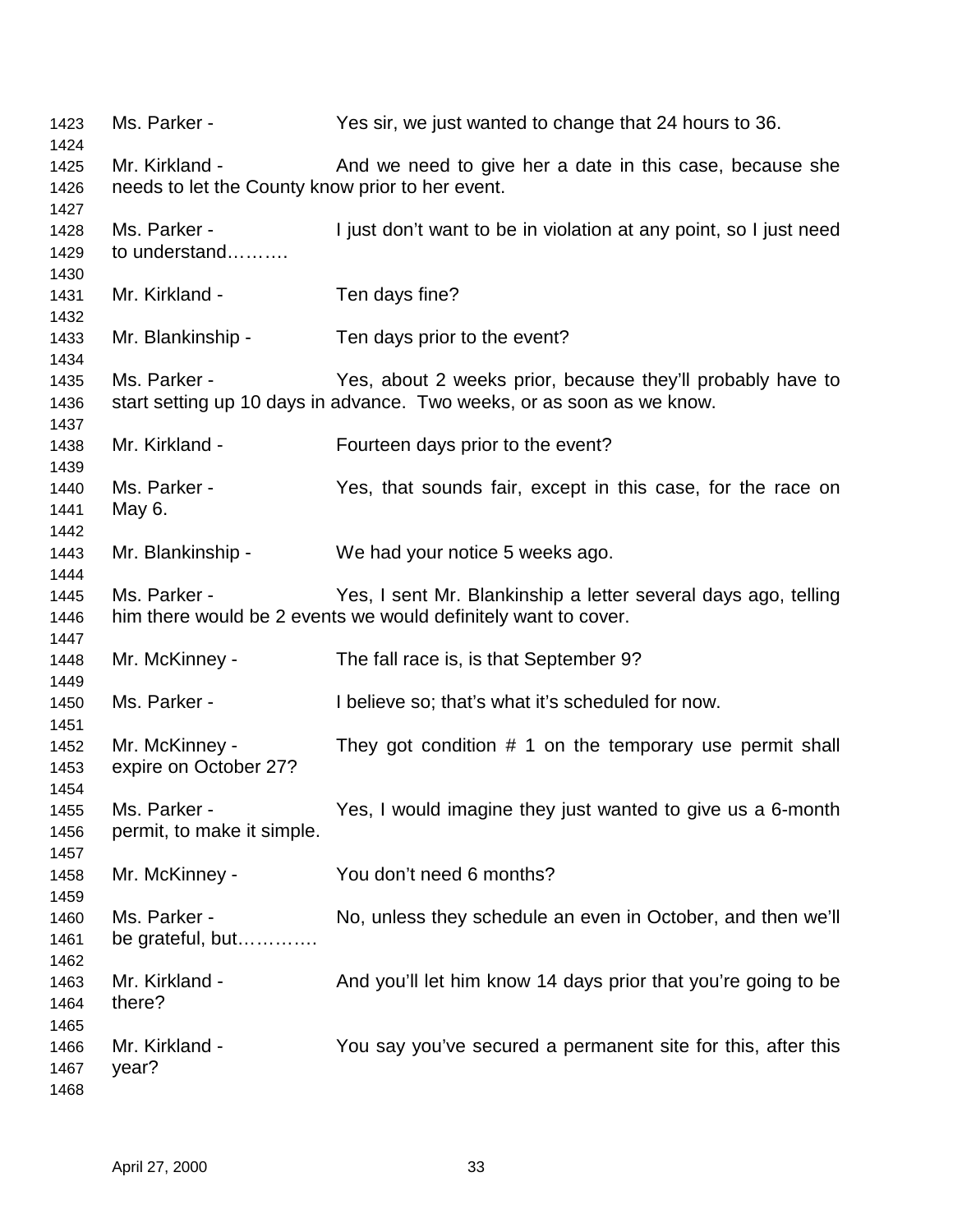1469 Ms. Parker - We're hoping. Right now we have secured a site; I've been 1470 in negotiations with the landowner, and in fact, just 2 days ago, sent him the lease 1471 packet for him to sign off on everything, and then we still need to go through zoning and 1472 have it approved by the corporate office, but I think within the next six months we can 1473 get it all taken of. 1474 1475 Mr. Kirkland - Okay. Any other questions by Board members? Anyone 1476 else with to speak in opposition to this case, for or against it, for it, whatever? If not, 1477 that concludes the case. Thank you ma'am. 1478 1479 After an advertised public hearing and on a motion by Mr. Balfour, seconded by Mr. 1480 Wright, the Board **granted** the case **UP-10-2000.** 1481 1482 Affirmative: Kirkland, McKinney, Nunnally, Wright 4 1483 Negative: 0 1484 Absent: Balfour 1 1485 1486 The Board of Zoning Appeals **granted** your application for a conditional use permit to 1487 locate a temporary cell-on-wheels at 625 East Laburnum Avenue (Tax Parcel 106-11-F-1488 14). The Board granted the use permit subject to the following conditions: 1489 1490 1. This temporary use permit shall expire on October 27, 2000. 1491 1492 2. This approval is only for the temporary cellular communications tower that is 1493 illustrated in the case. 1494 1495 3. The applicant shall provide the Director of Planning with a list (at least 14 days in 1496 advance) of events and dates during which the COW will be used. 1497 1498 4. The COW shall be removed from the site within 36 hours of the close of each 1499 event. 1500 1501 **UP- 11-2000 W. C. ENGLISH CONSTRUCTION, INC.** requests a use permit 1502 pursuant to Sections 24-52(d) and 24-103 of Chapter 24 of the 1503 County Code to extract materials from the earth at 3541 Britton 1504 Road (Tax Parcels 206-A-33 and 217-A-1 and 31), zoned A-1, 1505 Agricultural District (Varina). 1506 1507 Mr. Kirkland - If you would sir, anyone else wish to speak on this case? 1508 1509 Mr. Hinson - If it pleases the Board, sir, we'd like to switch the order of 1510 Use Permit 11 and 12; there seems to be quite a lot of public involvement for UP-12, 1511 and we'd like to let them leave as soon as they could, and we'll just follow with UP-11, if 1512 that would be acceptable. 1513 1514 Mr. Kirkland - Is that fine with Board members? We'll switch it; we'll go to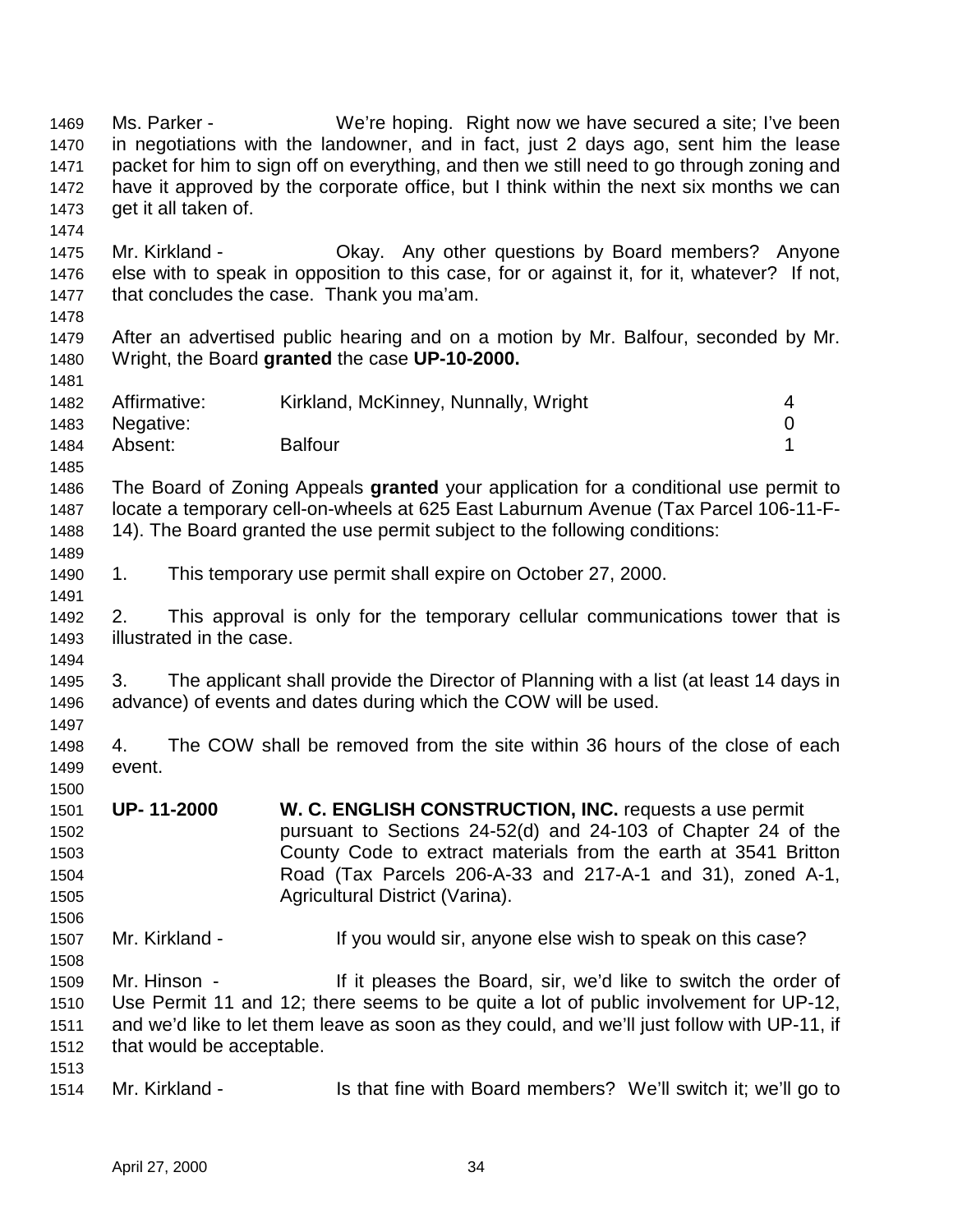1515 UP-12. If you would, read UP-12.

1516

1522

1525

1528

1530

1532

1535

1517 **UP- 12-2000 W. C. ENGLISH CONSTRUCTION, INC.** requests a use permit 1518 pursuant to Sections 24-52(d) and 24-103 of Chapter 24 of the 1519 County Code to extract materials from the earth at 7101 Strath 1520 Road (Tax Parcel 215-A-100B), zoned A-1, Agricultural District 1521 (Varina).

1523 Mr. Kirkland - Anyone else wish to speak on this case, please stand and 1524 be sworn in. Raise your right hand.

1526 Mr. Blankinship - Do you swear the testimony you are about to give is the 1527 truth, the whole truth, and nothing but the truth, so help you God?

1529 Mr. Kirkland - If you would, sir, state your name for the record.

1531 Mr. Hinson - Paul Hinson.

1533 Mr. Kirkland - Have all your notices been turned in, according to Code? 1534 They're in the file. Okay, proceed.

1536 Mr. Hinson - Yes sir, they have. I'm with Koontz-Bryant, P. C.; we're the 1537 engineer representing W. C. English Inc., and we're here today to ask the members of 1538 the Board for a conditional use permit to allow extraction from the earth at the site on 1539 Strath Road. We have prepared our plan in accordance with all the County Codes; we 1540 have the excavation limits and the restoration limits are all in a binder with all the 1541 setbacks as required by Section 103 of the Code; we have a 200-foot setback from 1542 Strath Road, and a 100-foot setback from all other property lines. We've placed the 1543 construction entrance as close as physically possible within those allowed setbacks, to 1544 limit the travel distance down public roads to the 895 site. We believe we're within as 1545 close a distance as possible, could be as close as 200 yards to the 895 corridor. We're 1546 in the process of performing our environmental investigation, so there will be some 1547 modifications to our plan, based upon field determination of wetland limits. We've also 1548 been advised that there is possibly the presence of three or four gravesites on the 1549 property, and we will do all that's necessary to preserve those and to modify our plan to 1550 excavation and the E&S plan to allow those sites to remain. The excavation limits on 1551 our E&S plan are all going to be in accounts with County Code; we will install the 1552 sediment basins, erosion control measures and all other requirements in accordance 1553 with County requirements. That plan will be submitted and approved by Public Works in 1554 accordance with the requirements of the Code. The materials that we're proposing to 1555 extract from this site are necessary for the I-895 construction project; that project needs 1556 in excess of a million *[unintelligible*] construction of the road project. We're proposing to 1557 extract two- to three hundred cubic thousand yards from this site. The site in total area 1558 is approximately 30 acres, and we're only proposing to extract materials from 1559 **Luis 2016** acres of the site, and I did want to stress again, that we have placed 1560 the construction entrance as close as possible to the I-895 project zone to limit the truck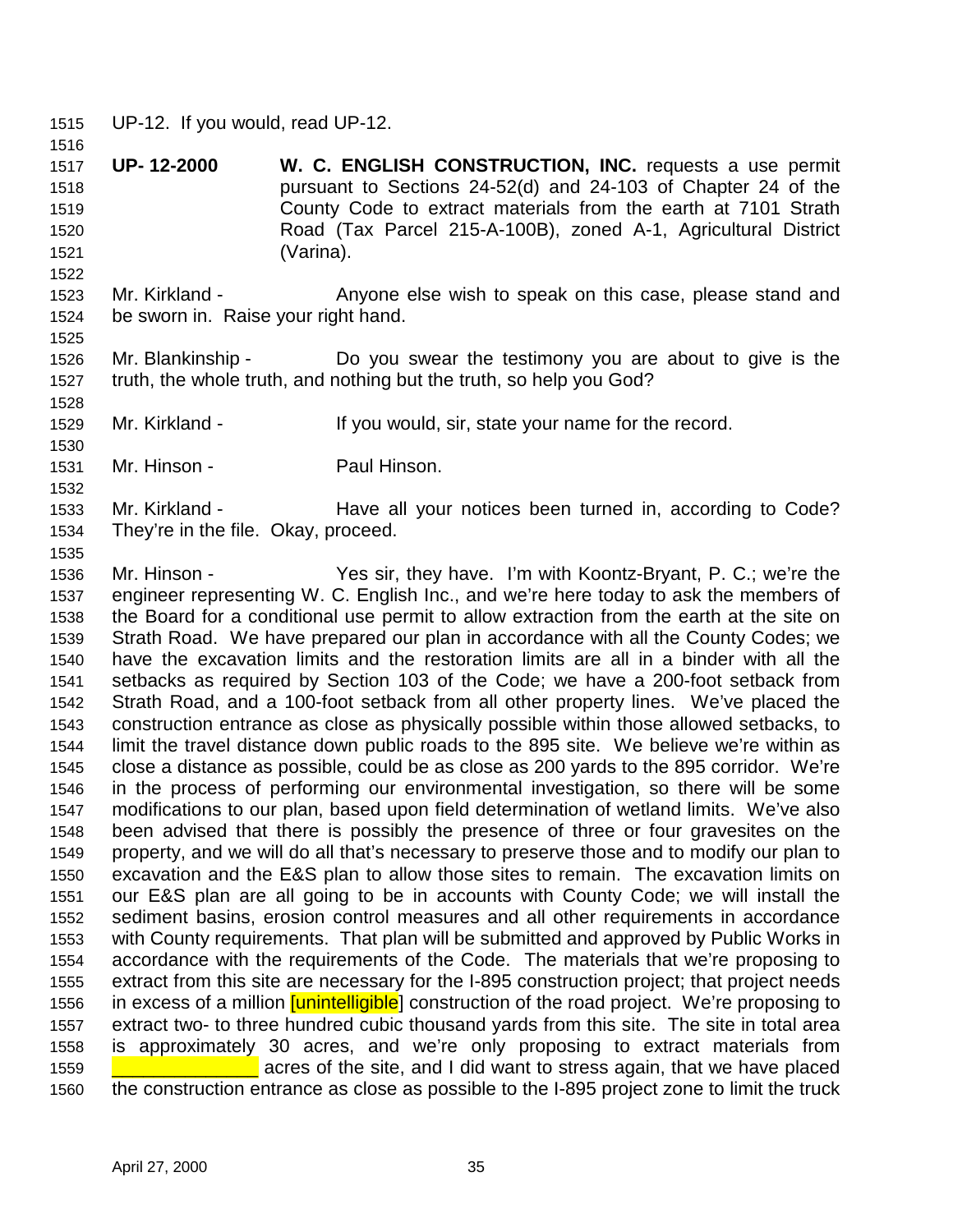1561 traffic and the travel distance to the project, and also in accordance with County 1562 requirements, we will be posting a well bond to alleviate any concerns there might be 1563 concerning impacts to neighboring wells. I also understand there is public water 1564 available on Strath Road as well.

- 1566 Mr. Nunnally Mr. Hinson are you coming right out on Strath Road you 1567 realize that Strath Road is kind of narrow right there at that part  $-1$  think it's about 16  $\frac{1}{2}$ 1568 feet, I believe.
- 1569 1570 Mr. Hinson - Yes, sir, we've done a fairly thorough investigation of the 1571 available sites; we've used as many sites as possible directly adjacent to the I-895 1572 corridor. This site was chosen due to the size of it, and the proximity to the 895 1573 corridor; we could not find any more sites that were any closer to the construction site 1574 than this; we do understand that Strath Road is a narrow county road, but we are going 1575 to take any necessary provisions – I think there's a County condition that says we can't 1576 let trucks go in increments of less than three, that would be a continuous operation. 1577 There's a requirement for a flag man if necessary, as determined by the police or the 1578 environmental department. There's provisions for a stop sign on Strath Road. We're 1579 going to use whatever means necessary to keep dust to a minimum on our site, by 1580 wetting or calcium chloride methods. And I'm sure that we would do whatever we 1581 needed to, to maintain the integrity of Strath Road and the other travel routes to and 1582 from 895. The conditions suggested by the Board do impose a traffic route to the 1583 shortest distance possible, and we would follow that route, and again, we did place the 1584 construction entrance on our site as close as we could, without moving any of the 1585 setbacks, to try to limit the travel distance down a public road.
- 1586

- 1587 Mr. Nunnally I understand what you're saying, but when you come out on 1588 Strath Road, and other cars are coming, I would say that you would go ¾ of the way 1589 over on the other side of the road just to come out of that………. I know you're 1590 supposed to have a stop sign or flagman there, as the trucks come out, but a dump 1591 truck and another pick-up truck or automobile would be pretty close where you're talking 1592 about on Strath Road.
- 1593
- 1594 Mr. Hinson Yes sir, we'd even propose, if it would be acceptable, to do 1595 some limited clearing in the setback area to improve site distances so that there would 1596 be good visibility in both directions down Strath Road. Where we're proposing the 1597 entrance onto Strath Road is not on any curves; they have good sight distance in both 1598 directions; it's about as good as you can get on that section of the road to allow the 1599 truckers to ensure that there's no oncoming traffic that they would pull out and impede 1600 when they're making their movements onto Strath Road. We could also make 1601 improvements on the construction entrance itself, put some signs or such, that we could 1602 begin our turning movement before we got onto Strath Road; it would involve a little 1603 wider construction entrance up there, but we'd be more than happy to assist by doing 1604 those type measures if it would give the Board an extra comfort level for our ability to 1605 protect the public health and safety.
- 1606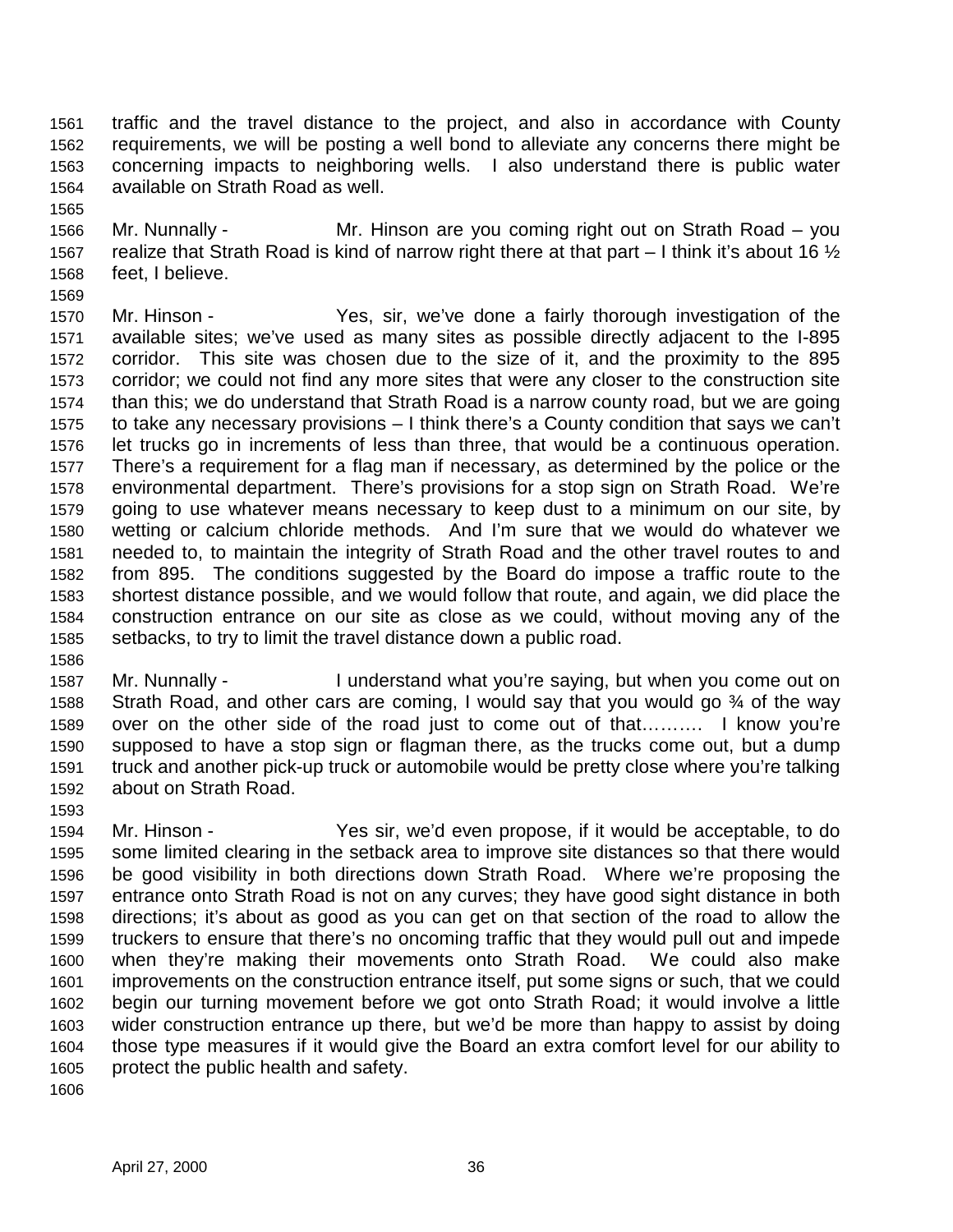1607 Mr. McKinney - Mr. Hinson, how many yards do you plan to dig out of there? 1608 1609 Mr. Hinson - Approximately two-to three hundred thousand cubic yards. 1610 1611 Mr. McKinney - Have you checked with any of the other mining facilities 1612 down there about purchasing this from another company? 1613 1614 Mr. Hinson - I cannot answer that question, sir; we were contracted to 1615 prepare the erosion control plan and present the case today, and I have not discussed 1616 that particular issue with the applicant, but I imagine he could discuss that with 1617 you……… 1618 1619 Mr. McKinney - Is the applicant here? 1620 1621 Mr. Hinson - Yes sir, he is. 1622 1623 Mr. McKinney - Sir, come forward. State your name for the record. 1624 1625 Mr. Higginbotham - Jay Higginbotham, with W. C. English. 1626 1627 Mr. Kirkland - Mr. McKinney, you want to ask him the question again? 1628 1629 Mr. McKinney - Did you hear the question? 1630 1631 Mr. Higginbotham Yes sir, there are other sites that are much farther away; 1632 there's a site down near the wastewater treatment plant. We actually did haul some 1633 material; English also has the contract with Henrico County on the wastewater 1634 treatment plant. We had surplus material down there that we did haul to the job site, 1635 and we did haul some up Strath Road, and I know there were some complaints. I've 1636 talked to Ms. Smith – called me at work – and it's; there are other sites, but as far as, I 1637 don't think there is another site that's closer than this, that would be less traffic on the 1638 public roads. 1639 1640 Mr. Nunnally - On a public road, but are you speaking of? 1641 1642 Mr. Higginbotham - This is, I guess, the fourth or fifth application that we've had 1643 before you, and the first objective was to get everything right onto the right-of-way that 1644 we could; we're still about three hundred thousand yards short. We think we can pick 1645 up another ten or fifteen on the next ten or fifteen thousand yards on combining on the 1646 next application, but we still need approximately three hundred thousand yards; we 1647 think we can get somewhere two to three hundred, might be two hundred and fifty 1648 thousand out of this sight. 1649 1650 Mr. Nunnally - I know what you're saying now, but that's for English 1651 Construction's benefit, but we're talking about these people who live down in that area 1652 who are going to see all these trucks coming out on Strath Road, and so forth.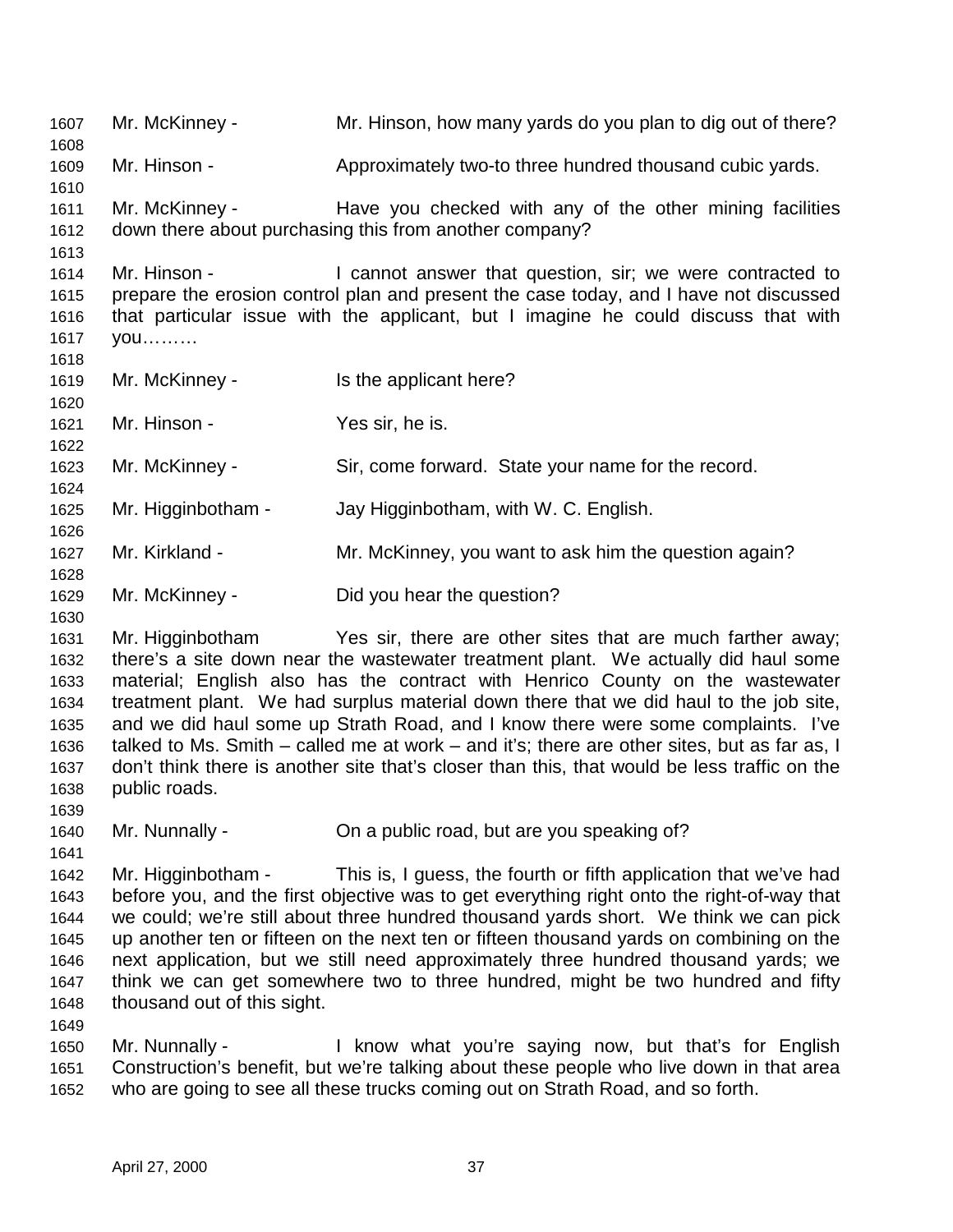1653 1654 Mr. Higginbotham - Well, I mean the truck's are going to come, the dirt's got to 1655 come from somewhere………

1657 Mr. Nunnally - I realize that………

1659 Mr. Higginbotham - And it's again, there are a lot of houses that are across from 1660 this property, but I don't know, we're on the upper end; and again, at most we've got a 1661 quarter mile haul. I think we're two or three hundred yards from Darbytown, and some 1662 of these property owners know it a little better than I do, but we're as close as we can 1663 get. We can't guarantee – this is the only site I know of that is this close and would 1664 have minimum inconvenience to the public. The material is needed to build the job. We 1665 don't want any more pits than necessary, but we do have to build the 895 construction, 1666 and the material will actually be coming up and then going down the right-of-way on the, 1667 kind of parallel to Miller Road, but on the right-of-way, but that's right where it intersects 1668 Darbytown's where the trucks get onto the project.

- 1670 Mr. Wright You say you've got to have it, but suppose the property 1671 owner would not permit you to do this – what would you do? Do you think you could 1672 condemn the property and take this material? You say you've got to have it, but the 1673 property owner has to agree for you – suppose the property owner wouldn't……………
- 1675 Mr. Higginbotham I've been to, I'm just guessing, but fifteen or twenty property 1676 owners who own more than 25 acres, and I dealt with a gentleman who owned a 1677 seventy-acre tract for four months, and he just said he wasn't interested, so we've been 1678 diligently for the past year, trying to find every yard of dirt we can, that's close to the 1679 project, with the obvious understanding that if you can find it adjacent to it, it's better for 1680 everyone involved. It's just, the job is under construction now; it's got to be built, and as 1681 a last resort, we're having to get away from the project to find the material.
- 1683 Mr. Wright Well, let's make it even more pertinent suppose the Board 1684 disapproves this request – what are you going to do?
- 1686 Mr. Higginbotham I don't know, sir, I really don't I think it's going to delay the 1687 project.
- 1689 MR. Wright Well, delay, how long has it been being built. I mean 1690 delays……….. I take it you'd have to find a way somewhere – get you some materials 1691 from other place. This application says the operation will begin at 6:00 am to 6:00 pm 1692 during the summer time – that's daylight savings time. Trucks will begin to come in and 1693 out of there at 6:00 am in the morning, is that what you're saying? 1694
- 1695 Mr. Higginbotham Well, normally, our operation would probably, normally we 1696 start work at 7:00 am in the morning; I don't think we start at 6:00 am, but at 7:00 1697 o'clock, we want to be working.
- 1698

1656

1658

1669

1674

1682

1685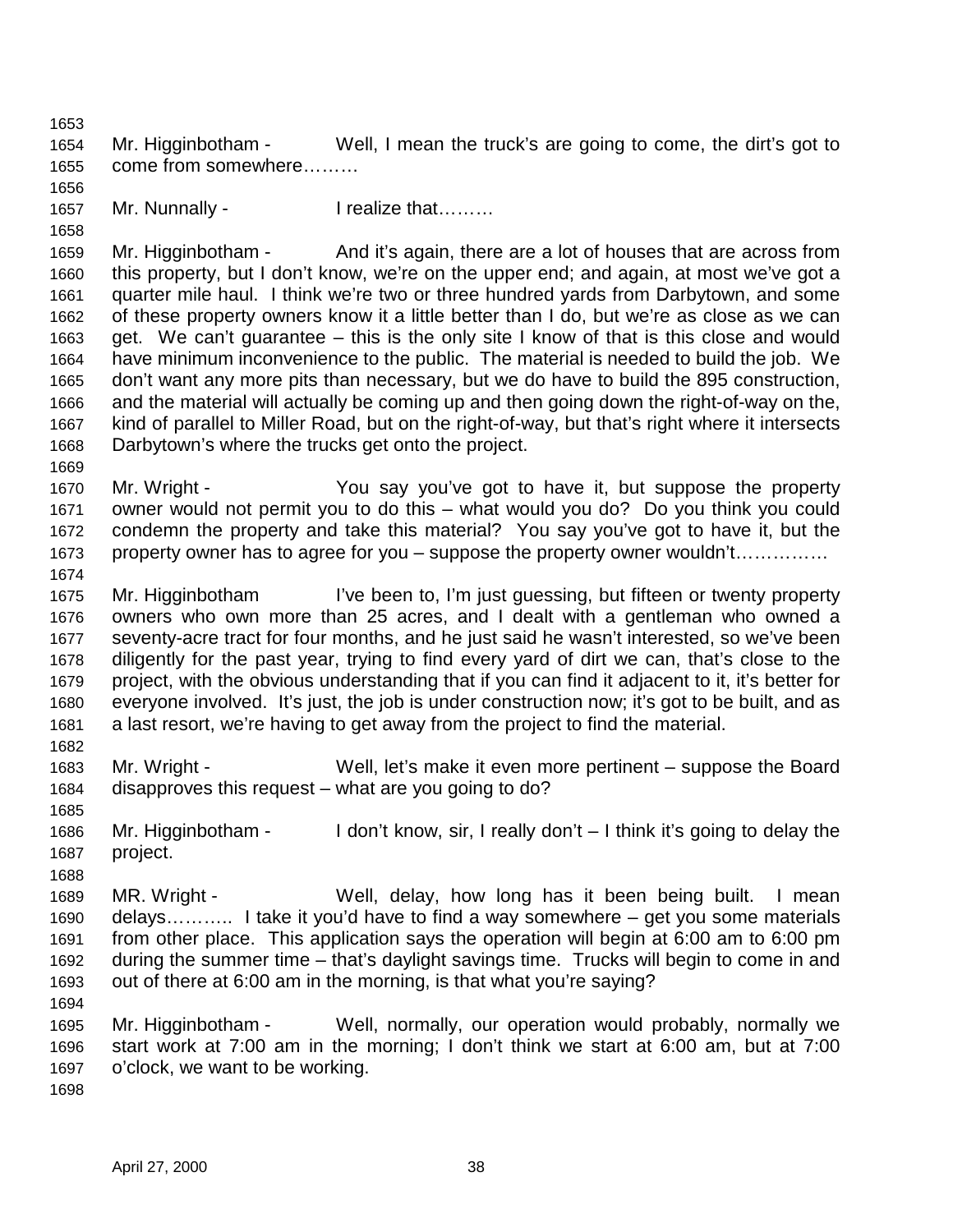1699 Mr. Wright - And then, I take it, to do what you need to do, it would be a 1700 steady progression of trucks, beginning at the time you begin, all day long, in and out? 1701

1702 Mr. Higginbotham - Yes sir, I mean the quicker we can get it over with, the better 1703 everyone is, and obviously we need to be conscious driving on the public roads; we're 1704 certainly aware of that, and we build roads all over the state, and it's, I don't like to call it 1705 a necessary evil, but it is. I mean the project is going to be built, and it's got to be built, 1706 and we need material to build it. I mean I've talked to a lot of people, and a lot of them 1707 didn't know that Britton Road was going to be shut down, that there wouldn't be an 1708 overpass there, and it's really, it's the overpass at Darbytown and at Monahan that, you 1709 know, you've got to get up to get over, and that's what's requiring the large volumes of 1710 dirt, so, you know, and Henrico doesn't have hills to get dirt out of.

1712 Mr. McKinney - Mr. Higginbotham, I don't think you have answered Mr. 1713 Wright's question. Mr. Higginbotham if you were unable to acquire any mining 1714 operations, let's say, within a three-mile radius of this, what would you do?

1716 Mr. Kirkland - The second part of the question – how did you bid the job to 1717 do this if you didn't have the sites located in the first place? I mean, did you, do you just 1718 do this as you go when you move dirt?

1720 Mr. Higginbotham - Well, Henrico and Fairfax are unique, in that you've got to 1721 have the Board's permission to excavate material, or the Board of Zoning Appeals. I 1722 didn't bid the job; I personally don't know the answer to that, but, you know, I mean, it's 1723 much bigger, I mean, and we're a subcontractor to F. D. M. K. and I specifically don't 1724 know the answer to that, I mean there's no hidden agenda here or anything.

1725 1726 Mr. Kirkland - No, I'm not saying that; I'm just wondering how they figured 1727 how to get the dirt in the first place if they didn't have the sites.........

1728 1729 Mr. Higginbotham - Well, I'm sure there were estimates that you could find some 1730 on the job, we have found some on the job, areas we thought we could get material, we 1731 could. You know, we do have wetland restrictions that control how much material you 1732 can take out of the ground. It's a multi-facetted, very complex issue. It takes us, you 1733 know, 60 days to get before you; it's a complex issue.

| 1734 |                    |                                                          |
|------|--------------------|----------------------------------------------------------|
| 1735 | Mr. McKinney -     | You still haven't answered my question. What would you   |
| 1736 | do?                |                                                          |
| 1737 |                    |                                                          |
| 1738 | Mr. Higginbotham - | What will we do? We've got to find another site.         |
| 1739 |                    |                                                          |
| 1740 | Mr. McKinney -     | Suppose this site is five miles away?                    |
| 1741 |                    |                                                          |
| 1742 | Mr. Higginbotham - | Then I guess we'll be hauling dirt from five miles away. |
| 1743 |                    |                                                          |
| 1744 | Mr. McKinney -     | How would you haul it to where you need it?              |
|      |                    |                                                          |

1711

1715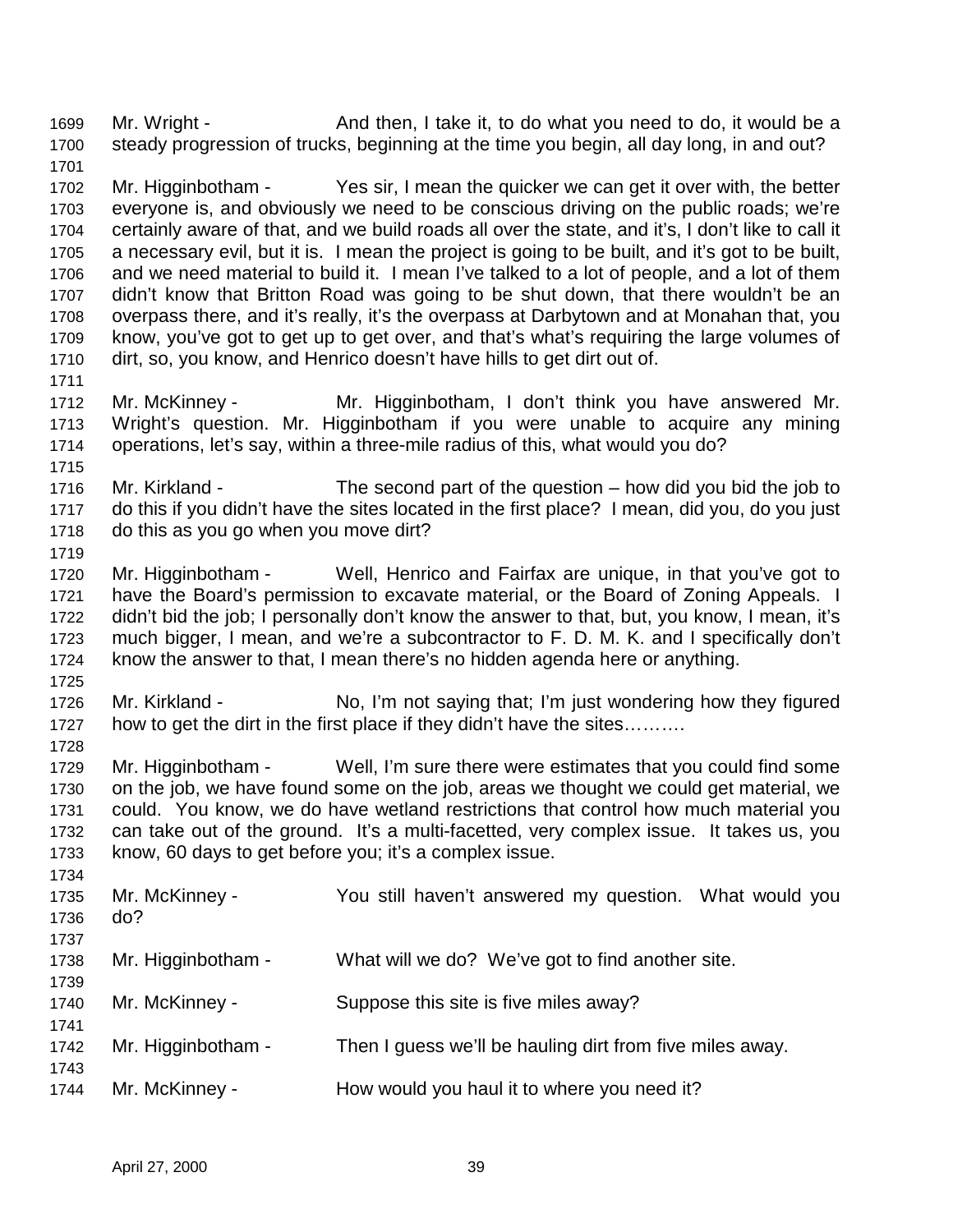1745

1767

1746 Mr. Higginbotham - Well, it depends, and that's what I was saying, there is some 1747 material down by the wastewater treatment plant, and if we had to haul, that's not part 1748 of our contract down there, but there is some surplus material that we'd actually be 1749 hauling it up Strath Road. That's the best answer I can give you; I mean, we've got to 1750 find it from somewhere.

- 1751 1752 Mr. McKinney - The Hansen's property goes all the way to Darbytown? 1753 1754 Mr. Higginbotham - No sir. 1755 1756 Mr. Kirkland - Those little speckles are houses? 1757 1758 Mr. Higginbotham - Yes sir, there are several houses. 1759 1760 Mr. Kirkland - Any other questions of the Board members? Mr. 1761 Higginbotham? 1762 1763 Mr. Nunnally - Not right now. 1764
- 1765 Mr. Kirkland All right anyone else wish to speak? Okay, let's try not to 1766 be redundant, but be positive. Come on down.

1768 Mr. Lundsford - Thank you and good morning; I'm Jerry Lundsford; I live at 1769 2795 Darbytown Road. My property's approximately located around just south of the 1770 letter "o" in Darbytown. My property adjoins the property that is in question here today. 1771 I have a couple of points I'd like to make, in my reasoning for opposing this: number 1, 1772 you can see by even the map we have, the size of Darbytown, which is a 55-mile-an-1773 hour zone, and I live on Darbytown, and it's the nature of the animal, the traffic there. 1774 I'm not opposed, it's fine the way it is, but if you'll see Strath is so much more narrow, 1775 and I'd like to submit to the Board today, that already there is an increase in traffic on 1776 Strath because of the very thing that was mentioned, surprised everybody, write-up in 1777 the paper, Britton Road closed off, in spite of the fact that there were 600 cars a day 1778 using Britton Road. All right, now, those cars, 600 of them, where are they going? 1779 They still need to go north and south like Britton runs; I submit to you that many of them 1780 are taking Strath Road up to Darbytown, taking a left, taking a right on Miller to get into 1781 Charles City Road. Also, on the other end of it is Doran Road taking part of them. 1782 Doran to Darbytown, either taking a left on Monahan or going right and taking a left on 1783 Turner. So Strath, I'm not saying it's already increased 600, but let's just say a portion 1784 of those 600 vehicles using Britton Road, who are no longer using it now, have got to go 1785 somewhere. Secondly, I grew up in York County, and we had a number of pits like this 1786 nearby. They are a necessary evil, as the gentlemen, Mr. Hinson and the other 1787 gentleman, have said, the dirt has to come from somewhere. But if you'll look in the 1788 area surrounding the 17 or 18 acres there, there are houses. I have small children; my 1789 neighbors have small children. There's no way they can seal up that; and it's always 1790 the case, where I grew up there were a number of drownings. I know parents have got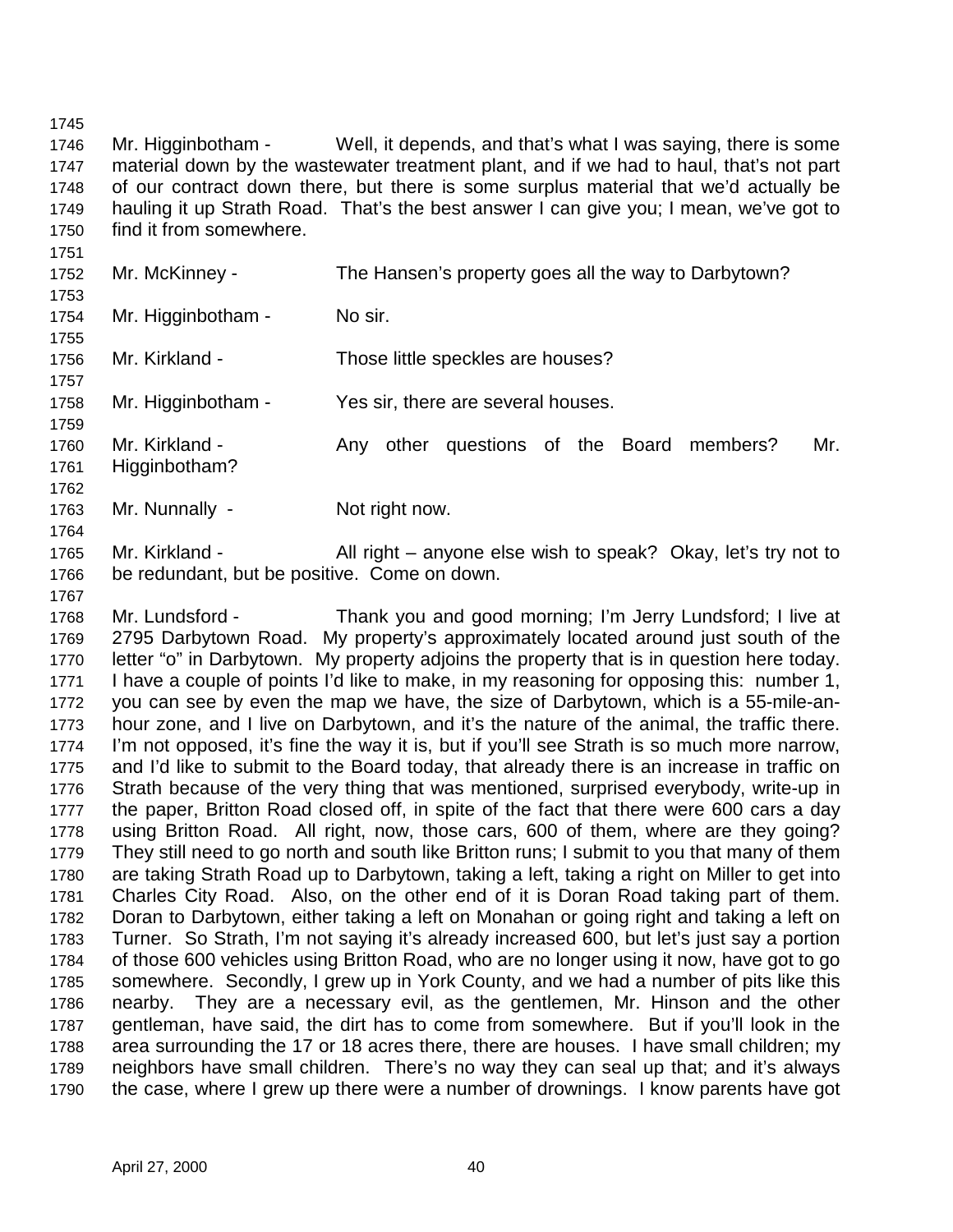1791 to watch your children and all, but it's just a concentration of residences surrounding this 1792 property in question, that's a safety issue that I'd like to bring to your attention. 1793 Secondly, I think it's a little precipitatory, pardon my stutter, when an environmental 1794 impact study, as Mr. Hinson has said, has not been completed. I regularly look out in 1795 my back yard; I have 3  $\frac{1}{2}$  acres there on Darbytown; I regularly look out, and at different 1796 times of the year, specifically in the month of September, I've seen a flock of more than 1797 twenty wild turkeys. Now I'm not saying "let's stop the progress on 895 for a bunch of 1798 turkeys," but what I'm saying is, why has there not been an environmental impact study 1799 done. I don't know, another gentleman will probably bring it to your attention how much 1800 of this property is actually designated wetland. I can just tell you about my property; my 1801 water, my drainage on my property rolls that way; it's natural. Eventually, I always 1802 pictured, I don't know for sure, I'm not an engineer, but I think it finally winds up at Four 1803 Mile Creek. I have, when I bought the property, I had a thousand Christmas trees, white 1804 pine Christmas trees. The droughts in the recent years have been doing damage as it 1805 is. I would like to know how much of my ground water is going to be taken from my 1806 Christmas trees to fill this pit after they're done with it. Regarding the traffic, as I say, 1807 Darbytown Road, it's the nature of the animal; we're going to have traffic; it's a 55-mile-1808 per-hour zone, but it is capable of handling it. And if they have to bring the dirt from the 1809 wastewater treatment plant or from Charles City County, wherever they have to bring it, 1810 yes, it's going to be on public roads, but it's going to be on roads such as Darbytown, 1811 such as Charles City Road, which are more, have a better capacity to handle the trucks. 1812 Andy remember that traffic will only be temporary. This 18-acre hole in the ground is 1813 going to be permanent, and I'll be a neighbor having to live with it. I respectfully request 1814 your rejection of this application for waiver, and I thank you for the opportunity to speak 1815 today. Good day, gentlemen.

- 1816
- 1817 Mr. Kirkland Next, please.

1818

1819 Mr. Owens - Good morning, gentlemen. My name's Ron Owens, and I 1820 live with my wife Margaret at 7201 Strath Road. We border the proposed development 1821 area on the south. I've got a brief statement to read to you; I've given you a handout 1822 with some pictures and tables; it's not as onerous as it looks; we'll go through it very 1823 quickly. I've got two major points to make; the first is, we are respectfully requesting 1824 that you reject this bid outright, because of the nature, the character of the 1825 neighborhood, which is proposed to be developed. The second point to make would be, 1826 if, in your deliberations in this matter, after you've heard all the testimony this morning, 1827 you've read all the documents in the file, if you feel at this point that you still don't have 1828 enough information to outright reject it today, we would be requesting that you delay a 1829 decision, a give us time, your staff time, and the applicants time perhaps, to get together 1830 and more fully develop some of the concerns that we have. Very briefly, the owners of 1831 contiguous property to this development site described in the conditional use permit 1832 under UP-12-2000, respectfully petition this Board to deny the request for the permit. 1833 We request that the application be denied out of hand because of the location and the 1834 working of the proposed development site would pose an egregious assault on the 1835 destruction of the quiet enjoyment of the other properties in the surrounding 1836 neighborhood, which, while we realize the property is zoned A-1 Agricultural, this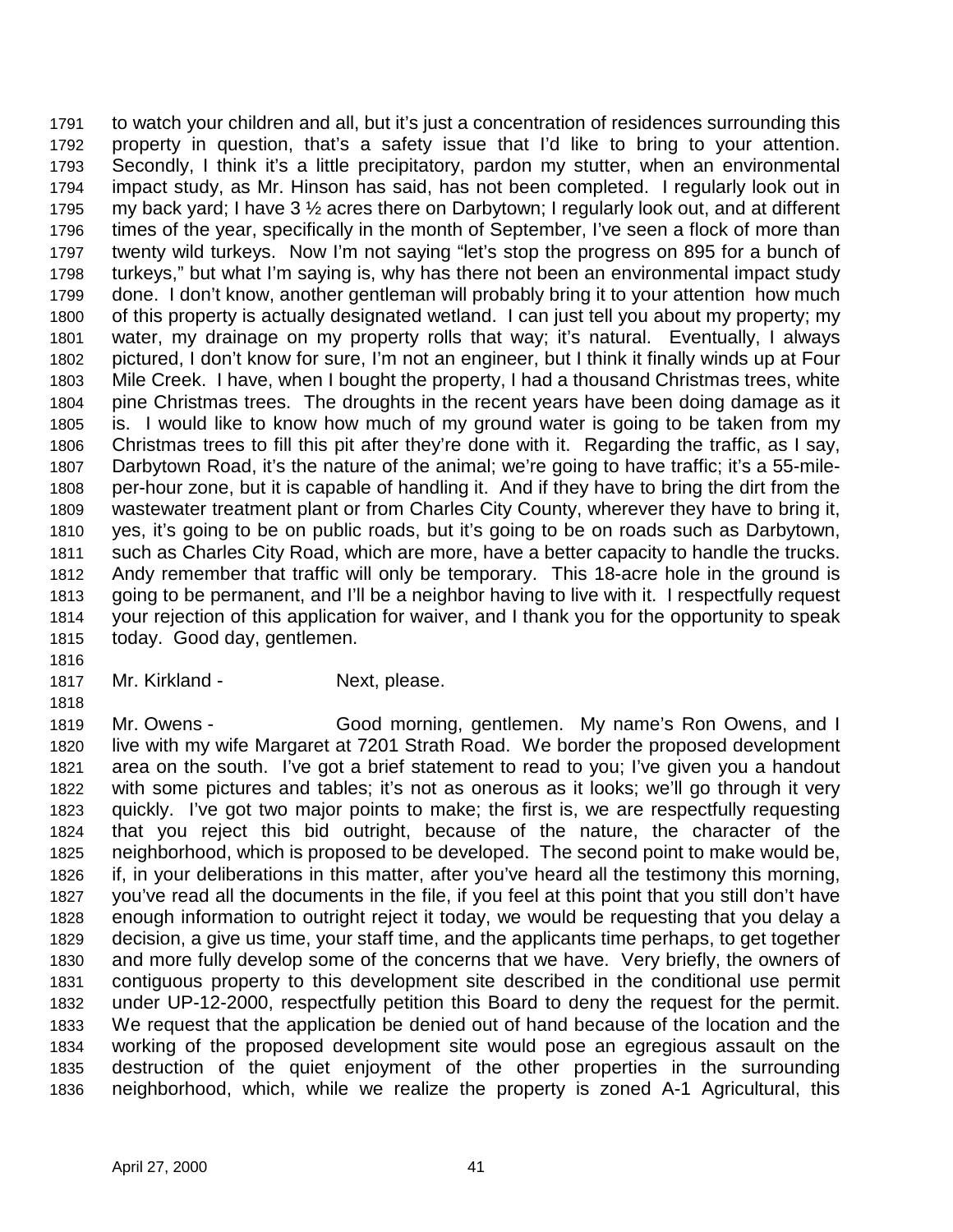1837 neighborhood has a distinct and overwhelming prevalent residential character. The 1838 surrounding properties are predominantly one- and two-acre parcels. If you refer to, the 1839 document referred is document # 2, Prevailing Character of Neighborhood is 1840 Residential, not agricultural, the first page of that document, I have a table, Table 1, and 1841 I list 19 contiguous properties to the proposed site. There are a few more on 1842 Darbytown, but due to the nature, the quickness of this proceeding for us – we really 1843 haven't had enough time to get together and coordinate a reference – I know there are 1844 other sites over there. We've talked to, we gotten petitions from all these people, and 1845 we've gotten a petitions up and down Strath Road. All the petitions that I'm aware of, 1846 my wife and I participated in, and the ones I've gotten feedback on, there was 1847 contiguous property owner who said something to the effect that, well, he "didn't really 1848 care what they did," and I got one response like that further down Strath Road, but the 1849 others, and again someone else will speak to how many we got. I know we collected 1850 about 120 ourselves: I imagine there's about 180 or so signatures. As far as I know, 1851 there's 2 people who said they didn't really care; the others were either adamant or very 1852 adamant in their opposition. This chart's supposed to show and demonstrate for us, 1853 except for one person, at 7223 Strath, Helen Small, my dear mother-in-law, busting the 1854 curve, these are one- and two-acre plots. If you took her out of there, out of the 1855 equation, the average, I think, is 1.6 or 1.8 acres. These are not farms, are not acres 1856 and acres of waving green, corn as high as an elephant's eye, and so forth. This is not 1857 agriculture; this is residential. The next table, on page two, summarizing the data we 1858 collected for table 1. On Strath Road, 40 of those homes are 1 acre, 44 are 2-4 acres, 1859 and so forth. On the bottom line of that table you can see that 93% of all these homes, 1860 120 homes, along Strath Road, Barnby Lane, Moswith, Darbytown; 93% of those are 4 1861 acres or less; this is a residential neighborhood. The pictures, the attachment, I wish I'd 1862 known about your nice video graphics here, but I didn't, black and white pictures, but 1863 these are just pictures of homes. The first page, 1 and 2, is the home just to the north 1864 of the site; just to the south of the site, bordering the proposed area. The next couple 1865 pages are homes directly across the street from the site. Again, there's no barns and 1866 silos, no acres and acres of dairy cows and so forth. This is a residential character to 1867 the neighborhood. The last page, 3 pictures there, that's of views between Strath Road 1868 and the interstate construction; I think I have the wrong labels, I have 685. But those 1869 are views from Strath Road down to I-895. The last picture at the bottom is the 1870 intersection of Strath and Darbytown, and towards the right, that big tree to the right, 1871 that's down towards the construction, a major bottleneck in the area, as the gentleman 1872 just alluded to, and getting worse. So that whole submission there of documents is, I 1873 hope, supposed to give a good picture of the residential neighborhood, the character of 1874 the neighborhood. There are two primary reasons why we're seeking this denial of the 1875 application. One is that the proposed development is grossly inappropriate for the 1876 neighborhood. 1. During development, the noise of digging and pumping, and we think 1877 that this is going to be continuous pumping, or near continuous; I'm not a hydrologist or 1878 geologist; I've got some background in similar cases across the country in my job in the 1879 last 25 years, but I'm not an "ist"; I'm not a hydrologist or geologist, or whatever, but I 1880 am familiar with that land, and one of the reasons I guess we're here today is because 1881 it's thirty acres of land that has trouble perking, I mean right across the street at Strath 1882 Estates, they've got these one- and two-acre places, people developed, made some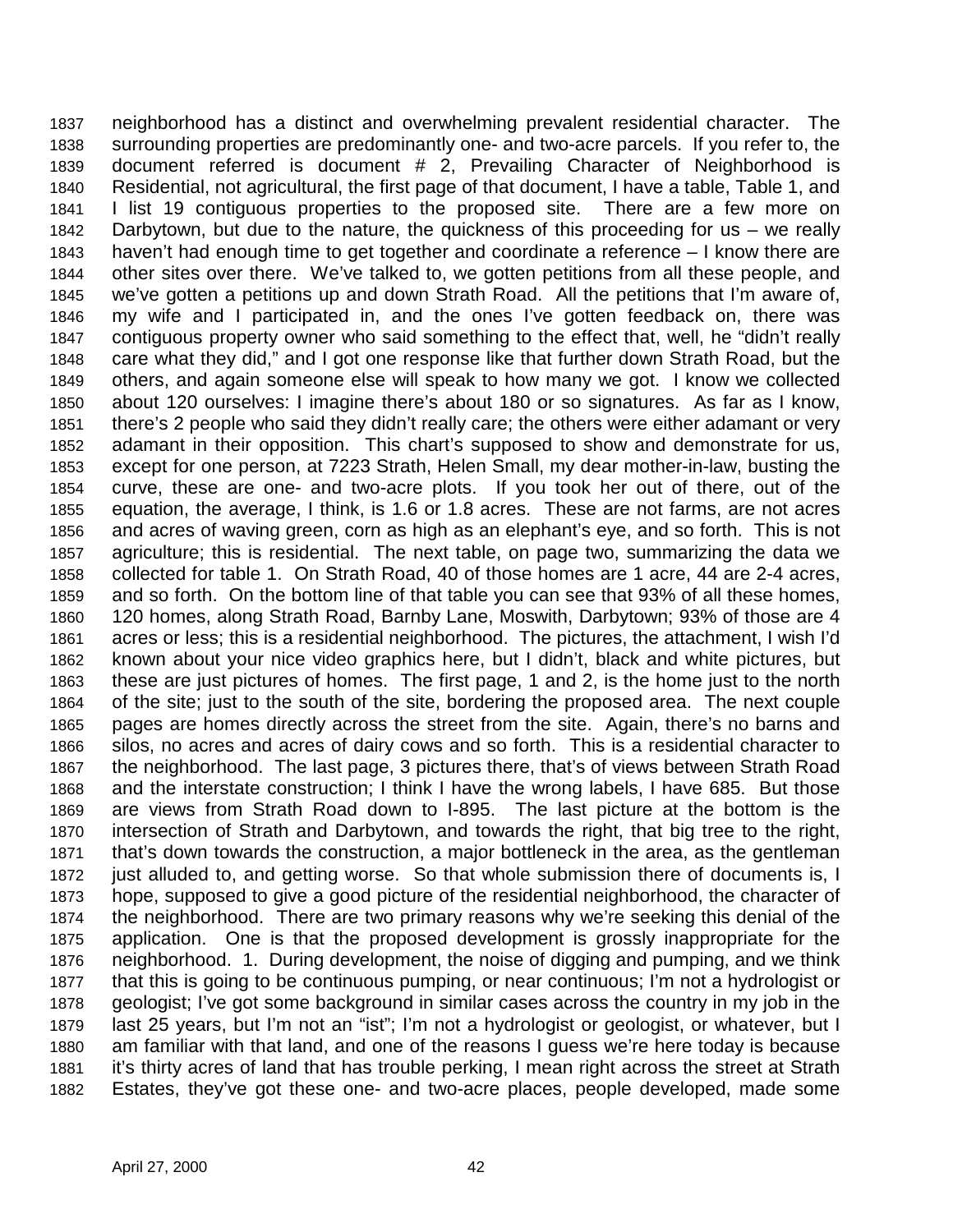1883 money, and built nice houses. This land is not being developed, obviously for reasons; 1884 it's water-sodden soil. We have no problems whatsoever with our wells; we have 1885 problems with septic tanks and drain fields. My big fear, I've heard people talk about 1886 dry wells, my big fear, and again, this is probably colored by some experience with 1887 subsidence, from Florida, Ohio, Tennessee, and Colorado, and so forth, subsidence, I 1888 have a real fear of it in this area, because my picture of this land is just water-sodden, 1889 hydrostatic pressure, high piece of land, and if they start pumping, I think they're going 1890 to have to do a lot of pumping to keep that pit dry. As they start pumping, my fear is the 1891 subsidence, or drying out of the wells. Again, I sorry, I apologize, I don't have the facts; 1892 we haven't had time to go out and get expertise; I have no idea whether that's a real 1893 fear or not, or a reality or not, but it's not anything I saw addressed in the file; I didn't 1894 see things, I noticed there were people coming up behind me, but I had a real problem 1895 with what I didn't see in the file as to when problems come up, what specific problems 1896 will be addressed by this bond, and is the presumption on the owner to prove that my 1897 mother-in-law's well hasn't gone dry for 58 years, if it suddenly goes dry, is that enough 1898 evidence that we can immediately get some kind of correction of that problem – I don't 1899 know. I'd like to see things like that in the file if this thing does go through. Second, 1900 after development – if this site is developed as proposed, the resulting 17- or 18-acre 1901 wide, 17 or 18 acres, up to 37 feet deep chasm, in the middle of this residential area, 1902 certainly would be destructive to the "attractive and harmonious" character of the 1903 existing neighborhood. The result would be a permanent scarring of the landscape that 1904 would be a threat to unwary animals, to pets, and we think, extremely dangerous, as Mr. 1905 Lunsford referred to, extremely dangerous attractive nuisance, to neighborhood children 1906 and grandchildren. In addition, I believe, this nuisance is "attractive" enough, 1907 "attractive" in quotes, has a potential to serve as a magnet to adolescents from outside 1908 the community, who might view the site as a desirable place for various recreational 1909 activities. Second point, if you don't outright deny this application today, we're 1910 respectfully requesting that you delay the decision so that the Board, staff, and we can 1911 be afforded a reasonable opportunity, reasonable period for discovery and full 1912 examination of the health , economic, environmental and historical impacts on this 1913 proposed development. The applicant has had months, in fact he's talking in terms of 1914 years, I think, talking about various sites, to develop plans for this application, months to 1915 contact potential land sellers, and negotiate prices, and months to develop their 1916 submissions to various legal and regulatory entities. The applicant has been afforded 1917 the time to hire the engineering expertise, and we've heard from this representative this 1918 morning, to facilitate and expedite the administrative approval process of this 1919 application. Through our use and experience associated with problems with septic 1920 systems and drain fields and water-sodden soils throughout this area the contiguous 1921 property owners feel it is imperative and additional care be taken to examine the effects 1922 of the proposed development on water supplies and particularly on the potential for 1923 subsidence damage to homes, buildings and fields. Finally, I think I'd like to leave, and 1924 he's addressed it, and you've addressed it in your questions, I think you've hit on a key 1925 point – if this site at Strath Road is not selected, we all know no one in this room is 1926 going to assert, not even the applicants, that the interstate highway construction is 1927 going to come to a screeching halt. This site, as the applicant has pointed out, was 1928 chosen, rightly so, because of the proximity to the construction. If this were truly an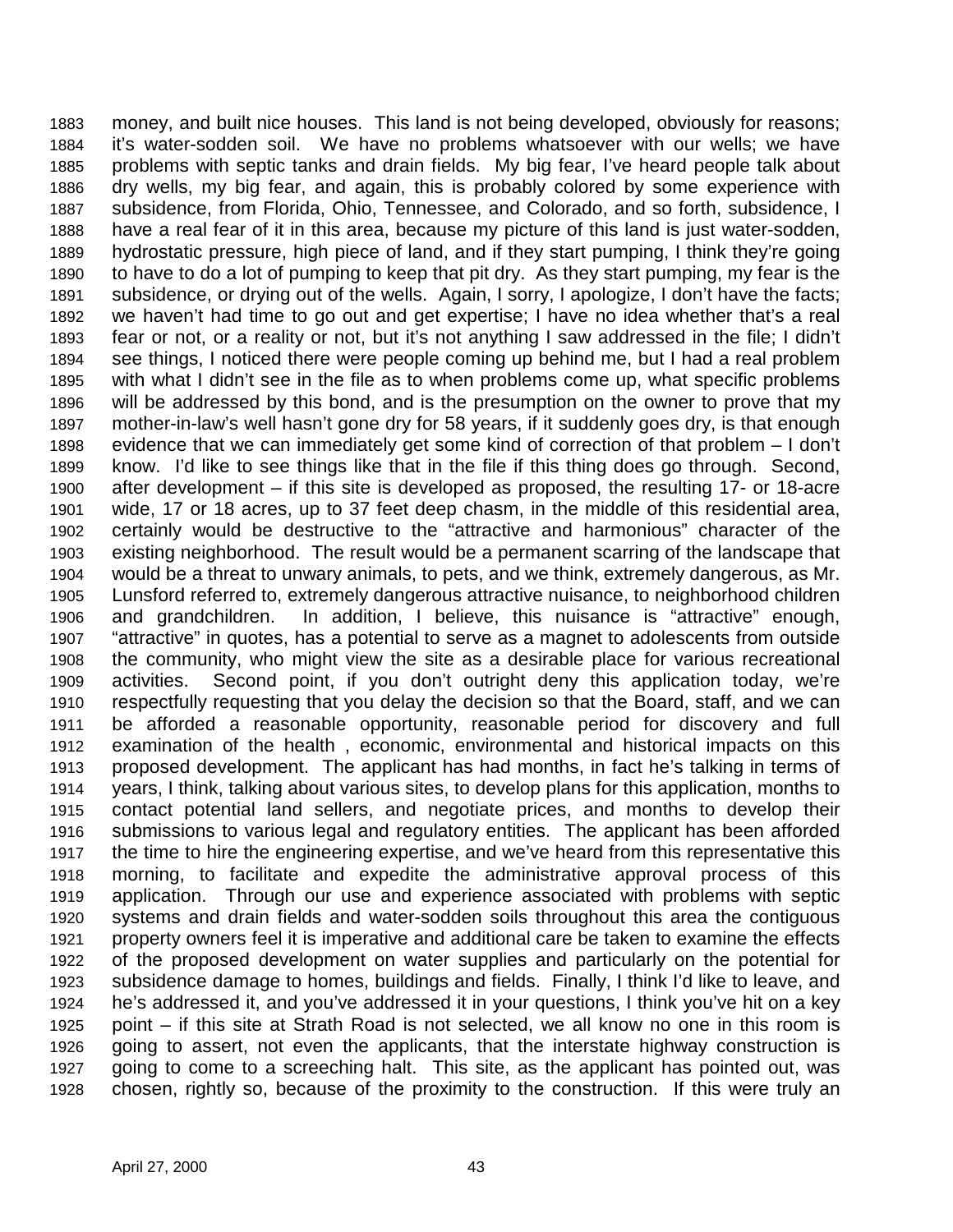1929 agricultural area, and we were going displace 800 milk cows or whatever, then so be it, 1930 fine. But it's not, the character of the neighborhood has changed, and we think it's 1931 totally inappropriate, and we think the scars would be, as Mr. Lunsford pointed out, 1932 permanent, and we would be left holding that bag. Thank you for your time.

1934 Ms. Smith - Good morning, gentlemen – my name is Lisa Hill Smith, and 1935 I'm a homeowner of 7134 Strath Road. I don't know if Mr. Blankinship's office provided 1936 you with a copy of the large map showing the dig site and the surrounding properties, I 1937 do have a copy of that if you'd like for us to show that to you. You do, okay. It does 1938 show each of the adjoining properties; I am across the street at the south end of the 1939 property. First, I would like to thank you for allowing the residents a say in this matter; I 1940 have come to learn that that does not happen in all counties in Virginia, and we do 1941 appreciate having this opportunity. In addition to my family, I am speaking for affected 1942 residents, Mr. and Mrs. Madison at 7040 Strath, as they are confined to their home and 1943 unable to attend. Many other neighboring residents are either physically unable to 1944 attend this meeting or unable to take leave from work, but also stand in opposition to 1945 this plan, and you will find they signed the petitions which Mrs. or Mr. Williamson will be 1946 presenting to you, which has over 200 signatures. That said, I would like to express my 1947 total support for Mr. Owens' statements regarding the character of our neighborhood 1948 and the potential impact on the residents. We live in a residential neighborhood, and a 1949 borrow pit does not fit into that. We ask that you decline UP-12-2000, as the 1950 ramifications on residents far outweigh the potential inconvenience and expense for W. 1951 C. English to find another suitable, less populated area from which to obtain fill dirt. I 1952 understand the contractor wishes to find the closest and cheapest solution to their fill 1953 dirt problem; however, I am sure they are aware of other sites from which they can 1954 accomplish this with less neighborhood impact. We join Mr. Owens in asking that, if we 1955 cannot obtain a denial of this application today, that this matter be continued until your 1956 next meeting. The applicant has had several months to prepare for this meeting, while 1957 we received less than two weeks notice, and Mr. Owens alluded to much of that. One 1958 of the most affected property owners, Mr. and Mrs. Jenkins at 7020 Strath on your map, 1959 have yet to be notified, due to being out of state until mid-May, and that entrance will be 1960 looking into their living room window. Just this past Saturday, I personally notified Mr. 1961 Lunsford, among other people, as they had not received their registered letters, were 1962 unaware of the application, and also did speak with some elderly residents who 1963 received a formal notification, didn't understand it, didn't know who to ask, and just kind 1964 of said "I don't know what to do with this." (I) explained it to them, they were obviously 1965 upset; many of them again are unable to attend today. We would request time to 1966 contact the State Department of Historical Resources to determine the nature of the 1967 existing grave and adjacent Civil War sites. We would like to note there is no mention 1968 nor markings on any of the information, and again, Mr. Hinson did allude today that they 1969 are aware of the graves, but we had not received any answers when asking those 1970 questions as to any sort of plan to accommodate those. There are Civil War sites on 1971 Mrs. Small's property next door; we don't know if any of that carries over, but certainly 1972 that is a concern. All of that said, Mr. Owens addressing most of the neighborhood 1973 issues, I would like to address, if you do, we recognize there is a possibility you could 1974 still choose to go forward. With this, if you do, there are some restrictions we would like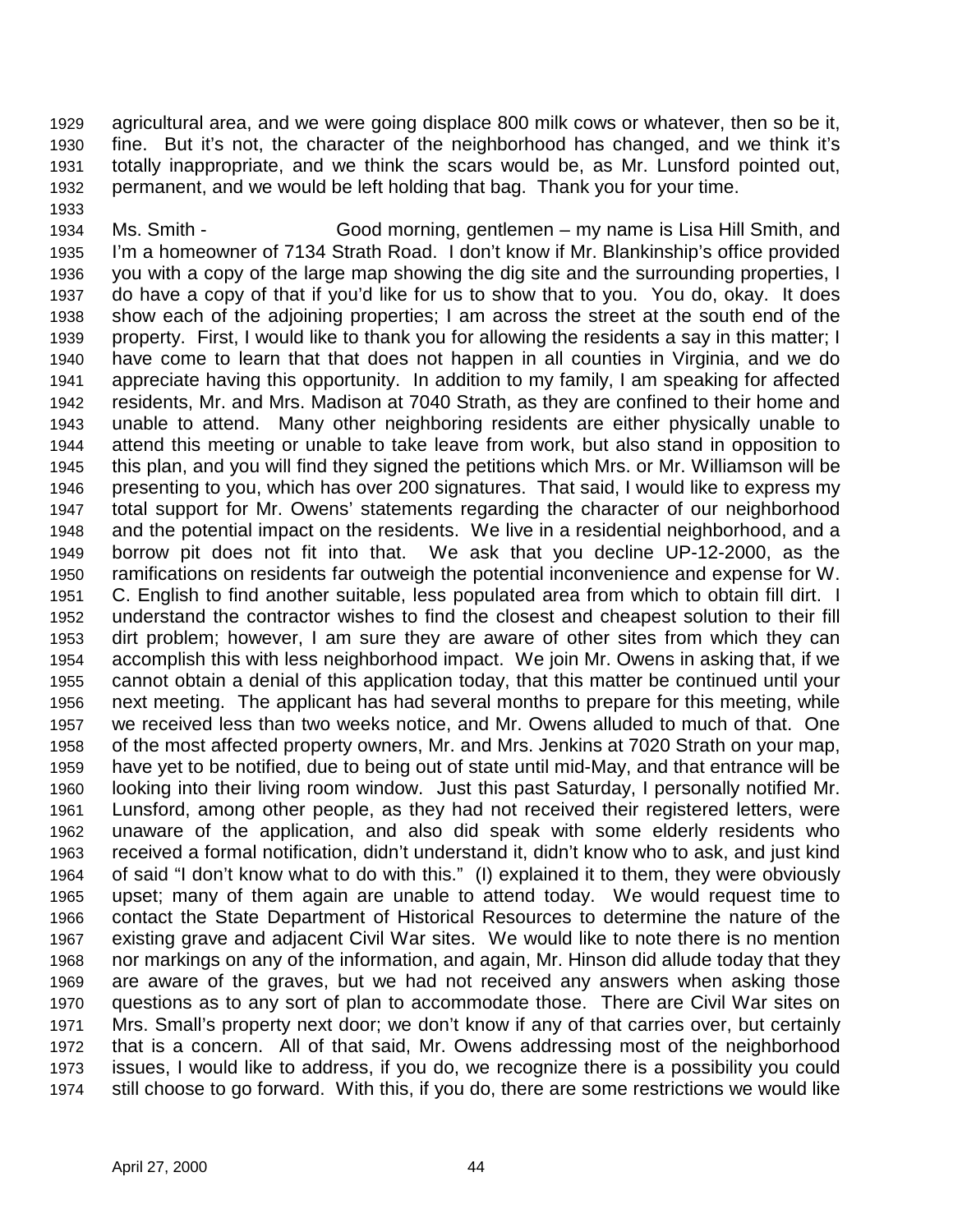1975 to ask that you place on the applicant. Certainly, the County has, Mr. Blankinship's 1976 office has, stated, that if the applicant discovers historical or things of that nature on the 1977 property, that they are to notify appropriate government agencies, and as residents, we 1978 would say, due to the huge financial incentives that are associated with the early 1979 construction of 895, combined with the fact that there are possible wetlands, that before 1980 today we had not heard of any plan to investigate, that all of that be done by the Corps 1981 of Engineers prior to anything beginning at this property. We would ask that we be 1982 allowed to determine the actual status of the marked areas, actually that the Corps do 1983 that, and to do an endangered species search prior to any disturbance of the land. I 1984 also understand from the Department of Environmental Quality, there is a permit which 1985 is required for clearing properties of over 5 acres, and we would like your assurance 1986 that someone would make sure that that happens. They have requested a two-year 1987 renewable permit; we would request that the time period be reduced, be non-renewable, 1988 and state that it be used solely for the 895 project. As you alluded earlier, the applicant 1989 has requested hours of 6:00 am to 6:00 pm Monday through Friday; we would request 1990 those hours be limited to a more reasonable 9:00 to 5:00; there are three school bus 1991 stops that are located across from this site; those children would be waiting for the bus 1992 with dump trucks pulling significantly into the roadway, accessing and leaving this 1993 property. Those locations are at 7078 Strath, Mr. Battle's property; 6950 Strath, Mr. 1994 Johnson's property; and the corner of Strath and Barnsway. Additionally, there are 1995 elderly and handicapped neighbors directly next door to, and across from the entrance, 1996 those being Mr. LeMaster at 7001 and Mr. Madison at 7040 Strath, and they would be 1997 significantly disturbed by the proposed hours. We would request that the applicant not 1998 be permitted to burn any cleared lumber, as has happened with 895 – the fire risk to our 1999 homes would be extreme, and the smoke would be unbearable to neighbors that close. 2000 The County has requested a \$5,000 bond per well, and as Mr. Owens alluded to, we 2001 are certainly aware that there have been wells along the 895 corridor that have dried up. 2002 It has been during a drought, and it has been up to the property owner to prove that it 2003 was the construction that caused that problem; we don't want to deal with that; we 2004 would ask that we have a three-year period of time that if our wells become 2005 contaminated or our wells dry up, that it automatically be taken care of, either repaired 2006 or replaced by the applicant. We would also request that the financial guarantee posted 2007 to the County Attorney be significantly increased from the \$2,000 per acre requested. A 2008 \$35,400 penalty is seemingly less expensive than actual reclamation, especially 2009 considering the property is being purchased by a holding company subsidiary of the 2010 highway constructor, of whom the principals have not been disclosed to the neighbors, 2011 or in the County files. We also wonder what the new owners, the highway constructors, 2012 intend to do with this now-worthless property after reclamation. Along those same lines, 2013 no specific reclamation plan has been filed with the County, and at least three different 2014 versions have been relayed to me -- of what those plans would be, one version in the 2015 County files, one version from Mr. Hinson at Koontz-Bryant, and another version from 2016 Mr. Higginbotham at W. C. English. I recognize that it may not have been determined, 2017 but there's different ideas bantering about, and we would like a commitment on what 2018 that would be. We don't want a mosquito breeding ground, nor an unsightly or 2019 dangerous mess left behind. We also would request a traffic study, and I'm sure my 2020 husband will allude more to that, being done regarding the intersection of Strath and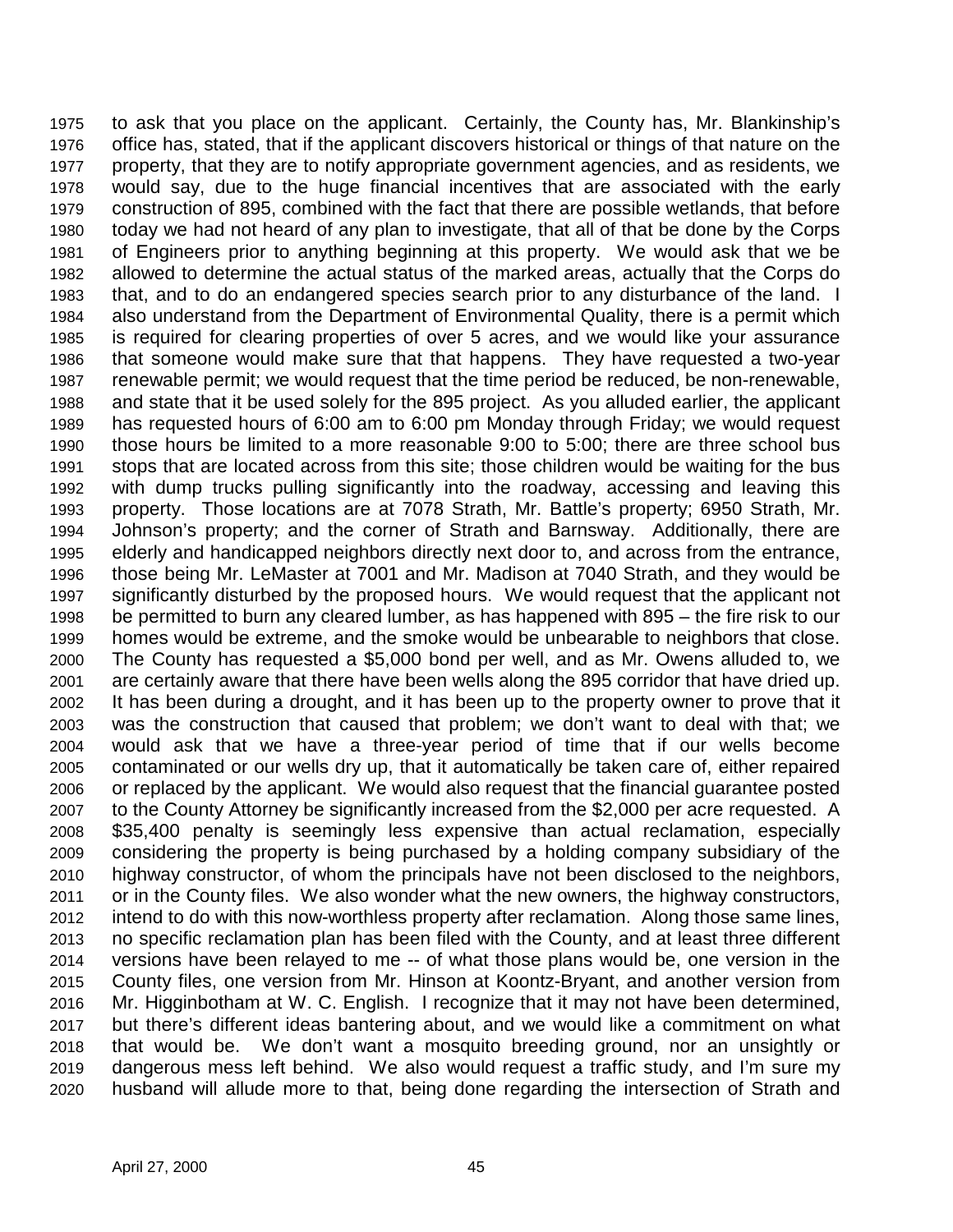2021 Darbytown Roads, as there are already significant issues with turning and increased 2022 truck traffic, combined with the planned Varina road closings, would be an additional 2023 burden. And lastly, we request that the neighbors be provided a list of official 2024 government or regulatory contacts, should they observe violations of the agreed upon 2025 terms by the contractor. Thank you for your time; if you have any questions, I'll be 2026 happy to answer them. Thank you.

2028 Mr. Smith - My name is Clint Smith; I also live at 7134 Strath Road. The 2029 business that I'm in, I'm in the radio business; I work for 4 radio stations in Richmond. I 2030 provide the traffic reports for those radio stations. I use the name Scott Stevens and 2031 have been doing traffic reporting in the Richmond area for over 14 years. So needless 2032 to say, I'm here just to talk just a moment about the traffic implications. What you're 2033 looking at, Strath Road, as is mentioned, it is a 45 per hour speed limit, all along this 2034 area, right along Strath Road as you're coming up towards Darbytown, everything over 2035 here is all residential, and as my wife mentioned, there are 3 school bus stops almost 2036 directly across from where we're looking at the areas with the, where the construction 2037 would be coming in. Strath, as Mr. Lunsford said, is a cut-through as you're coming up 2038 from lower portions of Route 5 on up towards Darbytown Road and towards the airport. 2039 In fact, several accidents have occurred right here at the intersection of Strath and 2040 Darbytown, one of which a fatality. What we're looking at are dump trucks going from a 2041 standstill, pulling out onto Strath Road, and as Mr. Nunnally mentioned, you're coming 2042 from cars that are going 45 miles per hour, into an area where the trucks are just pulling 2043 out. This is no longer an agricultural district, even though this particular area may be 2044 considered that in is still zoned that; in fact, when we built our house and moved, and 2045 the sign is still on the ground advertising that lot for sale, it was being advertised as a 2046 place to build a small subdivision. So the characteristic of this neighborhood is no 2047 longer that of an agricultural district, and from a traffic standpoint, that's not even getting 2048 into the dust and the dirt and everything else that's involved. We're possibly creating a 2049 very dangerous situation by having dump trucks pull out onto that very narrow roadway. 2050 Thank you.

2052 Ms. Rankin - I'm Dolly Rankin, of 7279 Strath Road. I haven't heard 2053 anyone say anything, the gentleman who spoke for the English Construction, on 2054 October 29 they were already granted permission to dig gravel, 63 acres on Britton 2055 Road. Did you tell the Board that today? I have a letter here where they've already 2056 been granted 63 acres on Britton Road; you wonder why they need 30 more acres on 2057 Strath Road to dig; that'll make 93 acres totally to dig on. Strath Road is such a heavy 2058 traveled road, from Route 5 to Darbytown, school buses coming up and down it all day 2059 long. And I think to grant this 30 acres to dig that dirt on that road will be real 2060 dangerous to the whole community, and I ask you not to grant him that permission. 2061 Thank you. 2062

2063 Mr. Williamson - I'm David Williamson, 7056 Mosswood Road. First thing, I 2064 do want to give to the Board petition of 349 signatures opposing. I've lived in this area 2065 28 years; I've seen it grow and I've seen Strath Road grow, as far as traffic wise, and I 2066 don't feel it can carry the amount of trucks that will be coming out of this pit, and

2027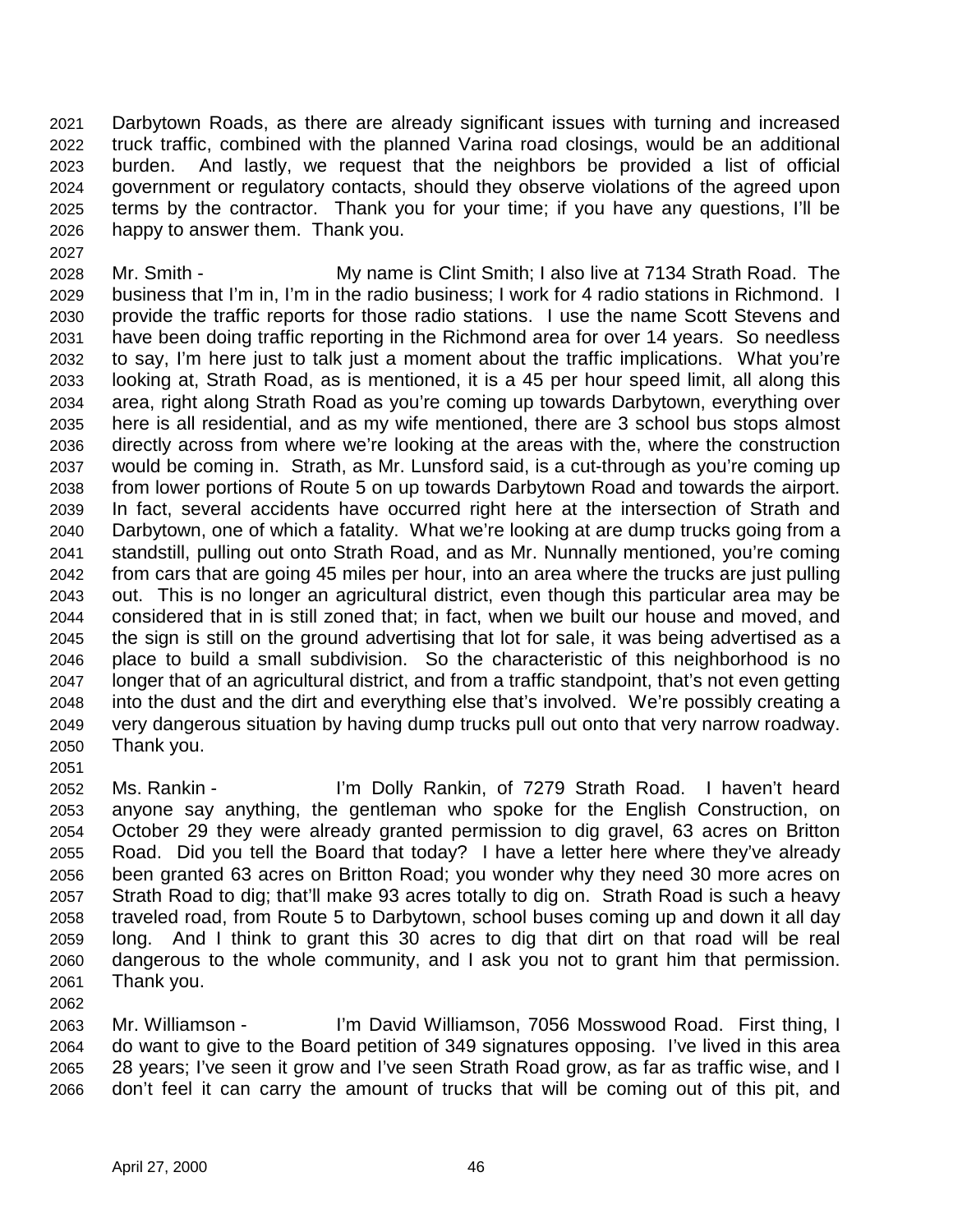2067 certainly not 6:00 to 6:00, 8:00 to 1:00 on Saturday. It's no way. Another thing, he 2068 mentioned that Strath Road was furnished by County water. This is an error; at least, I 2069 don't have public water; maybe they're hiding something, and that's another big concern 2070 that I have. I spoke to a Mr. Roy Dowdy, of Dowdy Well, and he said that with the 2071 construction of this pit, there could be a cone of depression that would develop, and 2072 what you mean by this is, it would then be drawing with the 37-foot depth, and my well 2073 is only 32 feet deep. Well, if this draws the water from the wells, I'm left high and dry. 2074 We would definitely want some kind of agreement, that if any wells did go dry, that they 2075 would be responsible, not just a well that went dry this year, but at least 3-5 years in the 2076 future, because for some reason, it could go dry then, and it could be the ultimate 2077 reason of this pit. There is that cemetery; I think that they should definitely have to 2078 agree to take care of anything in the future on the cemetery that is located on the 2079 property. I do request that the zoning be denied. Thank you.

2081 Mr. Wright - Let me ask you a question. Mr. Williamson, petitions are 2082 fine; I'm just glancing down this petition; we've got some people from Highland Springs 2083 on this petition………

2085 Mr. Williamson - Well now, I understood that they had to be County residents.

2087 Mr. Wright - Well, I'm concerned about Strath Road, and the impact this 2088 has got on Strath Road. We'll go through here and find out; I see, obviously a lot of 2089 these people are in this area, but just because they live down on, near New Kent, on the 2090 County line, I don't think that has any bearing on this, that was my point.

2092 Mr. Williamson - Okay, sir.

2080

2084

2086

2091

2093

2095

2094 Mr. Kirkland - Anyone else wish to speak?

2096 Mr. Rusak - My name is John Rusak, and I live at 2661 Feldspar Drive. 2097 Now I worked for the highway department for 33 years and retired last year. No way in 2098 the world could we build a highway and do to this land what these gentlemen are 2099 proposing doing to the land. If you'll look at that map, they've got "possible wetlands" – 2100 is that like being a little bit pregnant? You know, it's either wetlands, or it's not, and with 2101 the department, I did permits, and we weren't allowed to file for anything until the 2102 permits were complete. And the mitigation for the wetlands was done. I don't 2103 understand how you can grant this guy a waiver in the zoning without all the 2104 information, that he's going to supply later? And Strath Road is about 17 feet wide. 2105 When one of those dump trucks pulls out, the turning radius is not that sharp, and rather 2106 than what Mr. Nunnally said, a truck will take the complete roadway. You have to stop 2107 traffic in the other direction for a truck to come out only Strath. You have to stop traffic 2108 in both directions. They're doing it now on Darbytown, and Darbytown is 24 feet wide, 2109 and they actually stop traffic in both directions when the trucks go in and out of there. 2110 And here again, I'd like to reiterate – this is a residential area, and no borrow pit in the 2111 world should be put in the middle of a residential; I'll tell you what – this wouldn't have 2112 got this far if it had been in the West End, I can tell you that. I'm tired of the East End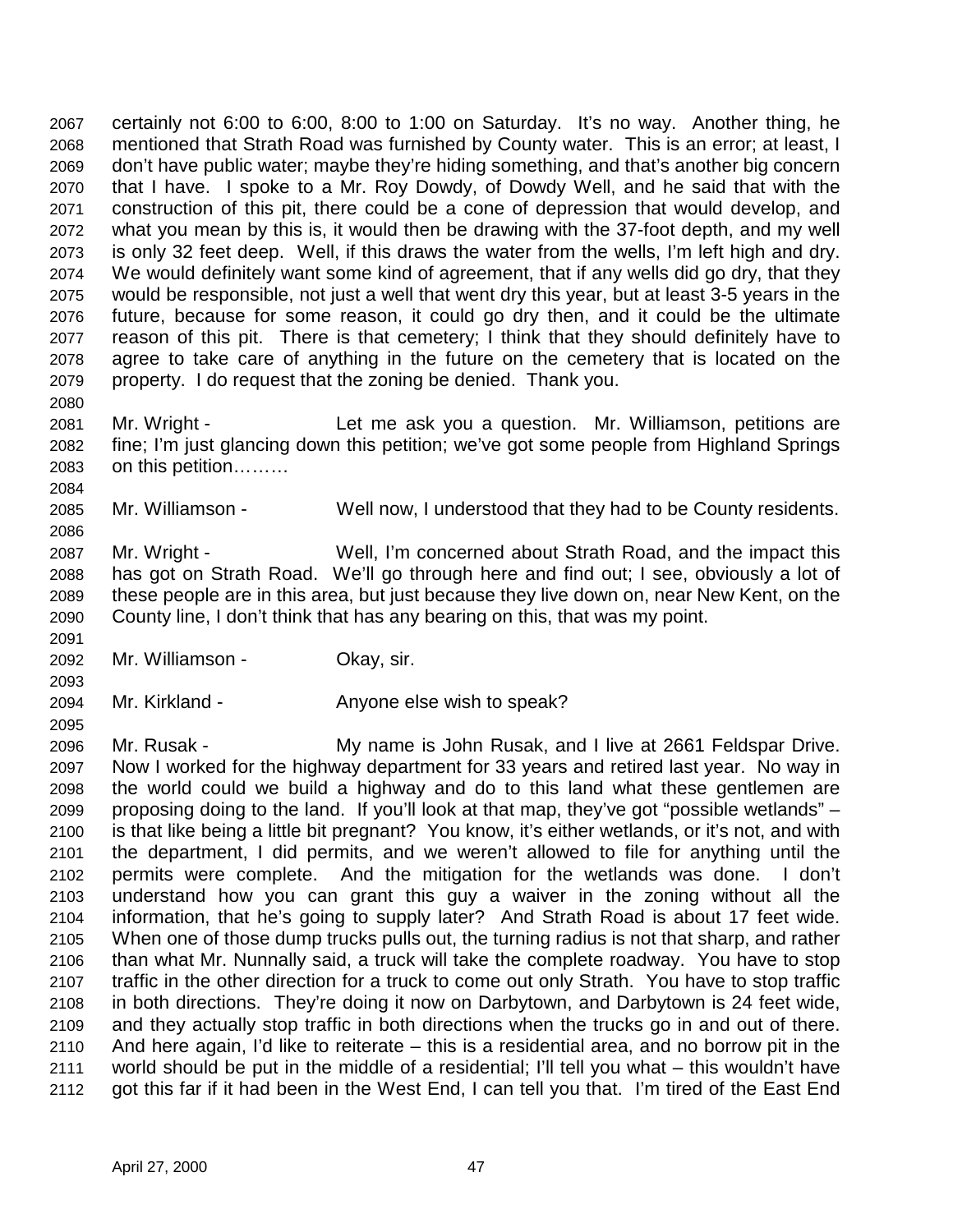2113 being the stepchildren of Henrico County. I've lived in Henrico County all my life; I've 2114 known Jimmy all my life; I grew up in Highland Springs about 5 houses down from him, 2115 and I just hate to see the land devastated like we're doing out in the Varina area. 2116 Before you vote on this, go down and take a look on Strath on the other side of Route 5, 2117 and look at that site down there, that they used for 295, that supposedly they're going to 2118 do the same thing to it, they're going to plant these grasses and all this; there's nothing 2119 but bare earth down there. I mean the land is devastated; it looks like moonscape. And 2120 I'm definitely opposed to this, and I guess what really grates me, is having them set up a 2121 corporation, Henrico Properties, LLC. This is a private road; this is not a state road. 2122 They've set this up, and I'm sure they haven't bought the land yet; all they've got is the 2123 option on the land, based on this zoning request. If the zoning request doesn't go 2124 through, then they'll lose the option money; they won't buy the land, I'm sure of that. 2125 But say you vote, and they get to do this – how much a cubic yard is the borrow for this 2126 job; don't tell me you don't know, because you have to submit something to P. K. How 2127 much is the borrow? 2128 2129 Mr. Kirkland - Sir, you have to address your questions to us. Address 2130 them to us, and then he can rebuttal your comments. 2131 2132 Mr. Rusak - All right – I want to know how much he's paying per cubic 2133 yard for borrow on this job – what was his bid? 2134 2135 Mr. McKinney - Why is that relevant, sir? 2136 2137 Mr. Rusak - Why is it relevant? All right, if he pays \$150,000 for that 2138 land, and he takes out 300,000 cubic yards of borrow, and the borrow is \$7.00 a cubic 2139 yard, how much money is that? 2140 2141 Mr. McKinney - It would be 350,000 times 7. 2142 2143 Mr. Rusak - Huh? 2144 2145 Mr. McKinney - It would be 350,000 times 7. 2146 2147 Mr. Rusak - All right – how much money……… 2148 2149 Mr. McKinney - About \$2,000,000. 2150 2151 Mr. Rusak - That's capitalism at its best; I can tell you that. 2152 2153 Mr. McKinney - But I don't know if that's relevant to this or not.... 2154 2155 Mr. Rusak - I think it's relevant, because it's a private road. 2156 2157 Mr. McKinney - But the County's going to make him put the land back if he's 2158 granted this permit to do this.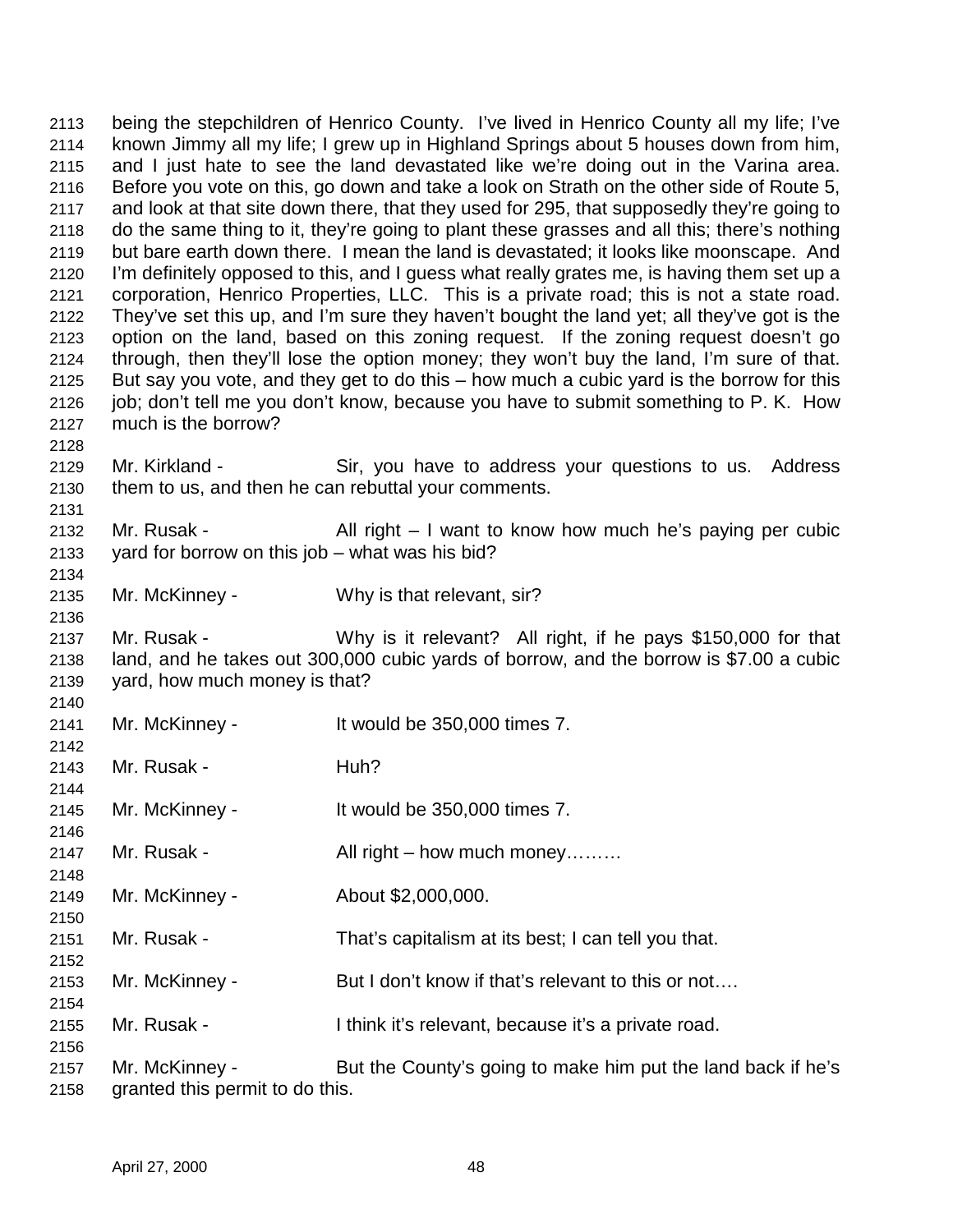2159 2160 Mr. Rusak - The only way you can put that land back is to fill it back in 2161 again. Could you tell me what use that land would be for once he does this? The only 2162 thing it could be used for is a mitigation site for wetlands; that's the only thing it could be 2163 used for once he's through with it. 2164 2165 Mr. McKinney - Okay. 2166 2167 Mr. Rusak - You might not think it's relevant, but that's my tax money. 2168 2169 Mr. McKinney - I just wanted to see what you were saying. 2170 2171 Mr. Rusak - Well, the thing of it is, it's my tax money paying for this damn 2172 private road that's going to have a toll on it. I'm not happy about that either, and I just 2173 don't think we ought to subsidize W. C. English to the tune of about \$1,000,000, 2174 \$1,500,000 off this land, and that's exactly what we're doing. But the road, even the 2175 road itself, even when they had the trucks on it before, the road had started to come up 2176 when they took them off. And I'm sure the road is not designed to handle tandem dump 2177 trucks. The pavement design is not designed to handle that; the road will come up. 2178 2179 Mr. McKinney - Mr. Rusak, were you living there when they built 295? 2180 2181 Mr. Rusak - Yes, I've lived there for 22 years now. 2182 2183 Mr. McKinney - How much problem was it when they built 295? 2184 2185 Mr. Rusak - None, because it didn't come down Strath. 2186 2187 Mr. Kirkland - Anyone else? 2188 2189 Mr. Coopman - Good morning, my name is Bruce Coopman; I live at 7126 2190 Strath Road. I'm right in front of it. I want to say, I agree with what everybody else is 2191 saying, but I think the one thing nobody's brought up – what is this going to do to the 2192 value of our property? Do you have any idea? I know one thing; it'll probably make 2193 taxes go down, because your property's going to go down, so that's the only thing I've 2194 seen, but I haven't seen anybody mention that. I mean, the people who live on Strath 2195 Road have got a real nice parcel right across from it, and all of a sudden, you put a pit 2196 in, so I'm sure that's got to bring your value down, so that's another thing you might 2197 want to consider. Thank you. 2198 2199 Mr. Kirkland - Anyone else? 2200 2201 Ms. Harris - Good morning, I live at 7056 Strath, which is directly in front 2202 of this area – Jeanette Harris – and I don't want to be repetitious because I think 2203 everybody has brought out very valuable points, and as the gentleman just mentioned, 2204 the value has to deteriorate when this type of thing is brought it, so I just want to point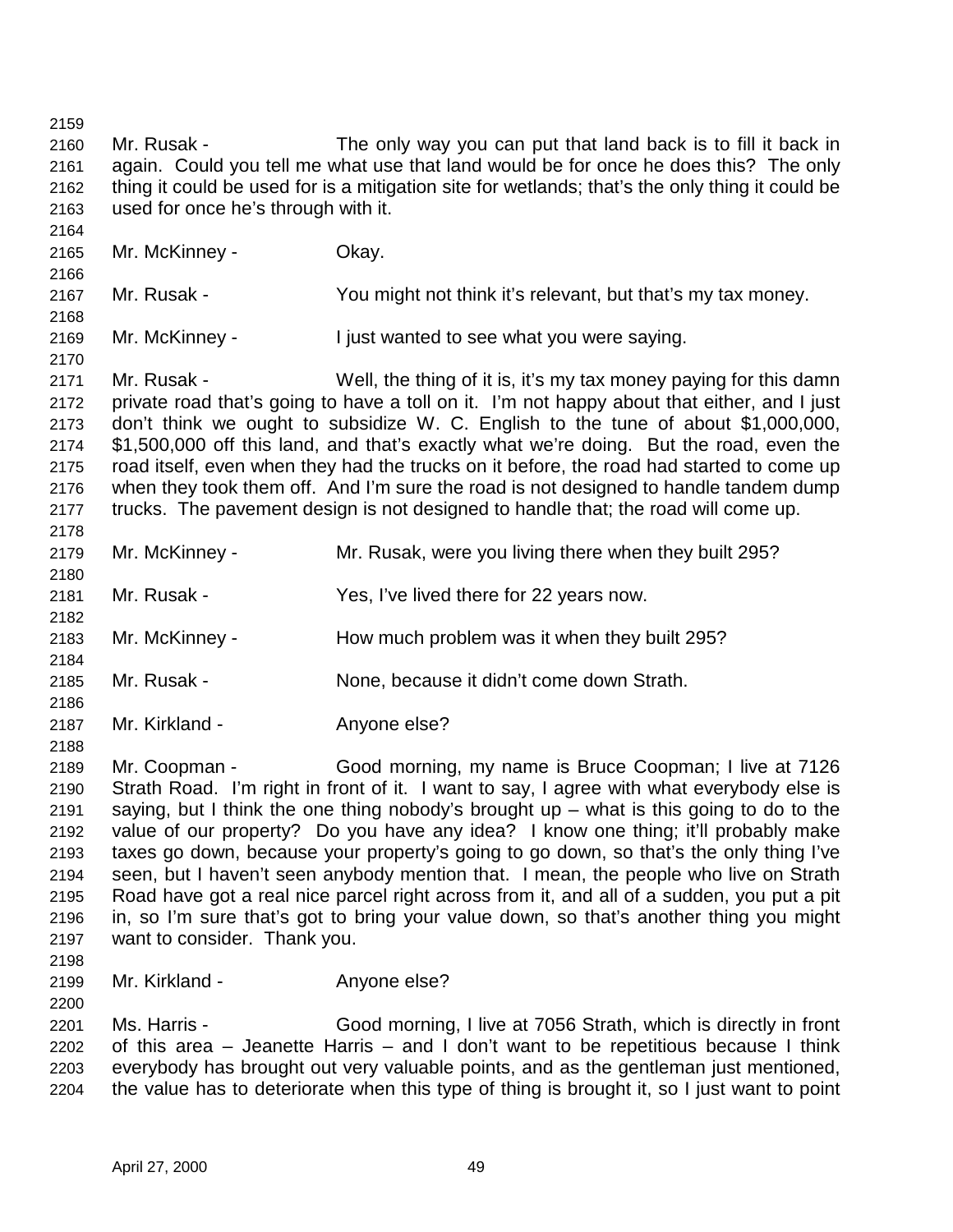2205 out that I am concerned about my property, because I am in front of this area, directly in 2206 front of it. The traffic and the value and all of it, is going to make an impact on us, and I 2207 think with our tax dollars, and hard as you worked to build value and have a nice 2208 neighborhood, I think it's hurtful to all of us concerned to bring the value down, and 2209 that's just what I wanted to think, and I wanted to support all of the other neighbors that 2210 have worked so hard to get the information and to come before you this morning with all 2211 the information that they've presented, and I just wanted to be here to support them. 2212 And I was late getting the notice, because I was out of town on vacation, so I wasn't 2213 notified sooner, and I wasn't prepared more with more detail about it, but I think they've 2214 presented everything that needs to be told to you, and thank you.

2215

2216 Mr. Kirkland - Thank you. Is that……….anyone else? Mr. Hinson, would 2217 you like to answer any questions or make a statement at this time? About all these 2218 concerns we've had?

2219

2220 Mr. Hinson - I'm not going to try to address every individual term, but I 2221 would like to just clarify a few points, if I could. We will perform all required 2222 environmental studies. That includes historical, wetlands, also there's some conditions 2223 that are proposed with the use permit that would require that we notify if we find 2224 anything of any historical significance on the site. I did want to just iterate again that 2225 this site was chosen so that it would limit the traffic impact as much as possible to 2226 everybody in Henrico County. Due to the construction of 895, this was as close a site 2227 as we could find to the proximity of the 895 construction. The trucks are going to enter 2228 the site right there at the Darbytown Road and 895 construction. If the pit's not on 2229 Strath Road, there's a probability that they could still go down Strath Road or down 2230 Darbytown Road, so I did want to just iterate that we picked the site as close as 2231 possible to the construction site, to limit the traffic impact to the entire county. A 2232 restoration plan is required by the Code, and will be submitted and must be approved by 2233 the County; that is a requirement of the conditional use permit. We did include a cover 2234 letter with the request that was sent out by the County; I've received less than a dozen 2235 phone calls. The letter basically had my name and contact information on there; our 2236 office is open from 7:30 to 4:30 every day, and again, I did receive less than a dozen 2237 calls. We sent out the notification letters as soon as we received the official letter from 2238 the County that was required to be sent to all property owners, so we gave them as 2239 much time as possible. I think you will notice that you probably got your receipts back 2240 well in advance of the five days required that we notified everybody. We have return 2241 receipts available if the BZA would like to see them for who actually signed them and 2242 picked up their certified letters. But they all were sent out certified letters. An MPDES 2243 permit is required; that's listed on the Henrico County standard environmental sheet, 2244 and it is a requirement for any construction activity in excess of 5 acres. We are aware 2245 of that, and one will be obtained. We've indicated that we'd more than happy to 2246 engineer, and would insist that we engineer additional features into the construction 2247 entrance to eliminate some of the concerns about the truck movement onto the road. 2248 We will widen the entrances and the radiuses on the construction entrance on Strath 2249 Road. We will make sure that we have adequate sight lines so that we can see in both 2250 directions as far as possible. One of the conditions in the, suggested by the staff, says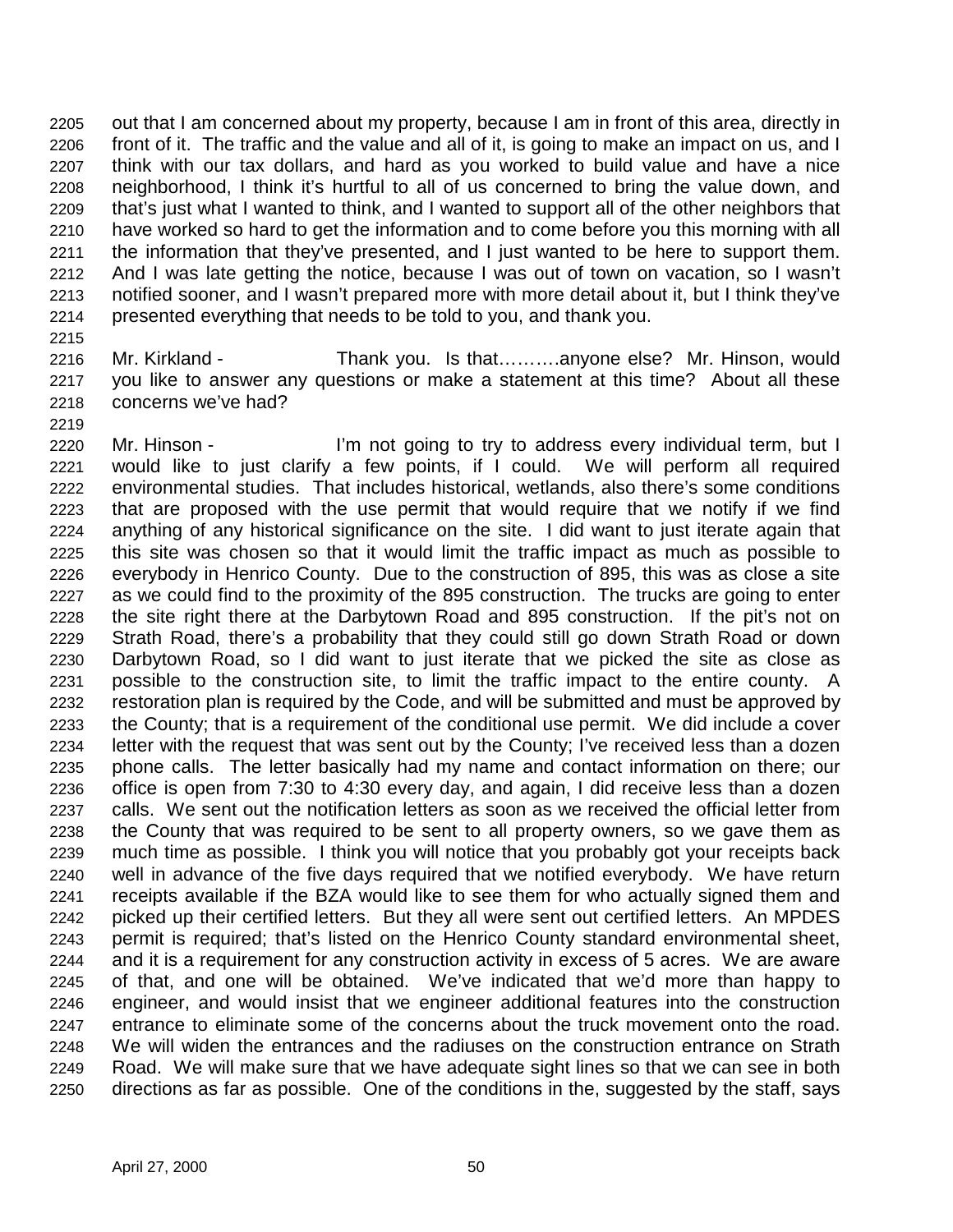2251 that a flagman would be required if necessary. It also states that the flagman must re-2252 yield to the through traffic on Strath Road. So I feel that that is a concern that is being 2253 addressed with the conditions that the BZA and the staff have suggested with the 2254 permit. Probably a large portion of our construction will occur in the summertime, when 2255 it's optimum construction season, and that should eliminate some of the concerns about 2256 the school buses and school children and such. I will also just clarify for the individuals 2257 that we are not asking for a rezoning of the property, we are asking for a conditional use 2258 permit. This is an allowable use on this zoning with a conditional use permit. And that's 2259 all I had to say to the Board members today; we thank you for allowing us to present 2260 this case to you.

- 2262 Mr. Blankinship I have a couple of questions for Mr. Hinson………. 2263 2264 Mr. Kirkland - I have a questions for you, too........... 2265 2266 Mr. Blankinship - Of me? Why don't you go first. 2267
- 2268 Mr. Kirkland Okay how close is Dorey Park's boundary in proximity to 2269 this site.
- 2271 Mr. Blankinship I don't know. 2272

2261

2270

2274

2276

2279

2282

2286

2288

- 2273 Mr. Hinson Less than a hundred yards.
- 2275 Mr. Kirkland **Are you going to be fenced all the way around?**
- 2277 Mr. Hinson I do not know the answer to that question. It's not a 2278 requirement of the conditional uses. I assume………..
- 2280 Mr. Kirkland I assume you can walk from the Park and walk right over into 2281 the hole if they choose.
- 2283 Mr. Hinson Well, they'd have to walk through a rather substantial 2284 wetland-sized creek area, but yes sir, there is a possibility that they could get from the 2285 park to the site.
- 2287 Mr. Blankinship How long do you anticipate this borrow activity to last?
- 2289 Mr. Hinson We will shut this borrow operation down as soon as we've 2290 extracted the material for the 895 construction. If we could do it in a 3-month period, 2291 then that's when we would close it down. But conditional use permits have a 2-year 2292 term; that's what's been indicated in the permit. I think the construction period for I-895 2293 is approximately 2 years.
- 2295 Mr. Higginbotham The objective, Mr. Blankinship, is to get it done this summer, 2296 and the prime time is going to be June, July and August, during the driest time…………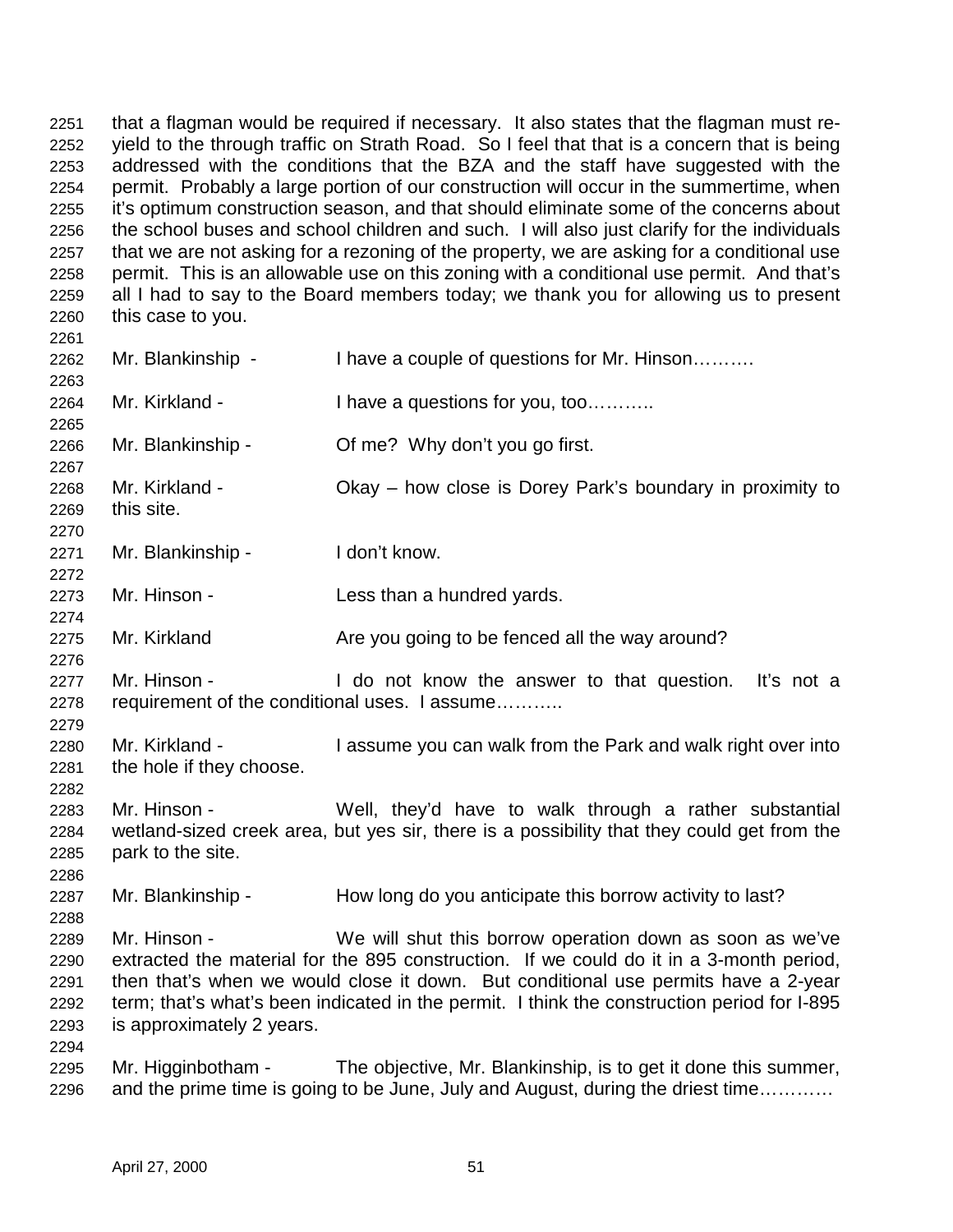2298 Mr. Blankinship - Of 2000?

2300 Mr. Higginbotham - Of this year, because next year we've got to get surface 2301 down on the road, and then we've got to get striping down, which has a limitation, so the 2302 objective is to get all the rough grading from the off-site borrow in place on I-895 project 2303 this construction season. So I don't anticipate anything coming out next year. I mean, 2304 it'll get done this summer.

- 2306 Mr. Blankinship So hypothetically you'd be, not hypothetically, but hopefully 2307 in your view, you'd like to be reseeding this property in, say, September?
- 2309 Mr. Higginbotham Yes, we're looking at 3 months to wrap this area.
- 2310

2308

2305

2297

2299

- 2311 Mr. Kirkland Then how long would it take you to reclaim it?
- 2313 Mr. Blankinship What will this property look like in a year from September?
- 2314

2312

2315 Mr. Hinson - You know, we're required to put topsoil back down, and re-2316 seed it, you know; if we can get it in early enough this fall, then you know, we'll get 2317 some grass growing back. You know, the older gentleman that worked for VDOT, he 2318 made a good point, that it's not going to be cropland, and we're not up here saying it's 2319 going to be cropland. I do understand that, you know, talking to Ms. Smith, said that 2320 there were only like 2 perk sites on the 30-acre site. Somebody else had looked at 2321 buying it, so I think from that standpoint, you know, it's not a bad use of the property. 2322 Now the only thing that's really, that I made a note of, that everyone's saying, a 37-foot 2323 deep pit, and you've got this vision of a rock quarry out there, and that's just not the 2324 case. This thing is going to be down to about the water table, and like the older 2325 gentleman said right there, it's going to turn into either a grass or a wetland type area, 2326 and it's really going to be more of a preserve than it is anything else. The other young 2327 lady was saying, "what does it do to the value of your land. Well, I tried to put myself in 2328 their position. If I owned a house across the street from it, I mean the land's going to be 2329 developed some way, somehow, and this is my opinion, and I address it to the Board, 2330 but I don't see, I mean there's still 200 feet of, if you want to call it buffer, if you want to 2331 call it future lots. Again, I don't know if the land perks or not. I don't know if you could, 2332 Paul could maybe answer whether you could get 5 or 6 building lots along the road, but 2333 ultimately, and maybe it takes sewer coming down, but I see houses coming in along 2334 Strath Road if you can perk it or whatever on that 200-foot buffer strip, and then behind 2335 it, it's going to taper down on a 2 to 1 slope, and it's going to be a flatland in there. 2336

| 2337<br>2338 | Mr. Blankinship -<br>site? | Is there going to be a pit with standing water in there on this |
|--------------|----------------------------|-----------------------------------------------------------------|
| 2339<br>2340 | Mr. Hinson -               | No sir.                                                         |
| 2341<br>2342 | Mr. Blankinship -          | Will there be during construction?                              |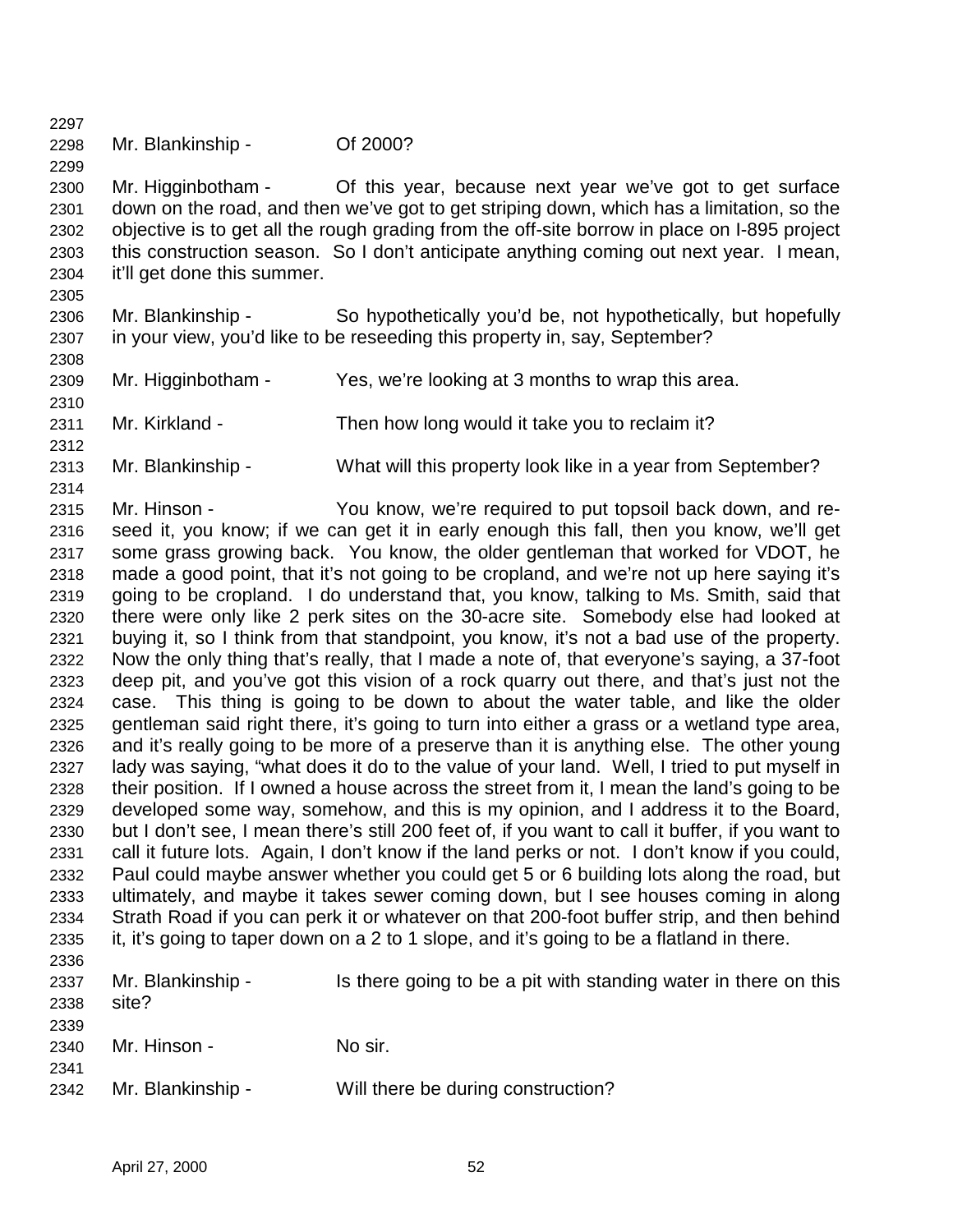2344 Mr. Higginbotham - Well, you might excavate down some, and then you might 2345 put, there might be some unsuitable that you have to stockpile and put back in, but 2346 generally speaking, we're not creating a lake, we're not creating a pit, we excavating 2347 and tapering down to the creek level. I think that's accurate, isn't it?

2349 Mr. Hinson - We did state on the restoration plan that was submitted that 2350 there would be a wet pond upon conclusion of construction, but that can be modified in 2351 accordance with the Board's request if the desire is for no wet pond to be present.

- 2353 Mr. Higginbotham But there's not going to be a 37-foot pit out there down in the 2354 ground; we're trying to take as good a material as we can out, and leave it as flat and as 2355 sloped as we can.
- 2357 Mr. McKinney Mr. Higginbotham, have you thought about meeting with all 2358 of these residents? Well I did in here, and I said, you know, what I should have done 2359 was probably go door to door………
- 2361 Mr. McKinney I mean I can see all their concerns. If I lived there, I would 2362 have a great concern with this; we know it's going to get built, one way or another, but if 2363 it can be built, if you could get together, I mean that Ms. Smith, she had a lot of 2364 concerns and some conditions that she wanted to put on here, that I'm sure the 2365 Secretary took notes of, that if you could meet, defer this for 30 days, and meet with all 2366 of these people, in one of the churches or something, and go over and show them 2367 exactly what you're doing, what it looks like now, and what it's going to look like when 2368 you're finished, and exactly how long it's going to take. I mean they may want some 2369 fencing up, like I said, some of them have small children down there, and they don't 2370 want these children to get into this project.
- 2371

2374

2376

2378

2343

2348

2352

2356

2360

- 2372 Mr. Higginbotham I want to show you some small children. Put that on the 2373 screen right there.
- 2375 Mr. Blankinship But you're not going to live next door.
- 2377 Mr. McKinney They're talking about there; they're right in the area.
- 2379 Mr. Higginbotham I understand that, but asking us to wait to start until 9:00 2380 o'clock in the morning; you know, that's, we can't do that, you know, construction, we 2381 start at 7:00 in the morning, and you can't change the rules like that. The fencing, I 2382 don't know how you could fence it in. Again, you're talking about a wetland area; we 2383 could certainly take the topsoil and build some berms, but……… 2384
- 2385 Mr. McKinney I hear what you're saying, but I'm talking about these 2386 citizens here are just hearing this for the first time.
- 2387

2388 Mr. Higginbotham - I agree with you.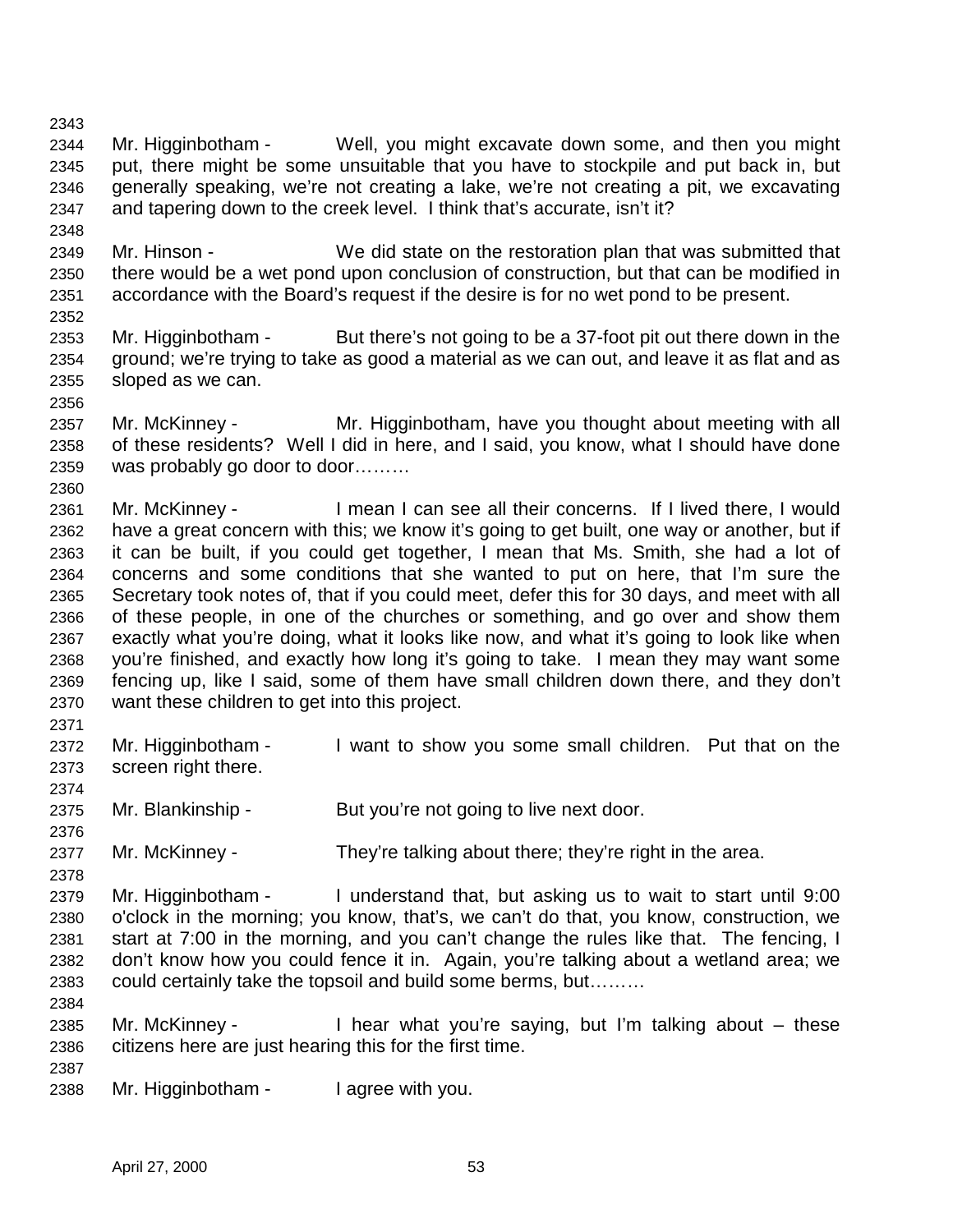2390 Mr. McKinney - They have not sat down and twisted your arm to do this; you 2391 know, they may hang you down there, I don't know. I don't think so. But if you could 2392 meet on mutual ground and just say, "look, this is what we're proposing." I guess the 2393 permit goes so far as the 2 years; it doesn't have to go 2 years; it could be amended to 2394 six months or something like that, if it could be worked out according, I mean we can't 2395 deal with Mother Nature; and we know that has some input in it. And I know that you 2396 said, you said you were hoping to do it all this summer in the three dry months. Well 2397 maybe you can; it might take 4 months, but I really think that you need to sit down with 2398 the folks out there and at that time, there won't be any school buses on the road. 2399 2400 Mr. Higginbotham - I don't know if we can recess for 20 minutes, and I can try to 2401 address some of the issues now. 2402 2403 Mr. Kirkland - This is our last, well one more case, and you've got that too. 2404 2405 Mr. Higginbotham- The purpose of that case is to try to acquire some more 2406 material, I mean we're out here to try to build a job. We're certainly not trying to do 2407 anything to lower property values; I don't think it will lower property values. I mean, if 2408 my response to your request would be, if I could spend 10 minutes with them. 2409 2410 Mr. McKinney - It's not my request, it's a suggestion. 2411 2412 Mr. Higginbotham - Yes sir, well, I mean, I would offer, if I could spend 10 2413 minutes with them in a recess, I can certainly………. 2414 2415 Voice from Audience - We cannot be convinced – 10 minutes, 10 hours – we're 2416 opposed to this. 2417 2418 Mr. McKinney - Sir, we're recording all this, and we need all this on tape, so 2419 we can't discuss it back and forth between the audience and the podium. 2420 2421 Mr. Kirkland - How many truckloads do you plan to take out in an hour? 2422 Now you say you're going to try to do this in the summer. Suppose you started in May 2423 or June, before school is out – how many truckloads do you plan on taking out an hour, 2424 roughly? 2425 2426 Mr. Higginbotham - Truckloads an hour? In a 12-hour day. I'm going to say, 2427 and I'm giving you a guestimate, but I'm going to say it would take a truck, 1 truck could 2428 probably make 4 trips in an hour. You're probably going to have 4 or 5 trucks running 2429 constantly. 2430 2431 Mr. Kirkland - About 20 – is that what you're saying? Twenty loads? Does 2432 that sound about right? One every 3 minutes? 2433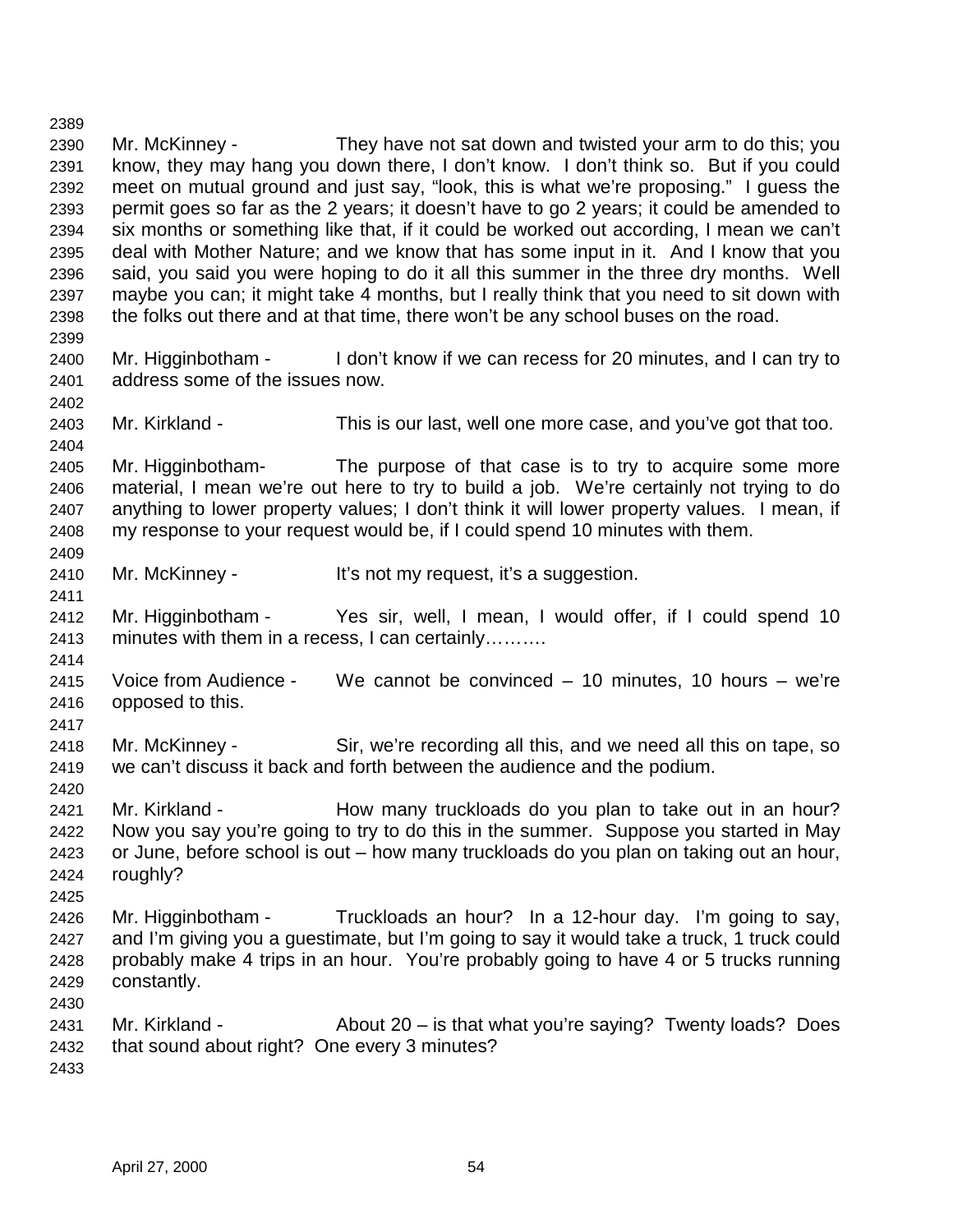2434 Mr. Higginbotham - Again, I'm not so certain that, I mean, if we have to bring 2435 them from the other, again, don't take me wrong in this, but it is possible, and I didn't 2436 realize it until after I was asked, but it is possible we might have to haul the whole length 2437 of Strath, I mean the other pit. And I'm not trying to be ugly when I say that, but this, 2438 you know, is probably the lessor of any evil we can come up with, as far as finding off-2439 site material and getting it on the job without having to run 3, 4, 5, 6, miles up the road. 2440 And again, you know, it is an agricultural zone, it is a permitted use. We do have to get 2441 a conditional use to do it, but it's as short a haul to get the material on the job, and 2442 again, I think the other big misconception is that there won't be a pit, a big hole in the 2443 ground out there. It's going to be a tapered out area to the creek. 2444 2445 Mr. McKinney - Mr. Blankinship, don't we have any restrictions on the size of 2446 vehicles on certain roads, load limits, so forth, I know we do on bridges? 2447 2448 Mr. Blankinship - I'm sure there are some regulations on that, of course, not 2449 within Planning's purview, but we could probably find ………. 2450 2451 Mr. McKinney - I know that the Traffic Engineer didn't address that, and the 2452 gentleman back there said Strath Road is 17 foot wide. I don't know how old Strath 2453 Road is, if it was built to County standards at the time, or if it meets County standard 2454 now, and you're going to run 20-25 trucks over that road a day, what's going to happen 2455 to the road? 2456 2457 MR. Blankinship - That's certainly an area of concern. 2458 2459 Mr. McKinney - I mean, if you tear that road all to pieces, who's going to 2460 replace it? 2461 2462 Mr. Higginbotham - I think that's our responsibility if we tear the road up sir. 2463 2464 Mr. McKinney - Well, that's not a condition. 2465 2466 Mr. Higginbotham - Well, that would be our responsibility through the Public 2467 Works section. 2468 2469 Mr. McKinney - My question was "would Strath Road take these trucks?" 2470 2471 Mr. Higginbotham - Was that to me, sir? 2472 2473 Mr. McKinney - No, I was talking to the Secretary. 2474 2475 Mr. Blankinship - That's sort of a subjective question – will it take the trucks? 2476 Some damage will be done, but you could say that every car that goes down the road 2477 does some damage, so there will be some damage. 2478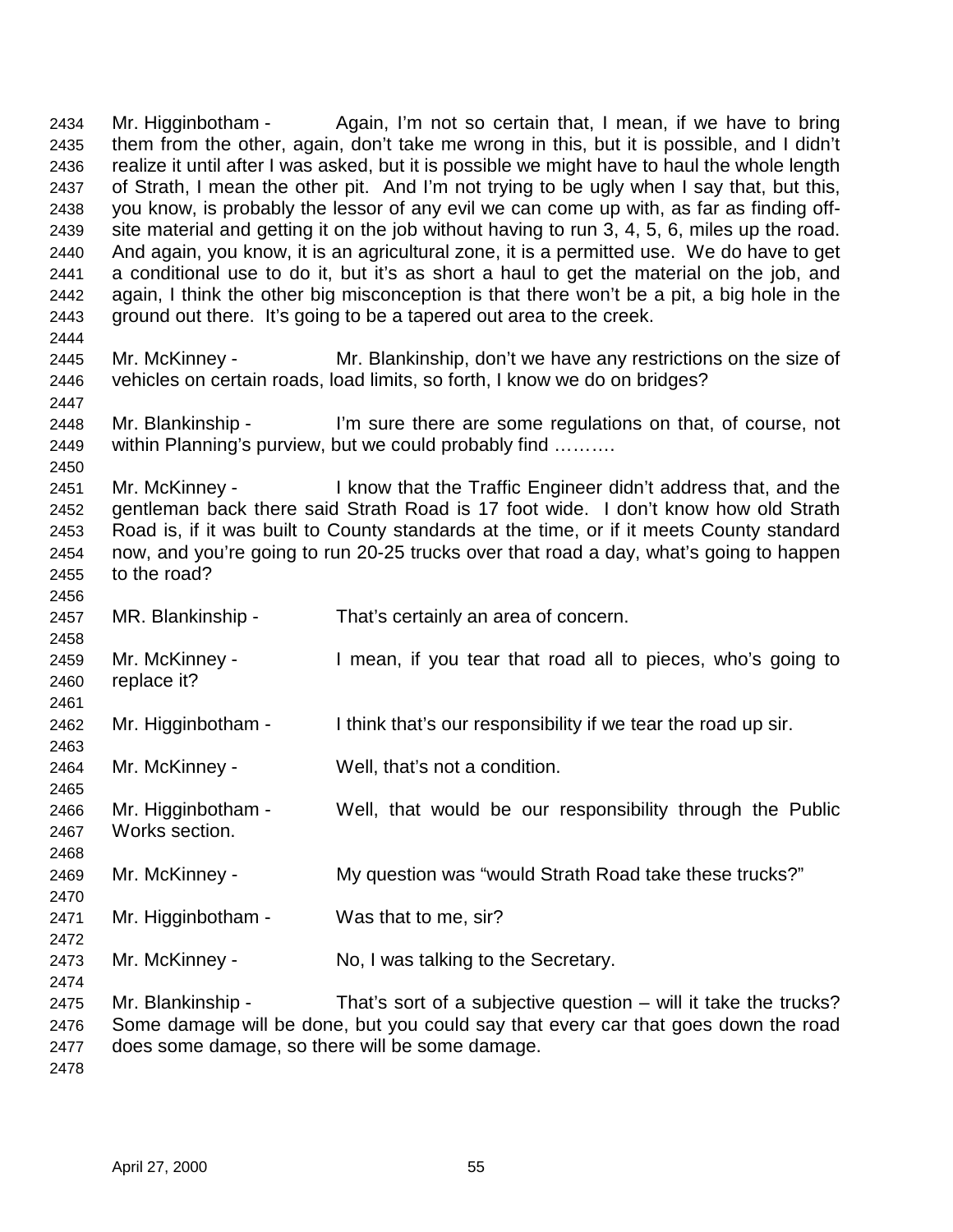2479 Mr. McKinney - Cars weigh less than 4,000 pounds. What does a tandem 2480 truckload of dirt weigh, Mr. Higginbotham? Including the truck? 2481 2482 Mr. Blankinship - Didn't come prepared for that one, did you? A lot more than 2483 a car. 2484 2485 Mr. McKinney - One of you gentlemen should know. The gentleman who 2486 used to work at the highway department probably knows. 2487 2488 Mr. Rusak - It's almost 2 tons a cubic yard. 2489 2490 Mr. McKinney - All right, say 2 tons per cubic yard – how many cubic yards 2491 are you going to haul per load. 2492 2493 Mr. Higginbotham - Well, a tandem would, well, say you've got bulk dirt and 2494 you've got compacted……….. 2495 2496 Mr. McKinney - Average. 2497 2498 Mr. Higginbotham - A tandem would probably haul in place  $8\frac{1}{2}$  cubic yards. 2499 2500 Mr. McKinney - Say you've got 16 tons – what is the…….. 2501 2502 Mr. Higginbotham - That's probably the weight limit. Fifteen, sixteen tons is 2503 about the weight limit on a standard……. 2504 2505 Mr. McKinney - Plus the truck. The truck weighs approximately what – five – 2506 I don't think it weighs that much. I would say it probably does, that's 21 – no a truck 2507 wouldn't weigh 5 tons. Again sir, we're speculating; we don't have any doubt – a truck 2508 would weigh maybe 8,000 pounds. If we dump that 18 tons, 32,000 pounds, Mr. 2509 Blankinship, as opposed to less than 4,000 pounds for a car……. 2510 2511 Mr. Blankinship - I'm sure they're not debating that a car would do the same 2512 amount of damage. I'm just saying there's not a yes or no answer to the question, "will 2513 the road handle these trucks?" These trucks will do damage to the road; there will be 2514 wear and tear on the road. The road will still be there in some condition when they're 2515 finished. I do not know, and there's nobody, unless Mike knows, I don't know what 2516 leverage Public Works would have to require English to repave the road or repair the 2517 road. The Board could certainly place a condition on the use permit requiring them to 2518 satisfy the Department of Public Works, that the condition of the road at the end of the 2519 job is no worse than the condition now, or some degree better, or some degree of 2520 improvement, as the Board feels necessary. 2521 2522 Mr. Kirkland - Ma'am, you've already spoken, and now they're rebutting 2523 your information, so if we can finish this up, and let any other questions from Board

2524 members to these 2 applicants at the podium, or Mr. Blankinship, do you want to finish?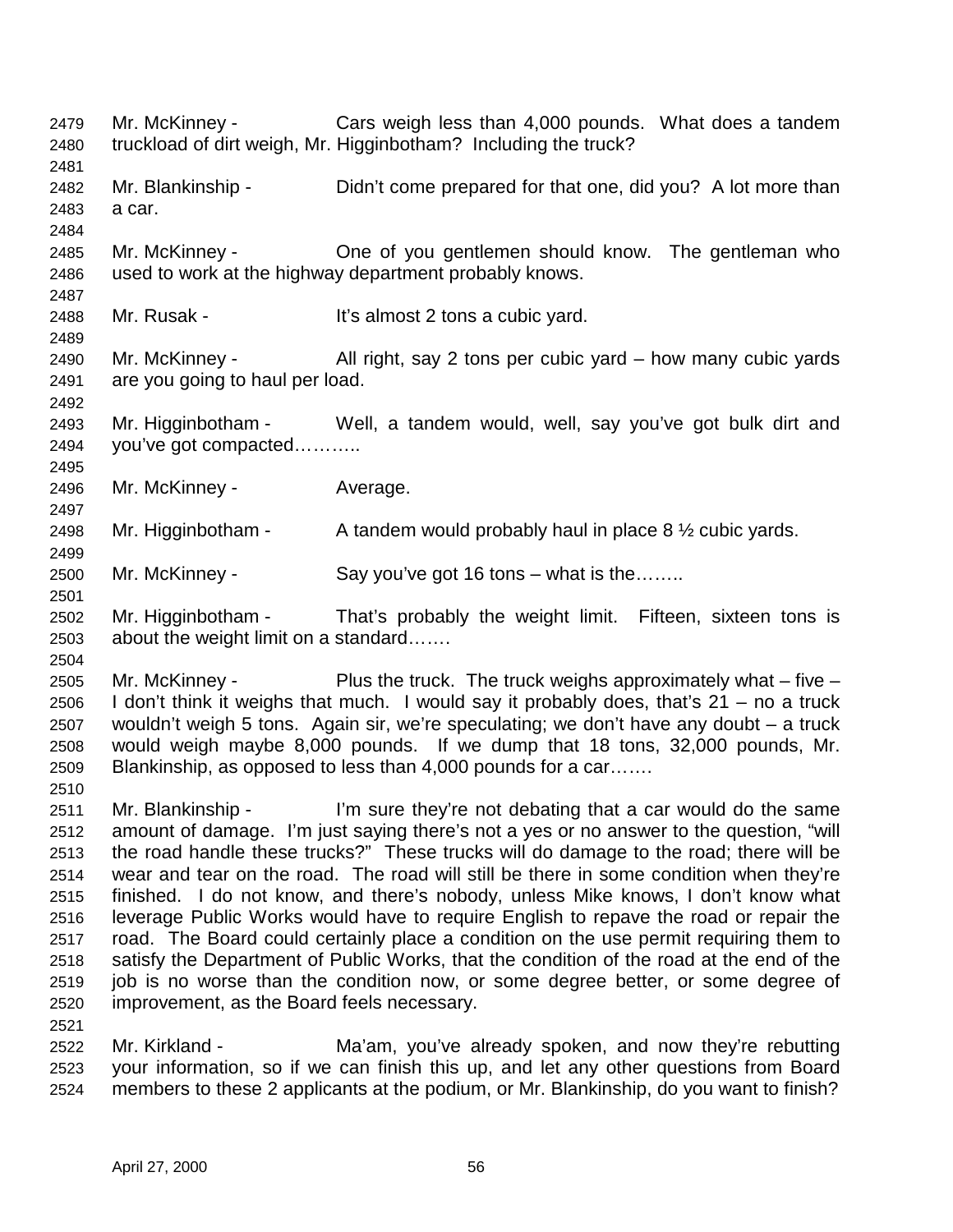2525 2526 Mr. Blankinship - You certainly do have that authority, and we can draft a 2527 condition to that……. 2528 2529 Mr. McKinney - And Mr. Higginbotham, you also realize we're short one 2530 member today, so you lost one vote to start off with, whether it's pro or con. 2531 2532 Mr. Kirkland - Any other questions of the Board members? 2533 2534 Mr. Nunnally - So what you're saying, Mr. Higginbotham, is you're not 2535 requesting a deferral and talk to these people, have a special meeting with them to go 2536 over it, or you just want to take a chance on today. 2537 2538 Mr. Higginbotham - Sir, I'd be glad to do that, if I can get some guidance that 2539 that's probably what I ought to do. 2540 2541 Mr. McKinney - I would think you have a lot of guidance today. 2542 2543 Mr. Higginbotham - Then if that be the case, then we would – again, I don't know 2544 how to structure it, but I guess I can do it right after this meeting. We'll ask that, sit 2545 down……. 2546 2547 Mr. McKinney - You know, Mr. Lunsford might sell you his property, you can 2548 go across his property right out to Darbytown. 2549 2550 Mr. Higginbotham - You know I actually thought about that when, and I don't 2551 know about selling it, but you know, and I don't really know how it ties in, 2552 2553 Mr. McKinney - But that's between you and the citizens down there. 2554 2555 Mr. Kirkland - So you wouldn't have any problem with requesting a 2556 deferral? 2557 2558 Mr. Higginbotham - No sir. 2559 2560 Mr. Kirkland - Could I have a motion? Moved by Mr. Nunnally, seconded 2561 by Mr. McKinney – all those in favor say aye. All those opposed? 2562 2563 Mr. McKinney - How about UP-11? 2564 2565 Mr. Kirkland - Okay, now. 2566 2567 Mr. Rusak - Could I ask you something – what would have happened if 2568 you all would have tied, 2 to 2? 2569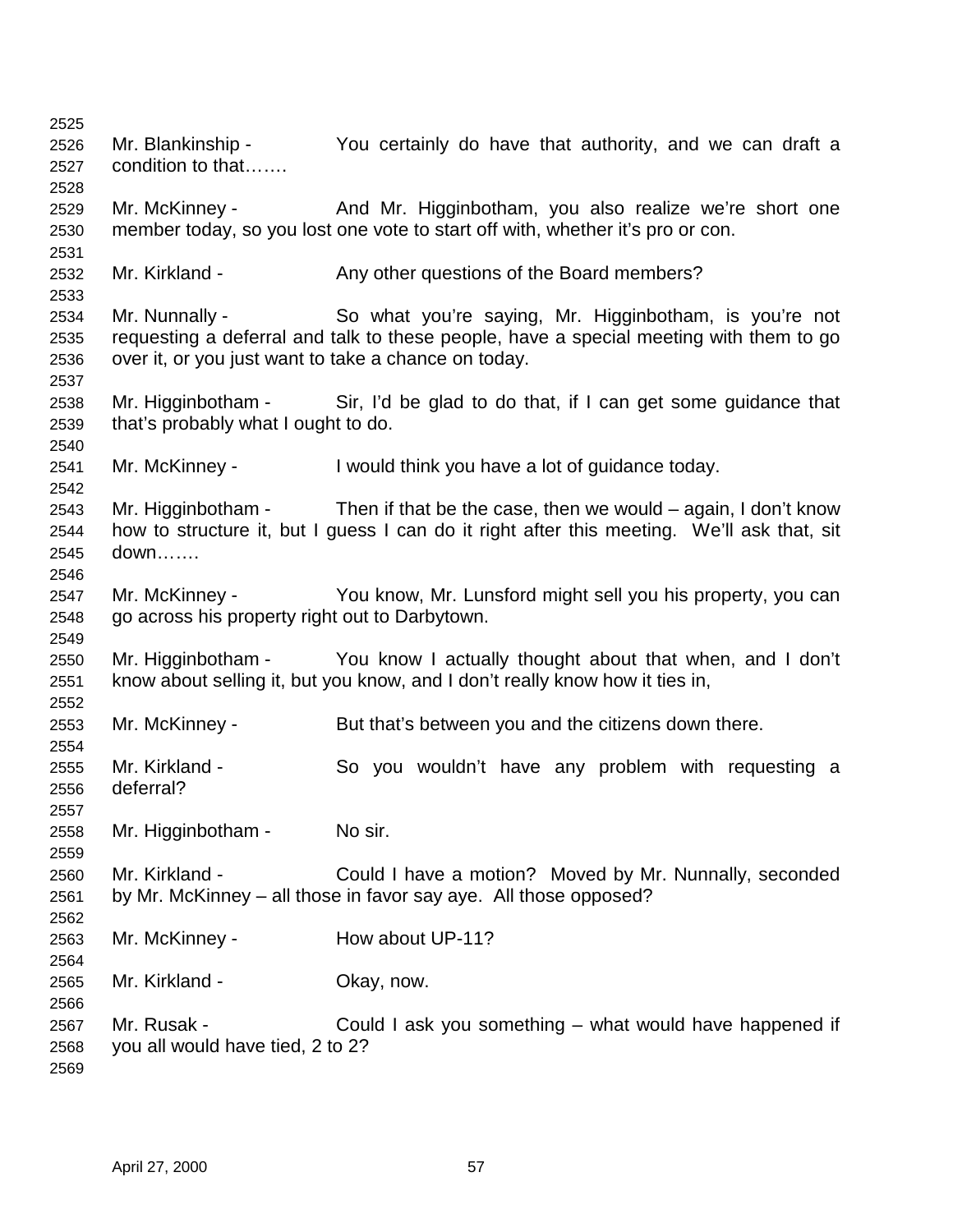2570 Mr. Blankinship - The motion would not have carried; it would have died, and 2571 there would have had to be a new motion; it would be denied.

2573 Mr. Kirkland - Now, next month when we do hear this care, hopefully it 2574 won't be as many concerns, and we won't have to go through all these same people 2575 giving out this same information. You all can work all this out, and we'll just hear the 2576 case from the applicant, unless there's some major problems.

2577 2578 Mr. Higginbotham - Thank you sir. 2579 2580 Voice from Audience - What is the date of that meeting, sir? 2581 2582 Mr. Kirkland - May 25. 2583 2584 Mr. Blankinship - This will be on the 9:00 o'clock agenda. 2585 2586 Mr. Kirkland - Probably the second or third case.

2588 Upon a motion by Mr. Nunnally, seconded by Mr. McKinney, the Board of Zoning 2589 Appeals **deferred** your **UP-12-2000** application for a conditional use permit to extract 2590 materials from the earth at 7101 Strath Road (Tax Parcel 215-A-100B). The Board 2591 deferred your request for 30 days, from the April 27, 2000, until the May 25, 2000, 2592 meeting, to allow time to consult with owners of adjoining property.

| 2594 | Affirmative:      | Kirkland, McKinney, Nunnally, Wright          | 4           |
|------|-------------------|-----------------------------------------------|-------------|
| 2595 | Negative:         |                                               | $\mathbf 0$ |
| 2596 | Absent:           | <b>Balfour</b>                                | 1           |
| 2597 |                   |                                               |             |
| 2598 | Mr. Kirkland -    | Okay, now, let's go back and hear UP-11-2000. |             |
| 2599 |                   |                                               |             |
| 2600 | Mr. Blankinship - | I've already called the case, Mr. Chairman.   |             |
| 2601 |                   |                                               |             |
| 2602 | Mr. Kirkland -    | They've already been sworn in,                |             |
| 2603 |                   |                                               |             |
| 2604 | Mr. Blankinship - | Yes sir.                                      |             |
| 2605 |                   |                                               |             |
| 2606 | Mr. Kirkland -    | $\ldots$ and we're ready to go.               |             |
| 2607 |                   |                                               |             |

2608 Mr. Hinson - Members of the Board, we are proposing – Mr. 2609 Higginbotham's company has applied for use permits on two properties that are directly 2610 contiguous to each other. And what we are proposing today, is to combine the two use 2611 permits into one use permit, the purpose of that being to allow us to eliminate the 2612 hundred foot setback from the interior property line between the two contiguous 2613 permitted borrow pits. That is the gist of the case in a nutshell; the only other thing that 2614 we're doing is asking for clarification on item # 15, I do believe it is, that indicates an 2615 acreage in there, the combined acreage for the two parcels together for a total mining

2572

2587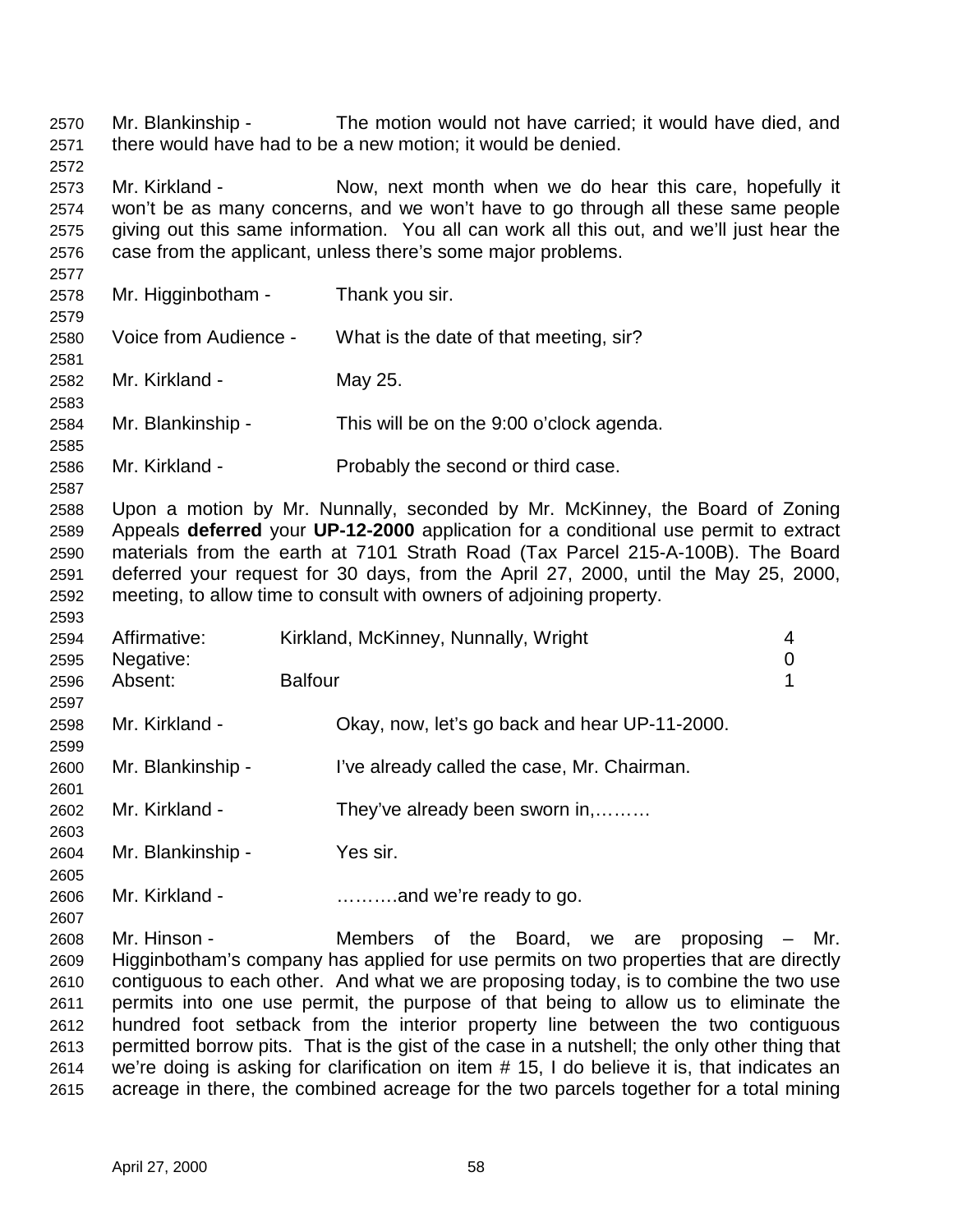2619 2620 Mr. Blankinship - What condition would that be? 2621 2622 Mr. Hinson - I believe it was item # 15. 2623 2624 Mr. McKinney - You're extracting materials from 23.44 acres. 2625 2626 Mr. Hinson - Yes sir, that's just actually the additional area. The total 2627 combined area for both pits, that we would be requesting approval to extract from, 2628 would be 92.53 acres. 2629 2630 Mr. Blankinship - Do we have previous commitments from you to bond the 2631 difference. 69 acres is already bonded, so if you were to bond the 92 acres, you would 2632 be replacing that earlier bond? 2633 2634 Mr. Higginbotham - Well, the real request is what we're trying to do; we've got 2 2635 pits that adjoin each other, and we've got a buffer zone between them, and what we'd 2636 like to do is to be able to tie them together to get more material out of them, so that we 2637 have less requirements for material elsewhere. 2638 2639 If you see where it says, additional area 1, basically, that's where the 2 pits join, and 2640 we're trying to get more material out of these areas by combining the 2 together, and it'll 2641 generate probably 7 to 8,000 yards of materials, and leave the site graded instead of 2642 having a hump between the 2, so in order to do that, we were advised by the engineers 2643 that we need to come back before you, even though both sites have been approved, we 2644 were advised that we had to come back, because technically we were asking for a 2645 change. 2646 2647 Mr. Kirkland - Any questions? Anyone else wish to speak on this case? If 2648 not, that concludes the case. Okay, guys, you want to start at the end and work to the 2649 beginning? 2650 2651 After an advertised public hearing and on a motion by Mr. Nunnally, seconded by Mr. 2652 McKinney, the Board **granted** the case **UP-11-2000.** 2653 2654 Affirmative: Kirkland, McKinney, Nunnally, Wright 4 2655 Negative: 0 2656 Absent: Balfour 1 2657 2658 2659 The Board of Zoning Appeals, **granted** your application for a conditional use permit to 2660 extract materials from the earth at 3541 Britton Road (Tax Parcel 206-A-33, 217-A-1 2661 and 31). The Board granted the use permit subject to the following conditions:

2616 area would be approximately 92.5 acres. There is a statement in there that states 23.44 2617 acres, I do believe. That was the additional area between the two approved permanent

2618 borrow pits and what the final permitted borrow pit areas would be.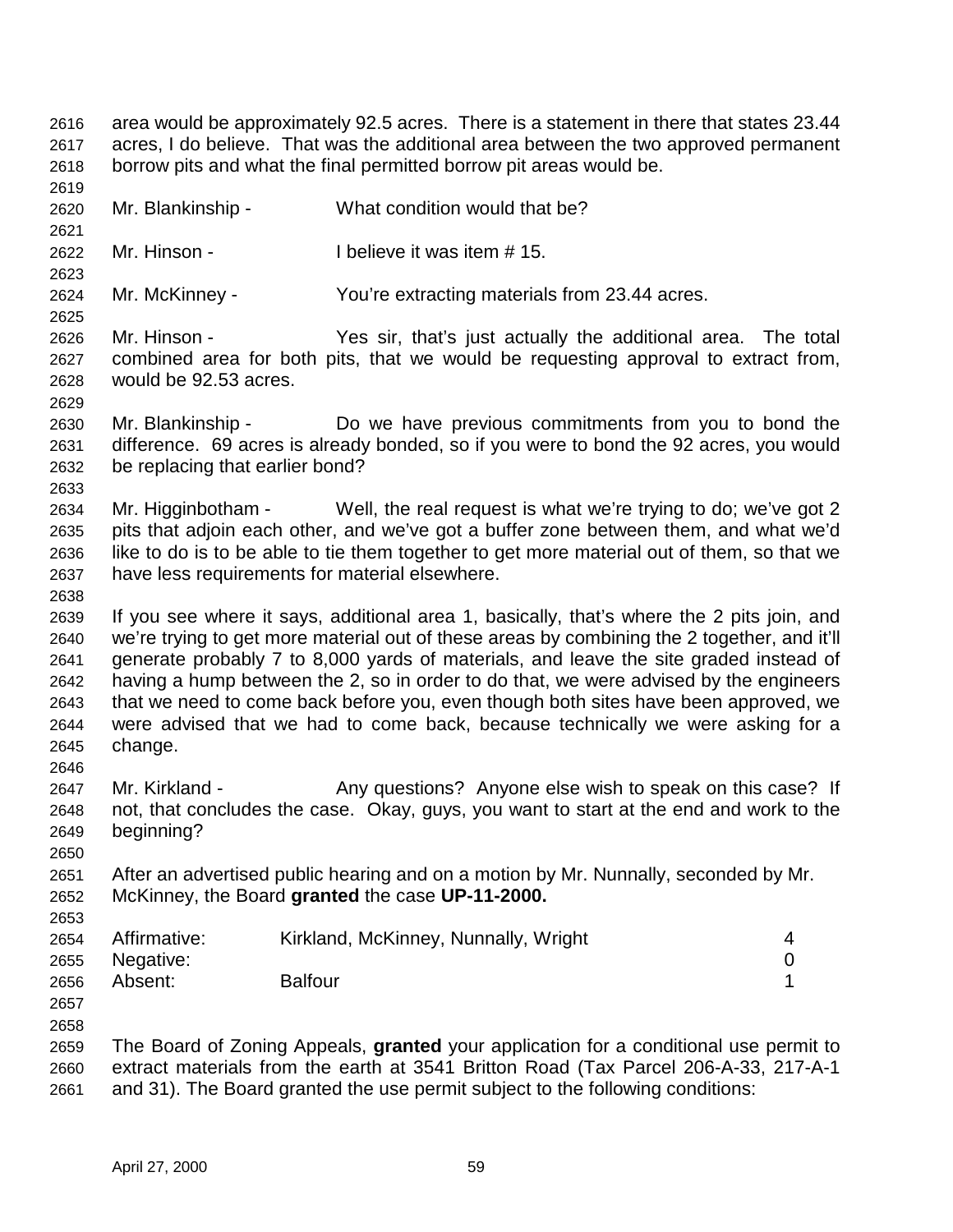2662 2663 1. This permit is subject to all requirements of Section 24-103 of Chapter 24 of the 2664 County Code.

2665 2666 2. Monday through Friday hours of operation shall be from 6:00 a.m. to 6:00 p.m. 2667 when Daylight Savings Time is in effect, and from 7:00 a.m. to 5:00 p.m. at all other 2668 times. Saturday hours of operation shall be 8:00 a.m. to 1:00 p.m.

2670 3. No operations of any kind are to be conducted at the site on Sundays or on 2671 national holidays.

2673 4. Open and vertical excavations having a depth of 10 feet or more for a period of 2674 more than 30 days, shall be effectively sloped to a 2 to 1 slope or flatter to protect the 2675 public safety.

2677 5. All means of access to the property shall be from the public right of way of the 2678 proposed I-895.

2679 2680 6. A superintendent who shall be personally familiar with all the terms and 2681 conditions of Section 24-103 of Chapter 24 of the County Code as well as the terms and 2682 conditions of UP-11-2000, shall be present at the beginning and conclusion of 2683 operations each work day to see that all conditions of said Code and said Use Permit 2684 are carefully observed.

2686 7. Topsoil shall not be removed from any part of the property outside of the area in 2687 which extraction is authorized. Sufficient topsoil shall be stockpiled on the property for 2688 respreading in a layer with five (5) inches of minimum depth. If the site does not yield 2689 sufficient topsoil, additional topsoil shall be brought to the site to provide the required 2690 five-inch layer of cover. All topsoil shall be treated with a mixture of seed, fertilizer, and 2691 lime as recommended by the County of Henrico after the results of soil tests have been 2692 submitted to the County of Henrico. All topsoil shall be stockpiled within the authorized 2693 borrow area and provided with adequate erosion control protection.

2695 8. The rehabilitation of the property shall take place simultaneously with the 2696 extraction process. Rehabilitation shall not be considered completed until the extraction 2697 area is covered completely with permanent vegetation.

2699 9. Responsibility for maintaining the property, fences, and roads in a safe and 2700 secure condition indefinitely, or for converting the property to some other safe use, shall 2701 rest with the applicant.

2703 10. Entrance gates shall be erected and maintained at all entrances to the property. 2704 These gates shall be locked at all times, except when authorized representatives of the 2705 applicant are on the property.

2706

2669

2672

2676

2685

2694

2698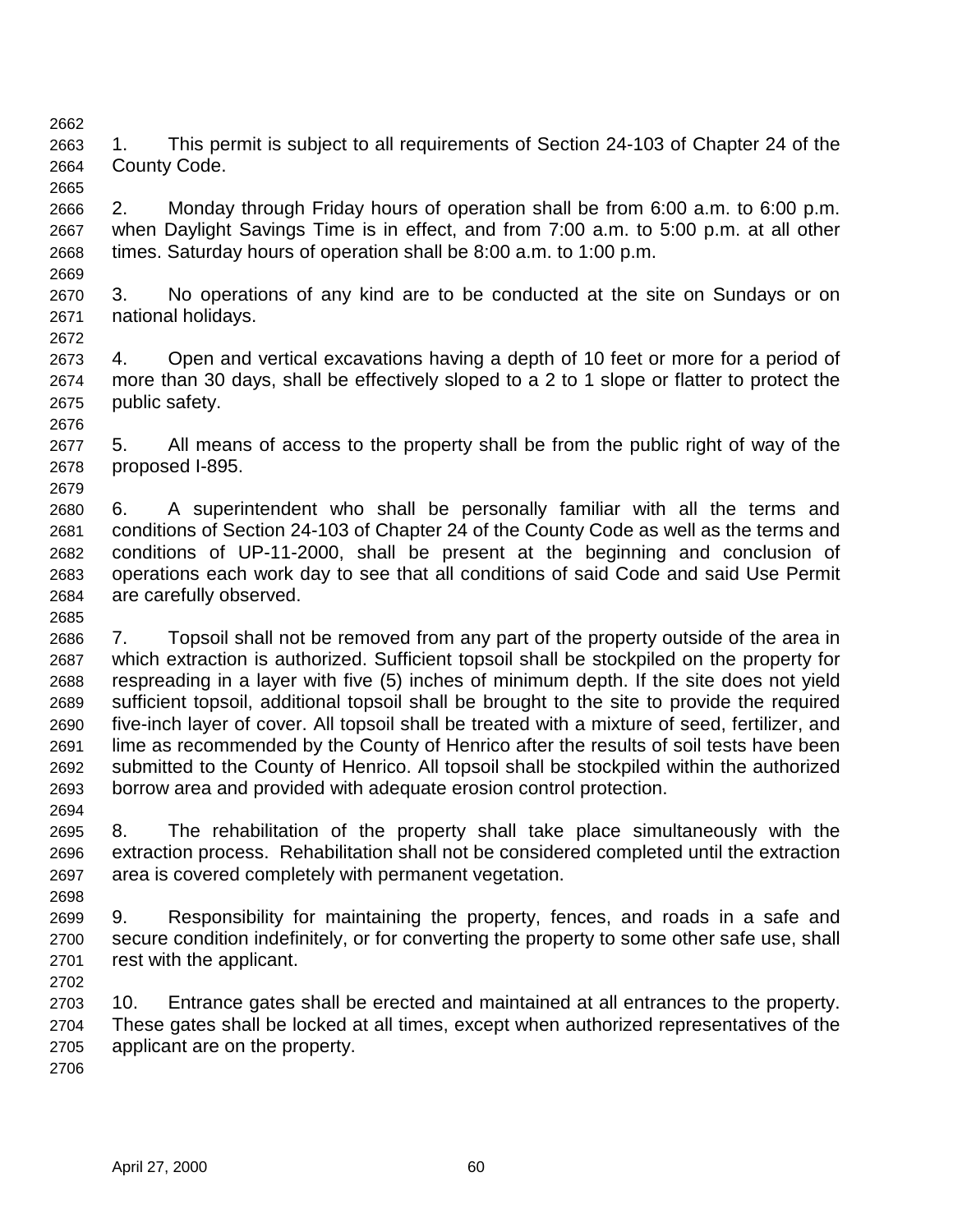2707 11. Erosion Control Plans shall be submitted to the Department of Public Works for 2708 review and approval at time of application for the Use Permit. Throughout the life of this 2709 extraction operation, the applicant shall continuously satisfy the Department of Public 2710 Works that erosion control procedures are properly handled and furnish plans and 2711 bonds that the department deems necessary. The applicant shall provide certification 2712 from a licensed professional engineer that dams, embankments and sediment control 2713 structures meet standard and approved design criteria as set forth by the State. 2714

2715 12. The areas approved for extraction under this permit shall be delineated on the 2716 ground by the erection of five (5) foot high metal posts at least five (5) inches in 2717 diameter and painted in alternate one (1) foot stripes of red and white. These posts shall 2718 be so located as to clearly define the area in which the extraction is permitted. They 2719 shall be located, and the location certified by a certified surveyor, within ninety (90) days 2720 of the date of approval of this use permit by the Board of Zoning Appeals, or this use 2721 permit is void.

- 2723 13. "No Trespassing" signs shall be posted and maintained on the property to warn 2724 against use of the property by unauthorized persons. The minimum letter height shall 2725 be three inches and signs are to be posted every 250 feet along the perimeter of the 2726 property. The applicant shall furnish the Chief of Police a letter authorizing enforcement 2727 by the County Police Officers of the "No Trespassing" regulations, and agreeing to send 2728 a representative to court for purposes of testimony whenever required or requested by 2729 the Division of Police.
- 2731 14. Excavation operations shall be discontinued on said site by April, 30, 2002 and 2732 restoration accomplished not later than April 30, 2003 unless a new permit is applied for 2733 by not later than 60 days before the expiration of the permit, and is subsequently 2734 granted by the Board of Zoning Appeals.
- 2735 2736 15. A financial guaranty satisfactory to the County Attorney shall be posted with the 2737 Secretary of the Board of Zoning Appeals for extracting materials from 23.44 acres, in 2738 an amount of \$2,000.00 per acre for each disturbed acre of land included, for a total of 2739 \$46,880.00 guaranteeing that the land will be restored to a reasonably level and 2740 drainable condition with a minimum slope on the restored property being five to one or 2741 flatter. The guaranty may provide for the termination of the obligations after 30 days 2742 notice in writing. Such notice shall be served upon the principal and upon the obligee 2743 as provided by law for the service of notices. At the termination of the aforesaid 30 day 2744 notice to the principal, all authority of the principal under this use permit to extract 2745 materials, and work incident thereto, shall cease provided the applicant has not 2746 furnished another guaranty suitable to the County within said 30 days. The principal 2747 shall then proceed within the next ensuing 30 days following the termination of its 2748 authority under this use permit, to accomplish the complete restoration of the land as 2749 provided for under the terms of this permit. A notice of termination by such surety shall 2750 in no event relieve the surety from its obligation to indemnify the County of Henrico for a 2751 breach of the conditions of this use permit.
- 2752

2722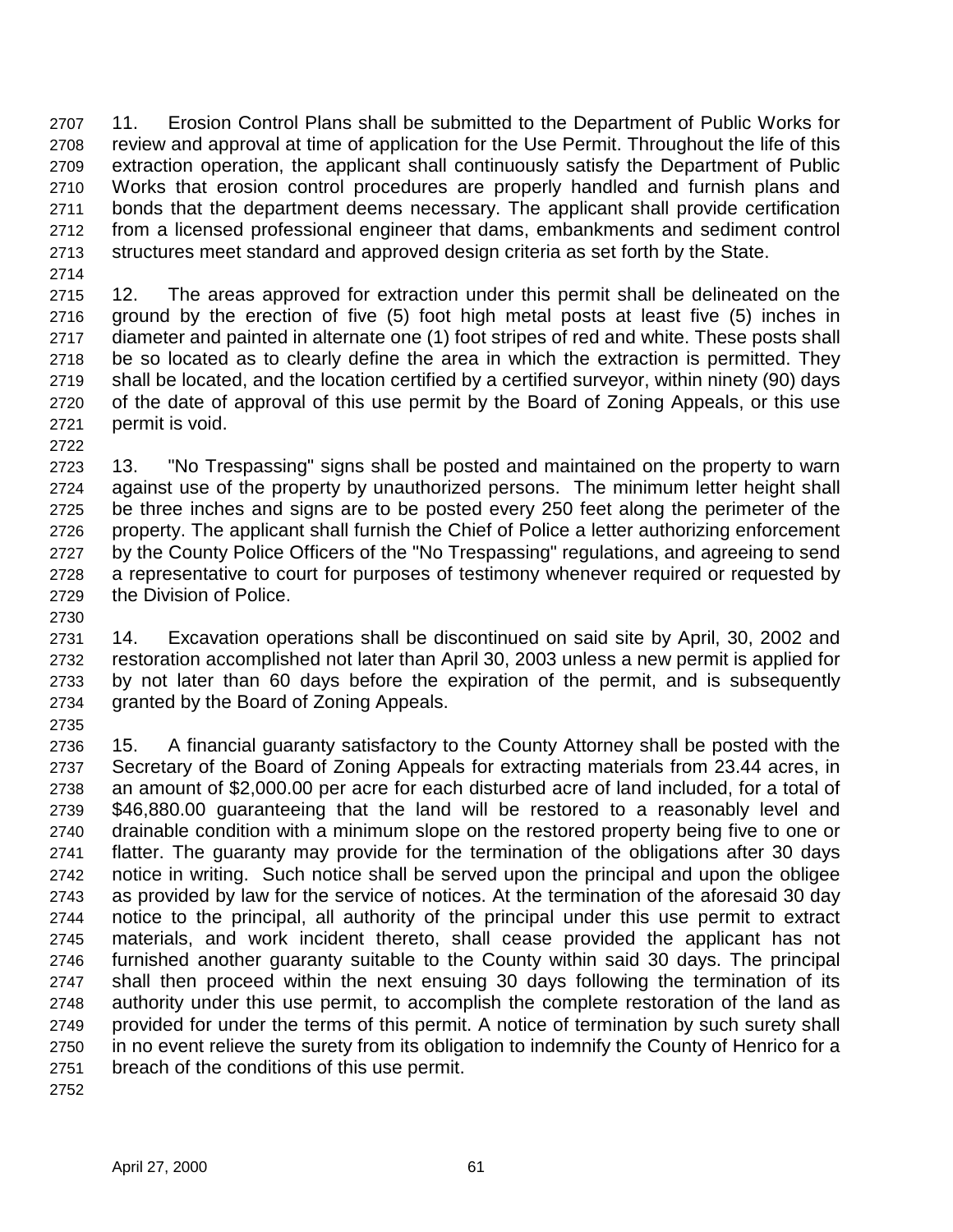2753 16. The applicant shall furnish a certification each year, verifying that the guaranty is 2754 in effect, premiums have been paid, and the bonding company reaffirms its 2755 responsibility under the use permit conditions. This certification shall be submitted to the 2756 Board on April 30th of each year.

2758 17. This permit does not become valid until the guaranty, required in condition No. 2759 15, has been posted with the County, and necessary approval received. This must be 2760 accomplished within 30 days of the Board's action or the action becomes invalid.

2761

2768

2774

2779

2784

2789

2757

2762 18. A progress report shall be submitted to the Board on April 30th of each year 2763 during the life of this permit. This progress report must contain information concerning 2764 how much property has been disturbed to date of the report, the amount of land left to 2765 be disturbed, and how much rehabilitation has been performed, and when and how the 2766 remaining amount of land will be rehabilitated, and any and all pertinent information 2767 about the operation that would be helpful to the Board.

- 2769 19. If, in the course of its preliminary investigation or operations, applicant discovers 2770 evidence of the existence of cultural or historical material or the presence on the site of 2771 significant habitat or an endangered species, it will notify appropriate professional or 2772 governmental authorities and provide them with an opportunity to investigate the site 2773 and applicant will report the results of such investigation to the Planning Office.
- 2775 20. The applicant shall comply with the Chesapeake Bay Preservation Act and all 2776 state and local regulations administered under such act applicable to the property and 2777 shall furnish to the Planning Office copies of all reports required by such act or 2778 regulations.

2780 21. In the event that an appeal of the Board's approval action is filed, all conditions 2781 requiring action on the part of the applicant within 90 days are considered satisfied if the 2782 required actions take place within 90 days of final action on the appeal process by the 2783 courts.

2785 22. If the Virginia Department of Mines, Minerals and Energy determines that the use 2786 of this property constitutes a mine, the applicant shall obtain a mine license from the 2787 Division of Mineral Mining, Virginia Department of Mines, Minerals and Energy, within 2788 90 days of such determination, or the use permit is void.

2790 23. No offsite-generated materials shall be deposited on the site unless the materials 2791 and the plans for their placement have been approved by the Planning Office. 2792

2793 24. If the Virginia Department of Mines, Minerals and Energy determines that the use 2794 of this property constitutes a mine, a sign shall be posted at the entrance to the mining 2795 site stating the name of the operator, the Henrico use permit number, the Division of 2796 Mineral Mining mine license number, and the phone number of the operator. The sign 2797 shall be 12 square feet in area and shall be properly maintained.